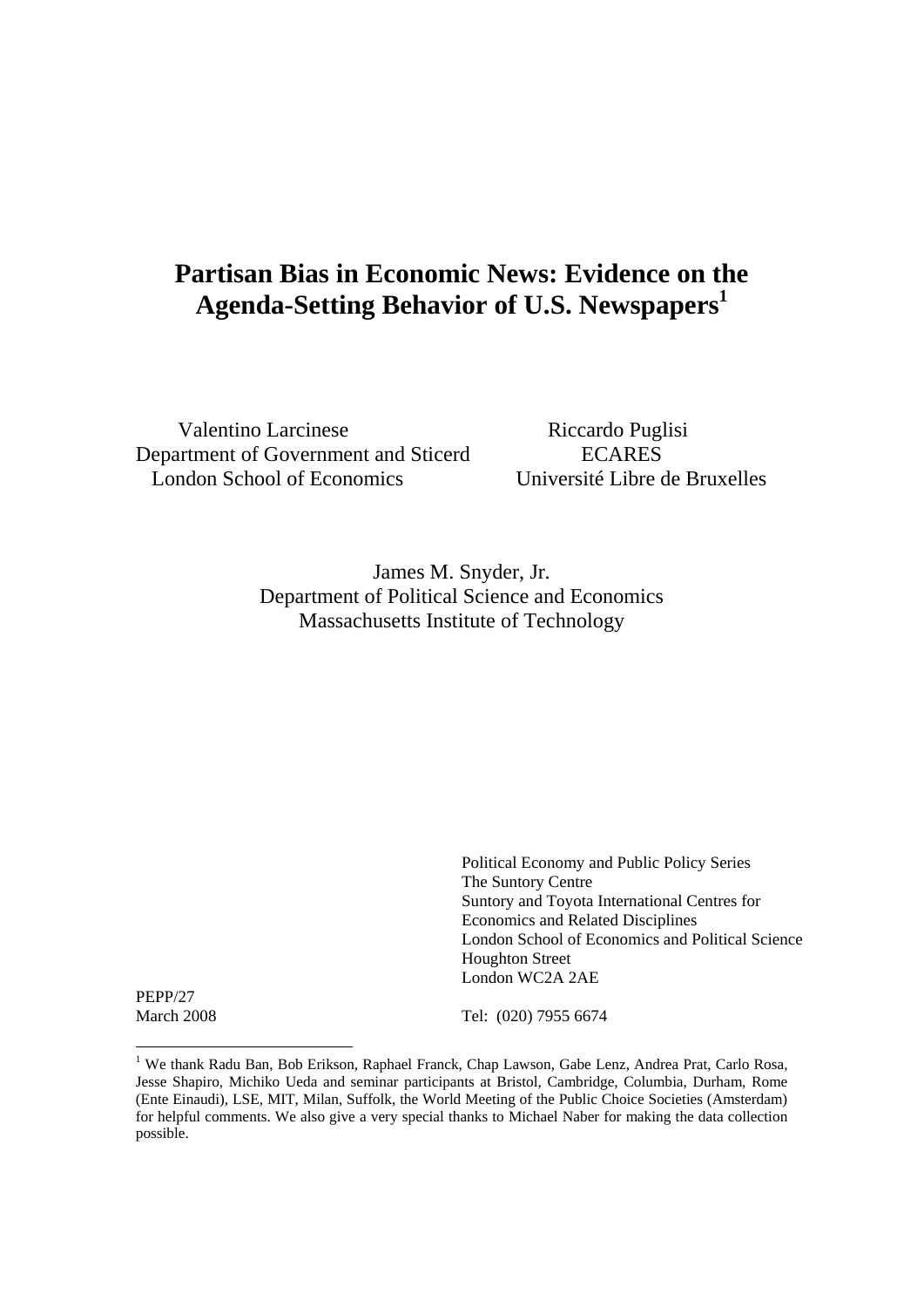#### **Abstract**

We study the agenda-setting political behavior of a large sample of U.S. newspapers during the last decade, and the behavior of smaller samples for longer time periods. Our purpose is to examine the intensity of coverage of economic issues as a function of the underlying economic conditions and the political affiliation of the incumbent president, focusing on unemployment, inflation, the federal budget and the trade deficit. We investigate whether there is any significant correlation between the endorsement policy of newspapers, and the differential coverage of bad/good economic news as a function of the president's political affiliation. We find evidence that newspapers with pro-Democratic endorsement pattern systematically give more coverage to high unemployment when the incumbent president is a Republican than when the president is Democratic, compared to newspapers with pro-Republican endorsement pattern. This result is not driven by the partisanship of readers. There is on the contrary no evidence of a partisan bias – or at least of a bias that is correlated with the endorsement policy – for stories on inflation, budget deficit or trade deficit.

© **The authors. All rights reserved. Short sections of text, not to exceed two paragraphs, may be quoted without explicit permission provided that full credit, including © notice, is given to the source**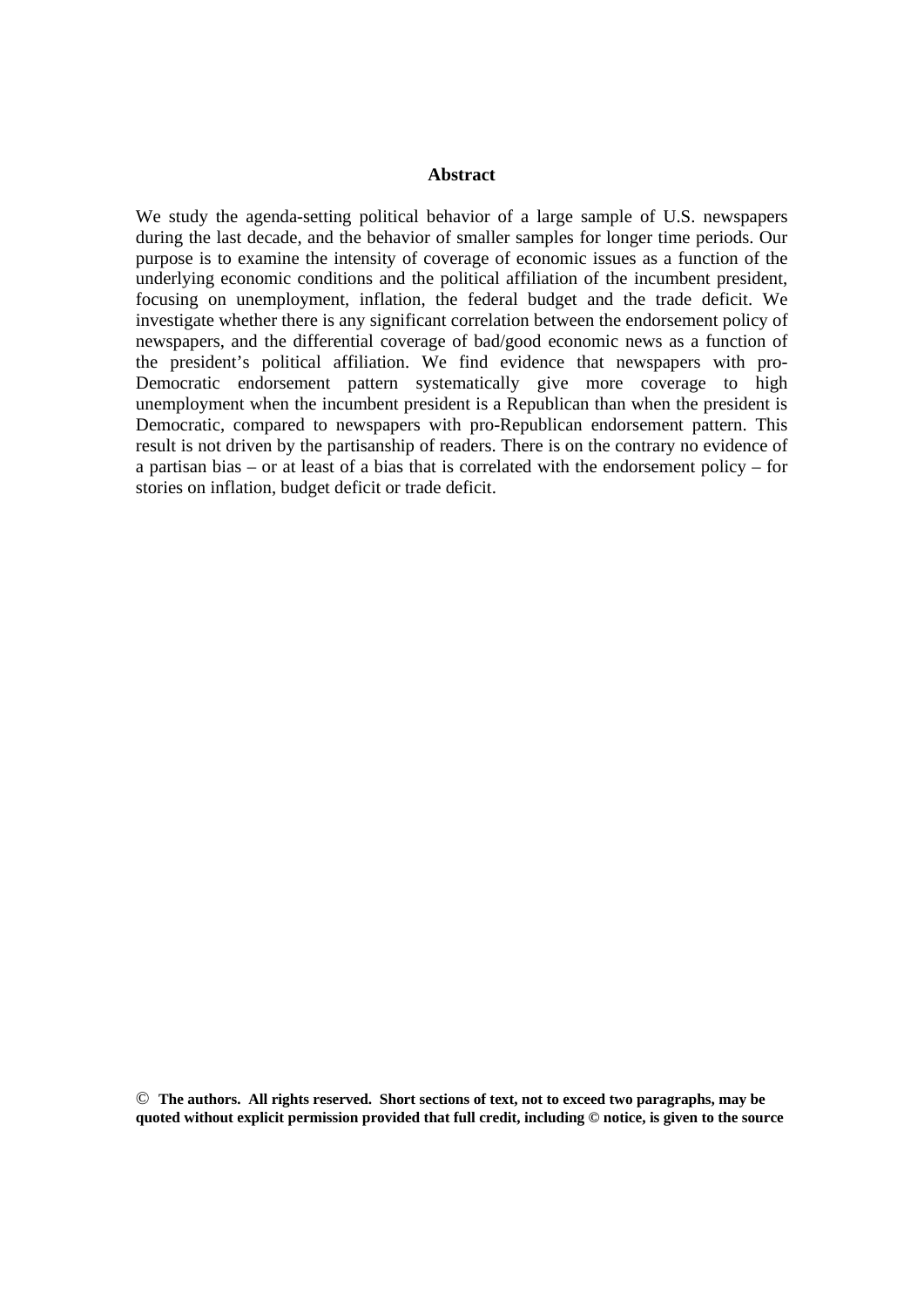### 1 Introduction

News provided by the mass media are the most important source of information on public affairs in modern democratic societies. Hence, media outlets play a fundamental role in keeping the public informed on the decisions of their political representatives as well as on issues and events that are relevant to public decision-making. Time and space available being limited, journalists exercise a considerable degree of discretion on the topics covered and the tone of the reports. It would therefore not be surprising if the political views of individual journalists were reflected in news reported in the mass media.

One of the most important claims about news in the mass media is the agenda-setting hypothesis. The idea is that editors and journalists have a large degree of freedom in deciding what is newsworthy and what is not, and these choices influence the perception of citizens about which issues are relevant and to what extent. Cohen [1963] stated it eloquently: the press "may not be successful much of the time in telling people what to think, but it is stunningly successful in telling its readers what to think about." The exploitation of agenda-setting power is potentially one of the most harmful behaviors by news media, especially if they use this power to suppress information. The reason is that it is difficult for consumers to distinguish the scenario "I did not see any news about X today because nothing important happened regarding X" from the scenario "I did not see any news about X today because, although something important happened, the media decided not to publish it". Theoretical models by Anderson and McLaren [2005], Bernhardt, Krasa and Polborn [2006], Besley and Prat [2006] and Puglisi [2004] incorporate precisely this source of media bias, and show how this can affect public decisions and possibly lead to suboptimal ones.

In this paper we try to gauge the extent of agenda bias on economic issues for a large number of U.S. newspapers over the period 1996-2005. For newspapers belonging to chains or with large circulation we go back to 1988. Exploiting the NewsLibrary electronic archive, we collected monthly and quarterly data on the number of articles that each newspaper reported on some relevant economic issues.<sup>1</sup> These data can be matched with the actual economic figures to try to assess whether outlets systematically over-report or under-report on given issues as a function of those

<sup>&</sup>lt;sup>1</sup>Making use of the newspapers' own archives and the Factiva electronic archive we integrate this dataset with similar information on the New York Times, the Los Angeles Times and the Chicago Tribune, which are not available on the NewsLibrary archive.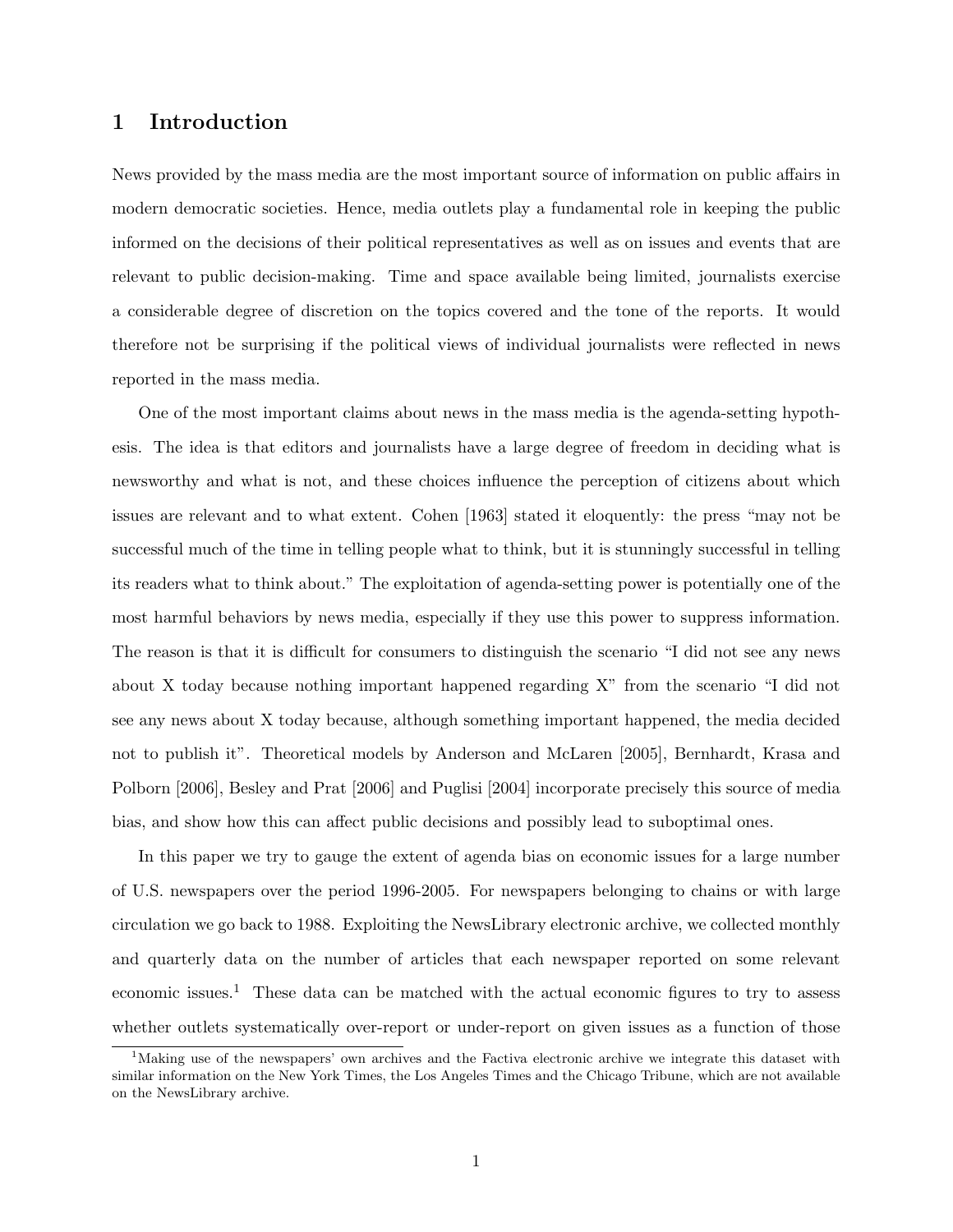figures and of the party affiliation of the incumbent president. For example, an outlet with a pro-Democratic bias might devote more (less) space to news on unemployment when the president is Republican (Democrat) and unemployment is high or rising. We focus on the political affiliation of the incumbent president, because - as consistently shown by a large literature (see e.g. Fair [1978], Tufte [1978], Hibbs [1987], Erikson [1989]) - the performance of the economy under his mandate is a strong determinant of his (or his party's) vote during the next presidential elections.<sup>2</sup>

Differently from other studies on this topic, we do not make any claims about the *absolute* political bias of U.S. newspapers. Instead, we are interested in the political position of the newspapers relative to each other. In particular, our strategy consists in detecting agenda-setting behavior by exploiting prior knowledge on the political leaning of the newspapers. We investigate whether there is any cross-sectional correlation between the differential coverage of economic issues – as a function of the political affiliation of the incumbent president – and more explicit measures of political orientation, in particular the endorsements of political candidates. In other terms, we want to see if the political orientation of newspapers "spills over" from the editorial page, where endorsements are explictly made, to the news section, where differential coverage of the same economic figures can then be interpreted as agenda setting.

We focus on four key economic variables: the unemployment rate, the inflation rate, the federal deficit, and the trade deficit. These all represent "bads": The incumbent president might be blamed by the public for high values, or rewarded for low values. Hence, we check whether newspapers that have a higher propensity to endorse Democratic candidates give less coverage to a given economic issue when the incumbent president is a Democrat and the corresponding economic indicator is high and/or rising, compared to the coverage of newspapers that have a propensity to endorse Republicans. Formally, this amounts to using a regression specification containing a three-way interaction term. Moreover, since we do not know whether levels or changes in the economic figures are more newsworthy, we consider both specifications that focus on levels and specifications that consider changes.

We find fairly robust evidence of political partisanship in the coverage of the unemployment

<sup>2</sup>On this account, MacKuen, Erikson and Stimson [1992] posit an indirect mechanism of influence, whereas the state of the economy (in particular the unemployment rate and GDP growth) affects the perceptions voters have about it, which in turn affects the approval rate of the incumbent president and his vote percentage during the next elections. On the contrary, as discussed by Erikson [1990], there is no robust evidence suggesting that the economy has any significant effects on congressional elections.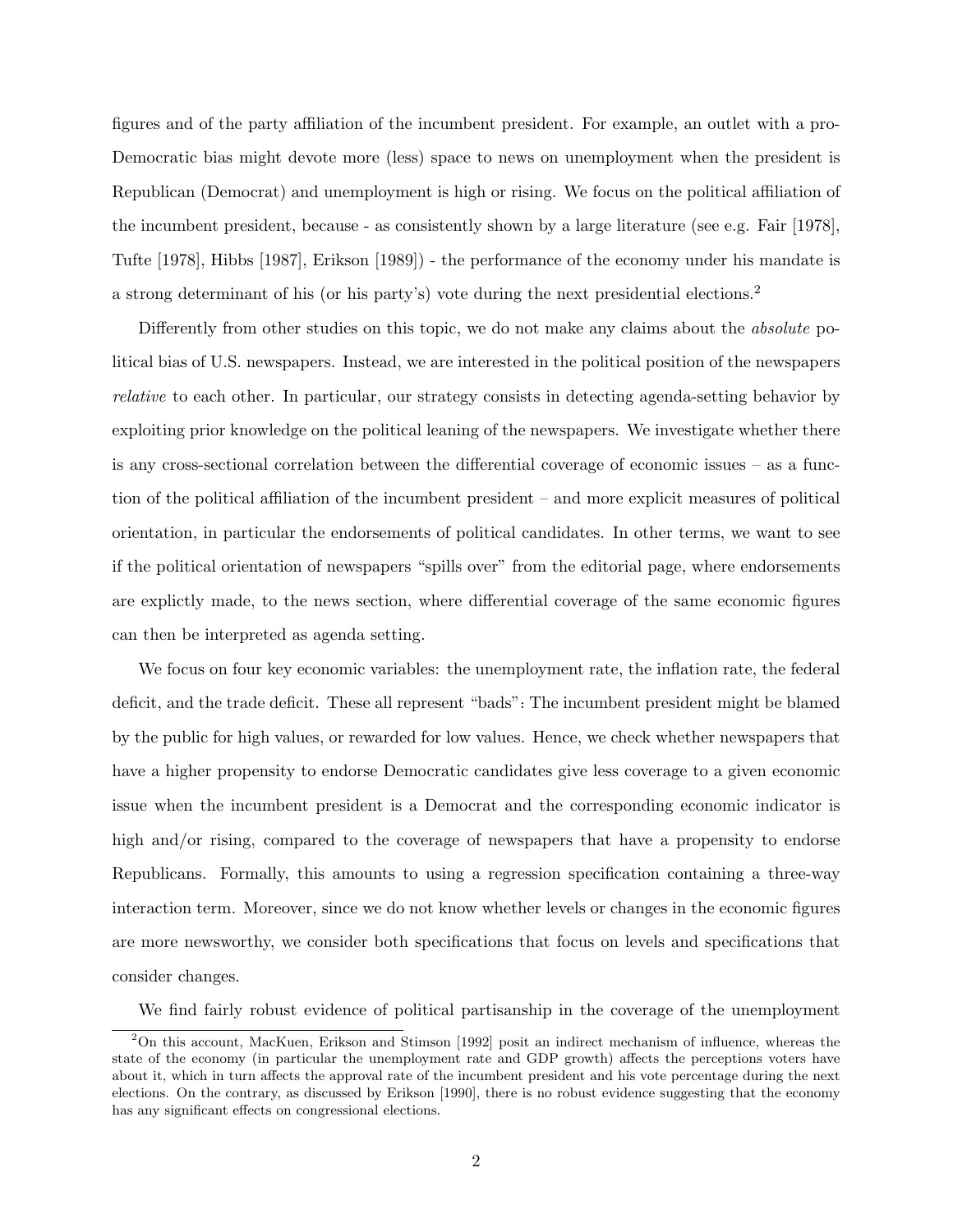rate. We find that newspapers with a pro-Democratic endorsement pattern systematically publish fewer pieces about unemployment when the national unemployment rate is high and the president is Democratic than when the national unemployment is equally high and the president is a Republican. The size of the estimated effects is not negligible. When the unemployment rate was one percentage point above the average, newspapers with a strong propensity to endorse Republican candidates reacted with 15% per month more articles under Clinton than under Bush. For the same one percent increase, newspapers with a strong pro-Democratic endorsement policy have 9% less news on unemployment under Clinton than under Bush. We find instead no evidence of partisan bias in the coverage on any of the other economic variables we consider.

Following a recent paper by Gentzkow and Shapiro [2007] on the determinants of the ideological slant of the language used by U.S. newspapers, we also check whether the agenda bias found for unemployment coverage depends on demand, i.e. the partisanship of readers.

While newspapers more heavily sold in Democratic areas indeed tend to give more coverage to high unemployment under Bush than under Clinton as compared to those sold in Republican areas, this correlation is no longer significant when controlling for the ideological leaning of endorsements, properly interacted. On the other hand endorsement partisanship still matters, i.e. Democratic endorsing newspapers ceteris paribus give systematically more coverage to high unemployment under Bush than under Clinton as compared to Republican endorsing ones. On this account, agenda bias in economic news seems more connected with the partisan position of editors, i.e. a supply factor, rather than with the ideological tastes of readers.

A salient feature of our approach is that we code newspaper articles through an automatic keyword search, instead of a human-based content analysis. One advantage of this procedure is that, by definition, it is not intensive in the usage of human capital. Its low cost means that it can be used to gather data on a large number of news outlets for a long time span, restricted only by availabilities in digital archives. More importantly, an automatic search is easily replicated, as it is based on known set of words and/or sentences that are used as classifiers.

In addition, as Antweiler and Frank [2005] argue, using automated text-classification procedures may reduce the risk of certain types of bias. They note that automated searches allow researchers to investigate a comprehensive dataset of news items, possibly the entire population of interest. Because of its cost, studies employing human-based content analysis must instead focus on a small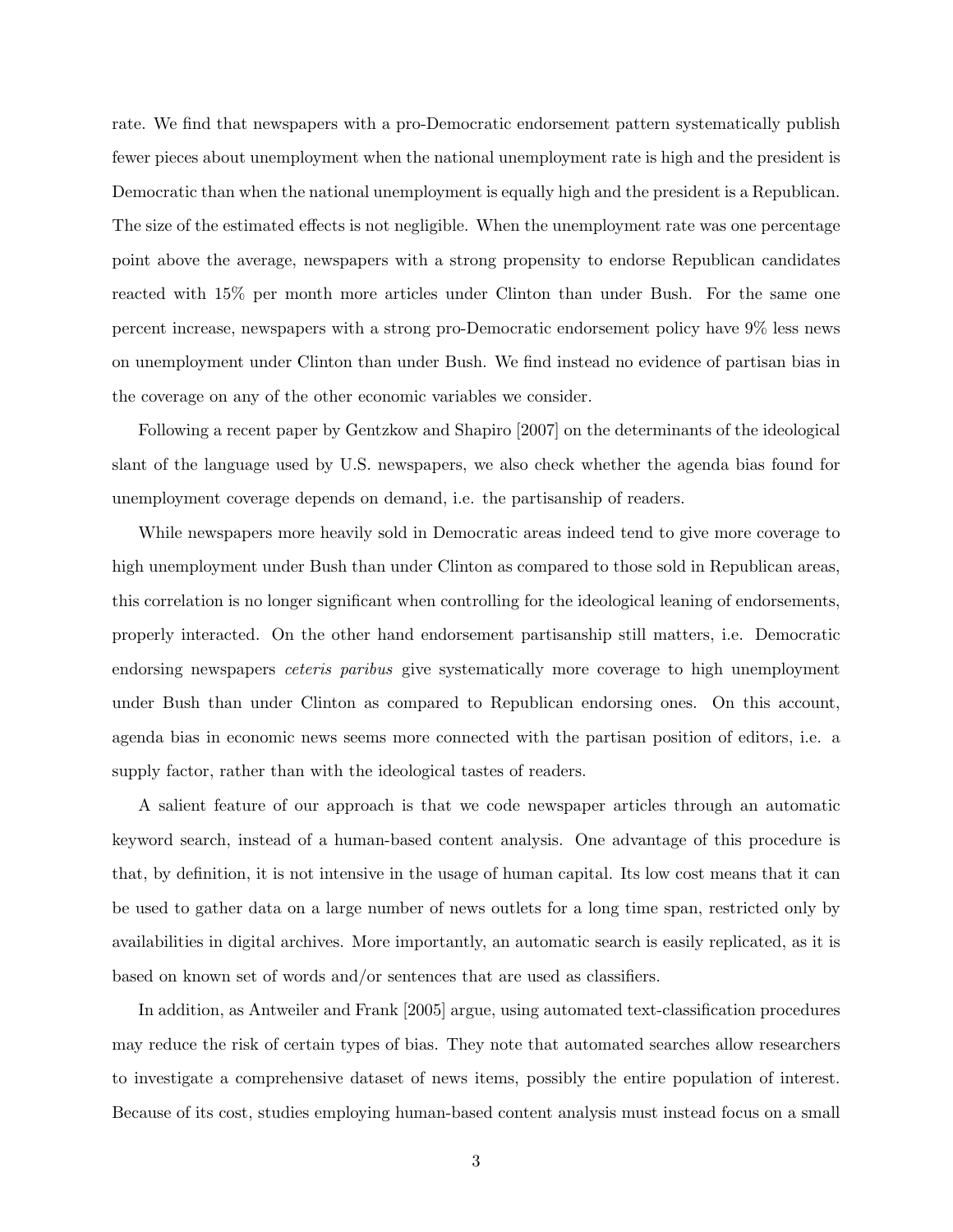subset of the relevant population – in our case, this would likely mean limiting attention to a few media outlets, making it difficult to relate the time variation in the coverage of economic issues to an index of the explicit partisan position of each outlet. This increases the risk of various biases, including publication bias – i.e., the tendency to over-publish and over-cite significant and seemingly interesting results. As Antweiler and Frank point out, researchers and scientific journal editors enjoy considerable freedom to engage in cherry-picking, because the universe of studies employing human-based content analysis is so large. The comprehensive data treatment allowed by automated procedures reduces this type of bias, by sharply restricting the "degrees of freedom" available to the researcher. In our case, for example, we simply choose to focus on the coverage of relevant economic issues by U.S. newspapers during recent times. Once we have made this choice, we measure this coverage on *all* newspapers that are available in the NewsLibrary archive (plus the New York Times, the Chicago Tribune and Los Angeles Times, which we add because they are the largest newspapers in the U.S. that endorse candidates but are not searchable through NewsLibrary).

One limitation of our approach is that we only classify articles according to the topic covered, without attempting to code whether their tone is positive or negative. Our focus is therefore exclusively on the agenda-setting behavior of newspapers, not on the framing of issues through an intentional or unintentional choice of words. Coding for tone is difficult, especially when dealing with such a nuanced object as a newspaper article, even using human-based content analysis. Unless the analyst provides detailed instructions, inter-coder reliability typically falls far short of acceptable standards. And when the analyst's instructions are very detailed, then results are likely to be driven by these instructions. This suggests that coding for the tone using an automated procedure is also likely to be quite difficult. We view it as an important challenge for future research, however, since the replicability of machine-based content analysis constitutes an extremely valuable feature for the scientific study of mass media.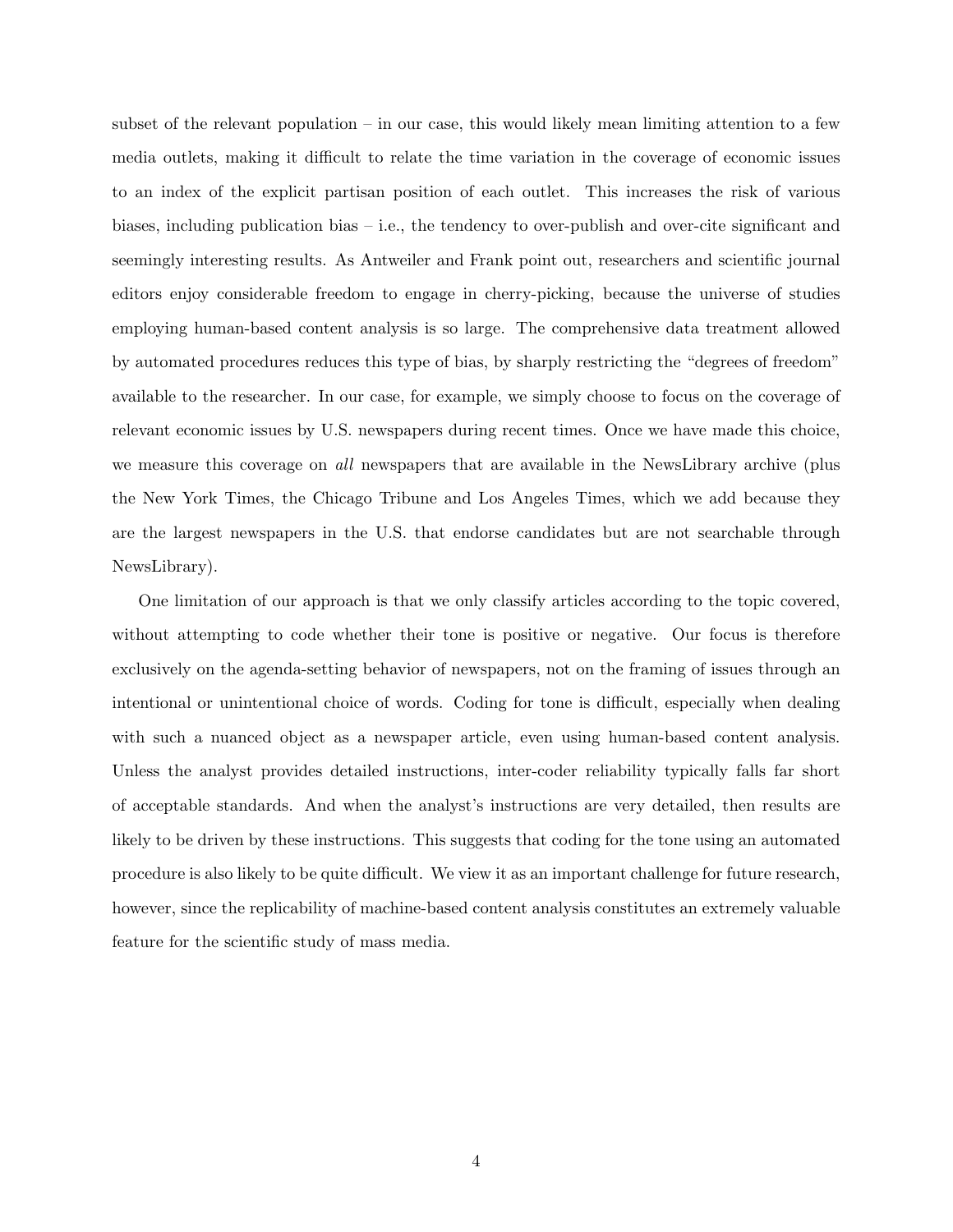### 2 Related Literature

The theory of agenda setting is built around the idea that mass media can influence the importance attached to different issues by readers and viewers.<sup>3</sup> As Lippmann [1922] notes, news provided by the mass media are a primary source of information about public affairs, and sometimes the only one. Beginning with the seminal contribution by McCombs and Shaw [1972] on Chapel Hill voters, a host of empirical studies have searched for the presence of agenda-setting effects, i.e. of a causal relationship that goes from the coverage of issues on the mass media to the priorities of the public. Experimental evidence, such as that provided by Iyengar, Kinder and Peters [1982], lends the strongest support to this hypothesis. Importantly, the choice of the topics covered by the media need not be politically neutral. There are several ways that media sources can try to use their agenda-setting power to favor one political party or the other.

One way is to exploit the fact that citizens often think that given problems are better handled by one of the parties. This is the notion of "issue ownership", as introduced by Petrocik [1996], who found that on some issues a majority of citizens consistently perceives one party to be more competent than the other. These are the so called "owned issues". For example, U.S. citizens on average believe that the Democratic Party is more competent at managing problems related to welfare and civil rights, while the Republicans are perceived as more competent on defense.<sup>4</sup>

In some cases citizens lack consistent opinions about which party is better at handling a given problem, but they can update their beliefs on the basis of the past and current performance of the incumbent government with respect to that problem. The economy is a primary example of a "performance issue". News about the economy are good news for the incumbent government if the economy is going well, and bad news if the economy is going badly.

If mass media outlets have political preferences and can influence the agenda, then there should be a consistent relationship between the preferences of the outlets and the way economic issues are covered, as a function of the true economic datum and the "match" between these preferences and the political affiliation of the incumbent administration. From this perspective, our empirical exercise provides a test of whether newspapers cover economic news in a manner consistent with

<sup>&</sup>lt;sup>3</sup>For more detailed surveys about the literature on agenda-setting effects, see Erbring, Goldenberg and Miller [1980], Iyengar, Kinder and Peters [1982], Iyengar and Simon [2000] and McCombs [2002].

<sup>4</sup>On the basis of Gallup Polls and NES data, Puglisi [2006] provides some additional evidence on issue ownership perceptions in the U.S. from 1948 to 1996.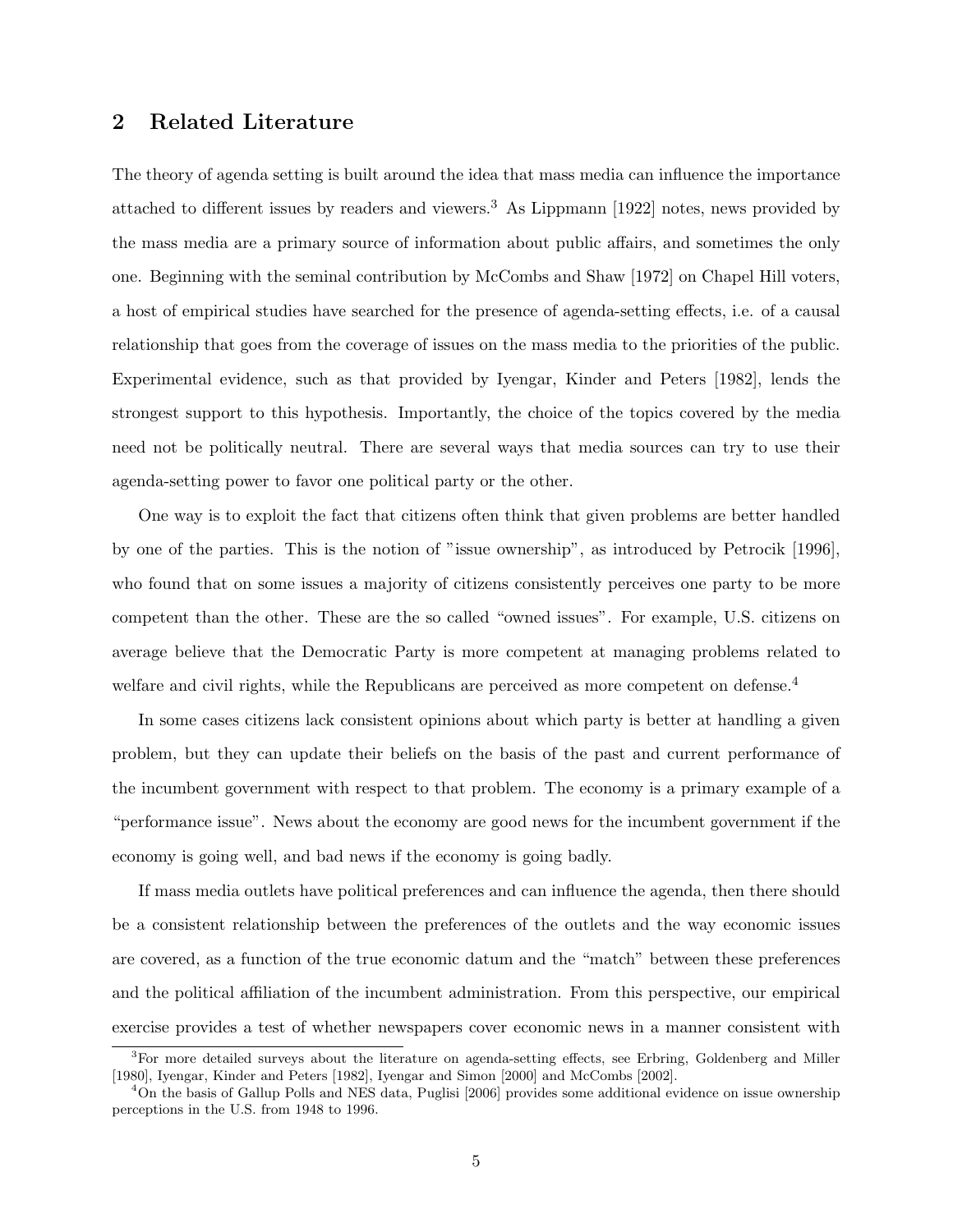the agenda setting hypothesis and with the existence of differences in their political orientation.

Our paper is also related to the growing empirical literature analyzing the political biases of the mass media in the United States.

Ansolabehere, Lessem and Snyder [2006] use panel data to study the political orientation of endorsements of U.S. newspapers. They find that, while in the 40s and in the 50s Republican candidates received more endorsements, this advantage has constantly declined in subsequent decades: in the 90s the authors find a slight Democrats' lead (10%) in the average endorsement choice. They also find an upward trend in the average propensity to provide endorsement for candidates already in office. In the 1940s incumbent candidates received 60% of the total endorsements, but this figure has increased to about 90% today. Fridkin Kahn and Kenney [2002] analyze how large newspapers covered 67 Senatorial campaigns across three election years, as a function of their explicit endorsement choices. Through human-based content analysis they code the tone of the articles and find that newspapers systematically gave a more favorable coverage to endorsed incumbents.

Lott and Hassett [2004] find an overall liberal bias in the U.S. press. They study a panel of 389 U.S. newspapers from 1991 to 2004 (and a sub-sample of them from 1985 to 2004), focusing on economic news, i.e. looking at how newspapers cover the release of official data on a set of economic indicators. Their identification strategy is based on the fact that newspapers can provide a more positive or negative account of the same statistical figure, depending on the party affiliation of the incumbent president. Lott and Hassett find that there are, on average, between 9.6 and 14.7 percent fewer positive stories when the incumbent president is a Republican, controlling for the economic data being released. Differently from our paper, the main focus of Lott and Hassett is on the tone of coverage and the absolute average political position of U.S. newspapers. They do not estimate different positions for different newspapers.

Groseclose and Milyo [2005] also find a liberal bias in the U.S. press. They trace out which think tanks are quoted by each media outlet considered in their sample. The political leaning of each think tank is recovered by looking at the political position (ADA score) of members of the U.S. Congress who quote the same think-tank in a non-negative way. The political leaning of each outlet can then be calculated by looking at the frequency with which the various think thanks are quoted. Groseclose and Milyo find that all the outlets in their sample – except Fox News' Special Report and the Washington Times – are located to the left of the average Congress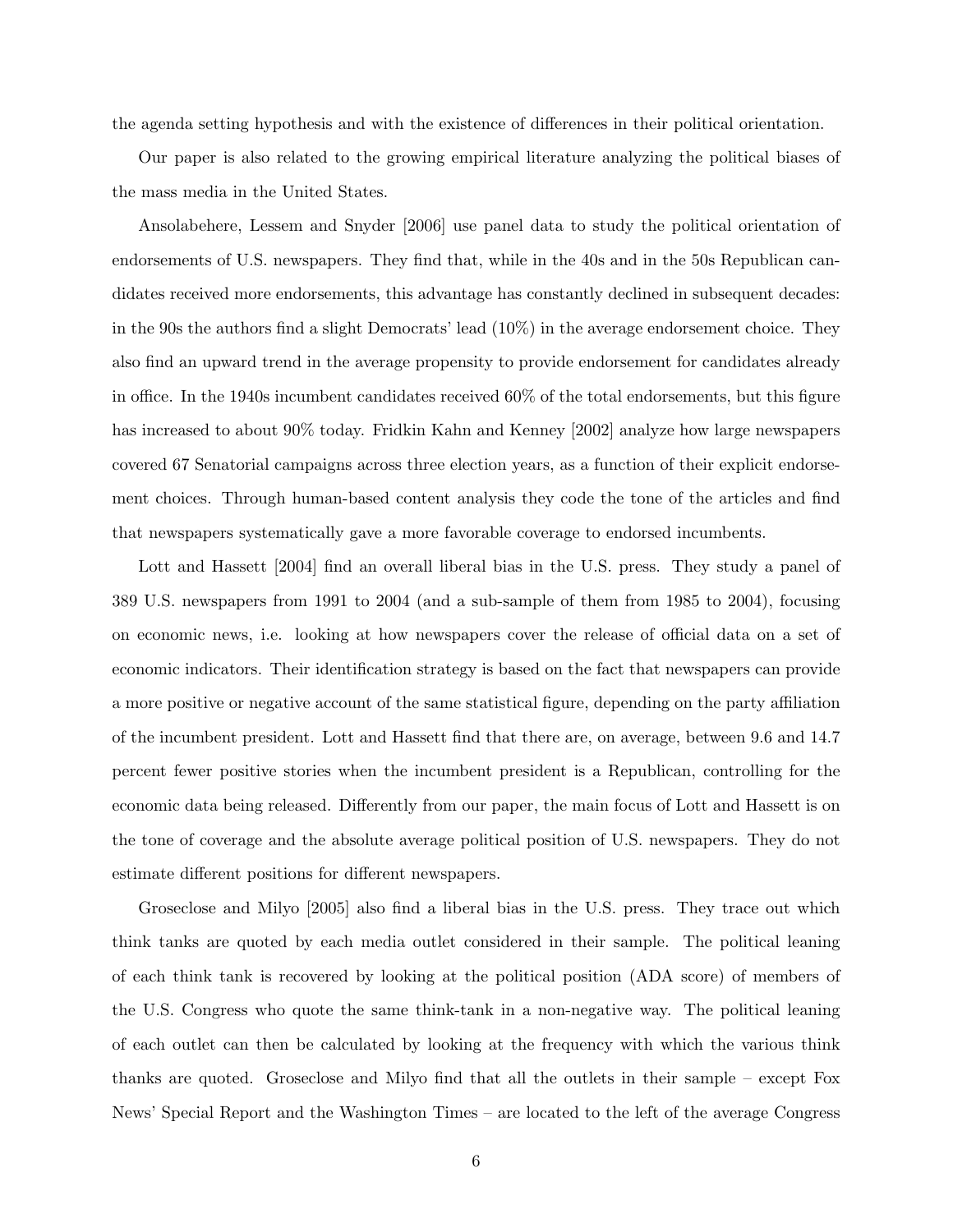member. At the same time, all outlets but one are located between the average Democrat and the average Republican Congressmen, hence displaying a high degree of centrism. In a similar fashion, Gentzkow and Shapiro [2007] provide another measure of media bias based on similarities between the language used by media outlets and congressmen. Exploiting the Congressional Record, they identify "partisan" words and phrases – i.e., those expressions that show the largest difference in the frequency of use between Democratic and Republican representatives. They then measure how frequently these expressions appear in different newspapers. They conclude that the partisan bias of newspapers depends mainly on consumers' ideological leaning and far less on the identity of owners.

An account of the agenda setting behavior of the New York Times in the period 1946-1997 is provided by Puglisi [2006], who finds that the Times displays Democratic partisanship, with some watchdog aspects. Puglisi finds that, during presidential campaigns, the New York Times systematically gives more coverage to Democratic topics (civil rights, health care, labor and social welfare ) when the incumbent president is a Republican. The New York Times displays a more symmetric type of watchdog behavior after 1960: in the last four decades, during presidential campaigns the Times also gives more coverage to the typically Republican issue of Defense when the incumbent president is a Democrat, and less so when the incumbent is a Republican.

Finally, a different and less studied type of bias consists in the overprovision of news that are of interest to a worthy audience, i.e. an audience which is more valuable to advertisers. A formal model that illustrates this mechanism is provided by Stromberg [2004], while evidence on the UK is given in Larcinese [2007].

Recent advances have also been made regarding the effects of mass media on political decisions and attitudes. Gerber, Karlan and Bergan [2006] conduct a randomized control trial just prior to the November 2005 gubernatorial election in Virginia and randomly assign individuals in Northern Virginia to (a) a treatment group that receives a free subscription to the Washington Post, (b) a treatment group that receives a free subscription to the Washington Times, or (c) a control group. They find that individuals who were assigned to the Washington Post treatment group were eight percentage points more likely to vote for the Democrat in the 2005 election, while those who were assigned the Washington Times were only four percentage points more likely to vote for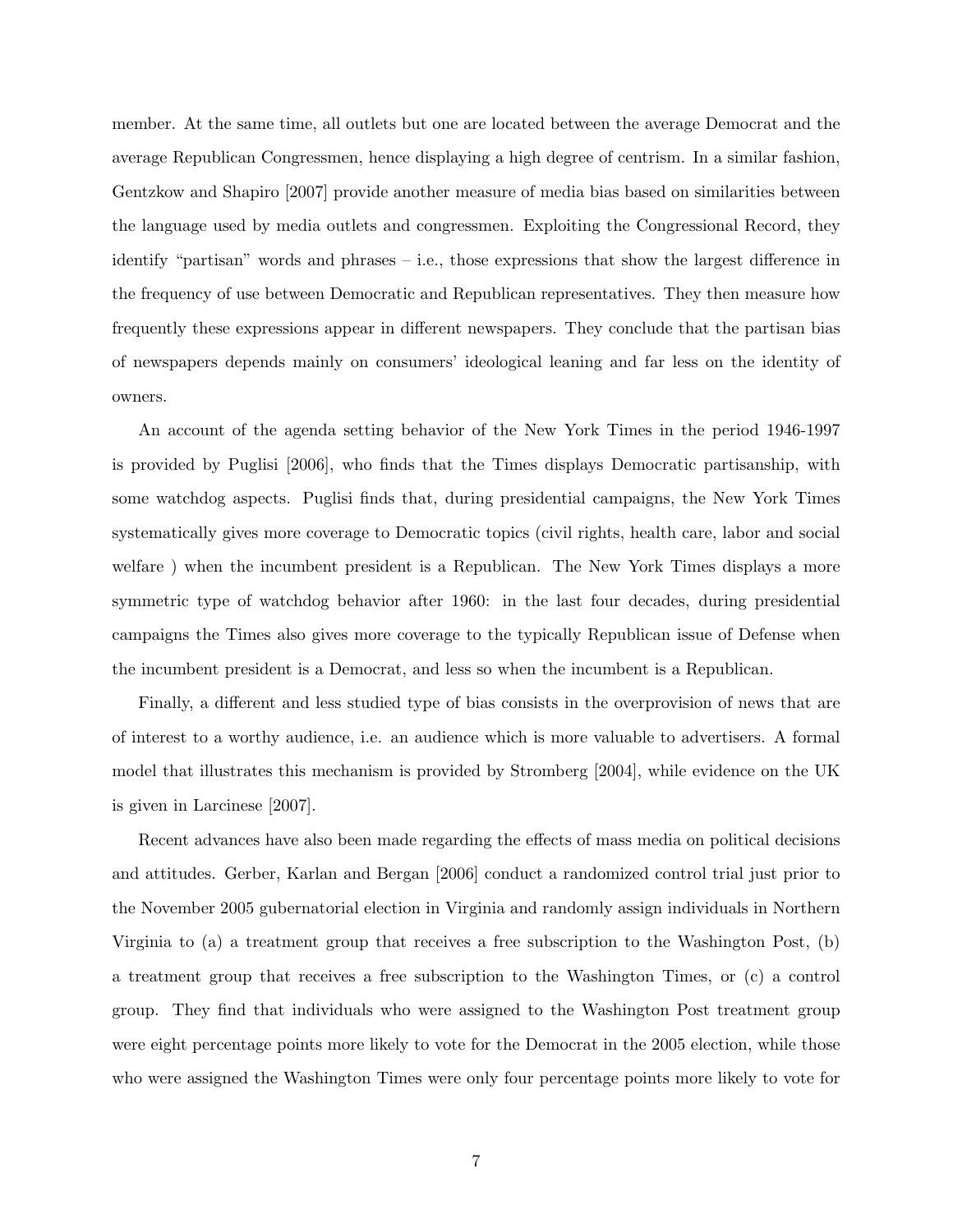the Democrat.<sup>5</sup> DellaVigna and Kaplan [2007] use a quasi-experimental approach, and exploit the gradual introduction of Fox News in cable markets in order to estimate its impact on the vote share in presidential elections, between 1996 and 2000. They find that Republicans gained 0.4 to 0.7 percentage points in the towns which started to broadcast Fox News before 2000.

To sum up, our paper shares with Groseclose and Milyo [2005] and Gentzkow and Shapiro [2007] the focus on relative rather than absolute political positions of U.S. media outlets and with Lott and Hassett [2004] the focus on economic news. However, it is the only paper that analyzes the agenda setting behavior of media outlets.<sup>6</sup> On a methodological ground, ours is the first paper that combines machine-based replicable data on news with information on explicit endorsement patterns.

### 3 Data and empirical strategy

We collected data from the NewsLibrary electronic archive, recording the monthly number of hits on unemployment and inflation, and the quarterly number of hits on the federal budget deficit and the trade deficit.<sup>7</sup> First, through a number of preliminary searches we defined the exact wording of the search strings in order to reduce the number of false positive and false negative hits. Once identified the appropriate keywords (reported in Table 1), we run an automated search, then retrieving the number of hits on each topic by time unit. Overall, we collected data on 140 U.S. newspapers for which electronic archives dating back to 1996 are available to be searched through NewsLibrary.<sup>8</sup>

In this section we will first illustrate the procedure used to recover the endorsement propensity of the various newspapers. We will then present the economic news data and a two-stage preliminary investigation of the data. This illustrates our empirical strategy, although in a less rigorous fashion. We will then be ready to present our panel specification.

 $5$ The latter effect is not statistically significant. However, it is not possible to reject at ordinary confidence levels the null hypothesis that the effects of the two treatment groups on the probability of voting Democrat are equal.

 $6$ The only exception is Puglisi (2006), who analyses the agenda-setting behavior of the New York Times.

<sup>7</sup>The official macroeconomic figure is made available to the public monthly for the unemployment and the inflation rate, and quarterly for the two deficits.

<sup>8</sup>As mentioned in the introduction, we use the newspapers' own archives to add data on the Los Angeles Times and the Chicago Tribune, and the Factiva archive for the New York Times.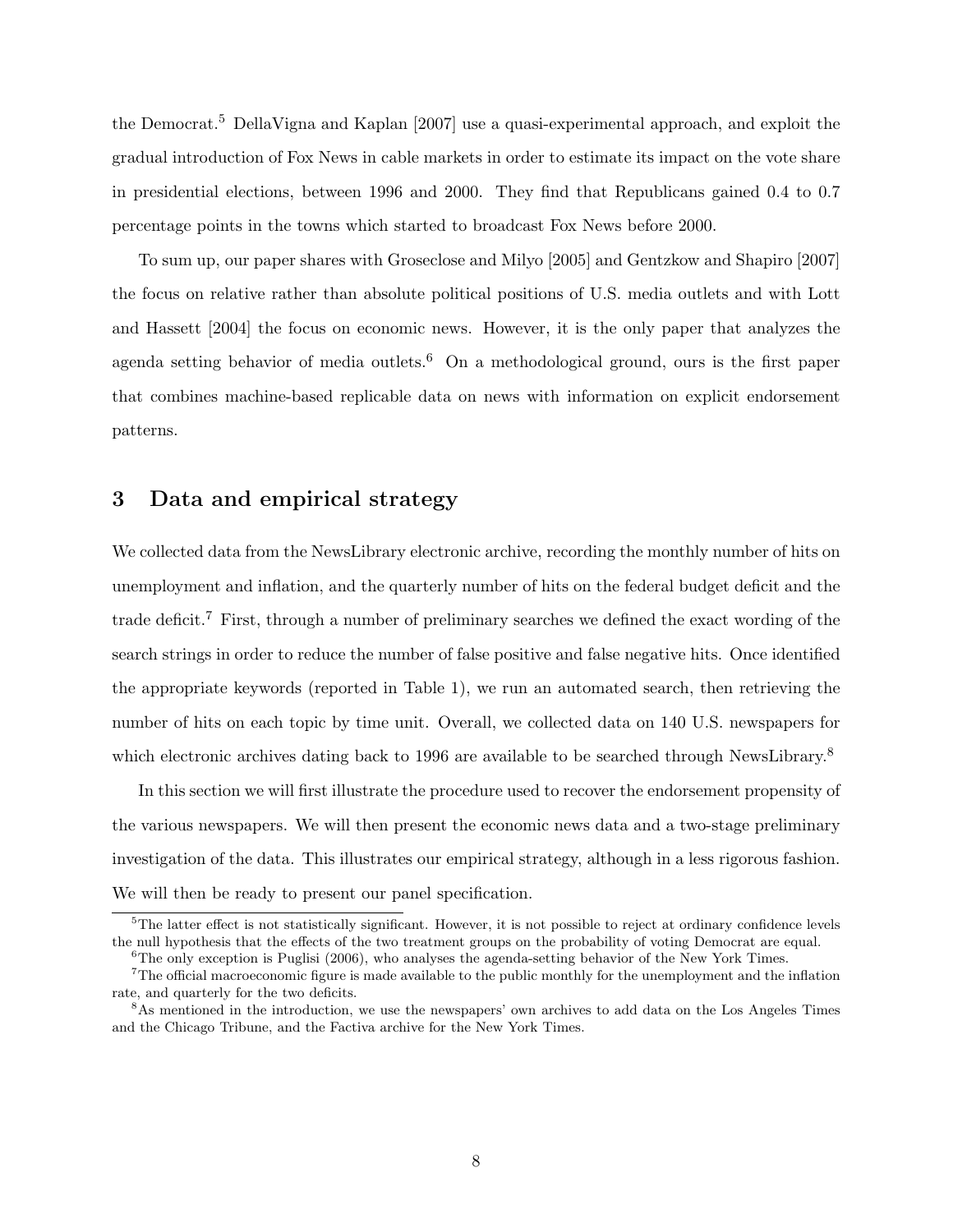#### 3.1 The endorsement data

We were able to gather endorsement data for 102 newspapers. Table A1 lists the newspapers with endorsement data, together with the chain to which they belong, if any.

We obtained the endorsement data for 85 newspapers from Ansolabehere, Lessem and Snyder [2006], and supplemented this with data on 17 additional newspapers searched via the NewsLibrary archive. For the remaining 38 newspapers, in some cases the newspaper has an explicit policy not to endorse candidates for political offices (e.g. the Deseret News in Salt Lake City, the Orange County Register, and the Colorado Springs Gazette). In addition, many smaller ones do not bother to make endorsements, even though they may not take an explicit editorial stance on the subject.

Following Ansolabehere, Lessem and Snyder [2006] we can calculate the propensity of each newspaper to endorse one of the parties during electoral campaigns. We used a linear regression model to estimate the "partisan bias" in endorsement behavior. Let  $i$  index offices, let  $j$  index newspapers and let t index years. Let

$$
E_{ijt} = \begin{cases} 1 & \text{if newspaper } j \text{ endorses } \text{Democrat for office } i \text{ in year } t \\ -1 & \text{if newspaper } j \text{ endorses } \text{Republican for office } i \text{ in year } t \\ 0 & \text{if newspaper } j \text{ makes no endorsement for office } i \text{ in year } t \end{cases}
$$

measure the endorsement behavior by each newspaper that makes an endorsement (or an explicit refusal to endorse) in a race.<sup>9</sup> Also, let

$$
I_{ijt} = \begin{cases} 1 & \text{if Demoncrat for office } i \text{ in year } t \text{ is only incumbent} \\ -1 & \text{if Republican for office } i \text{ in year } t \text{ is only incumbent} \\ 0 & \text{if otherwise} \end{cases}
$$

measure the incumbency status of the candidates in each race.<sup>10</sup> Finally, we use previous electoral experience to measure non-incumbent quality. Specifically, define a "high-quality" candidate as a candidate who currently holds a U.S. House seat or an elected statewide office other than the office

<sup>&</sup>lt;sup>9</sup>There are a few cases in our sample where a newspaper endorsed both candidates in a race. We drop these from our analysis.

<sup>&</sup>lt;sup>10</sup>After redistricting there are some U.S. House races with two incumbents running, in which case  $I_{ijt} = 0$ . There are a few such cases in our sample. If we drop them the results are unchanged.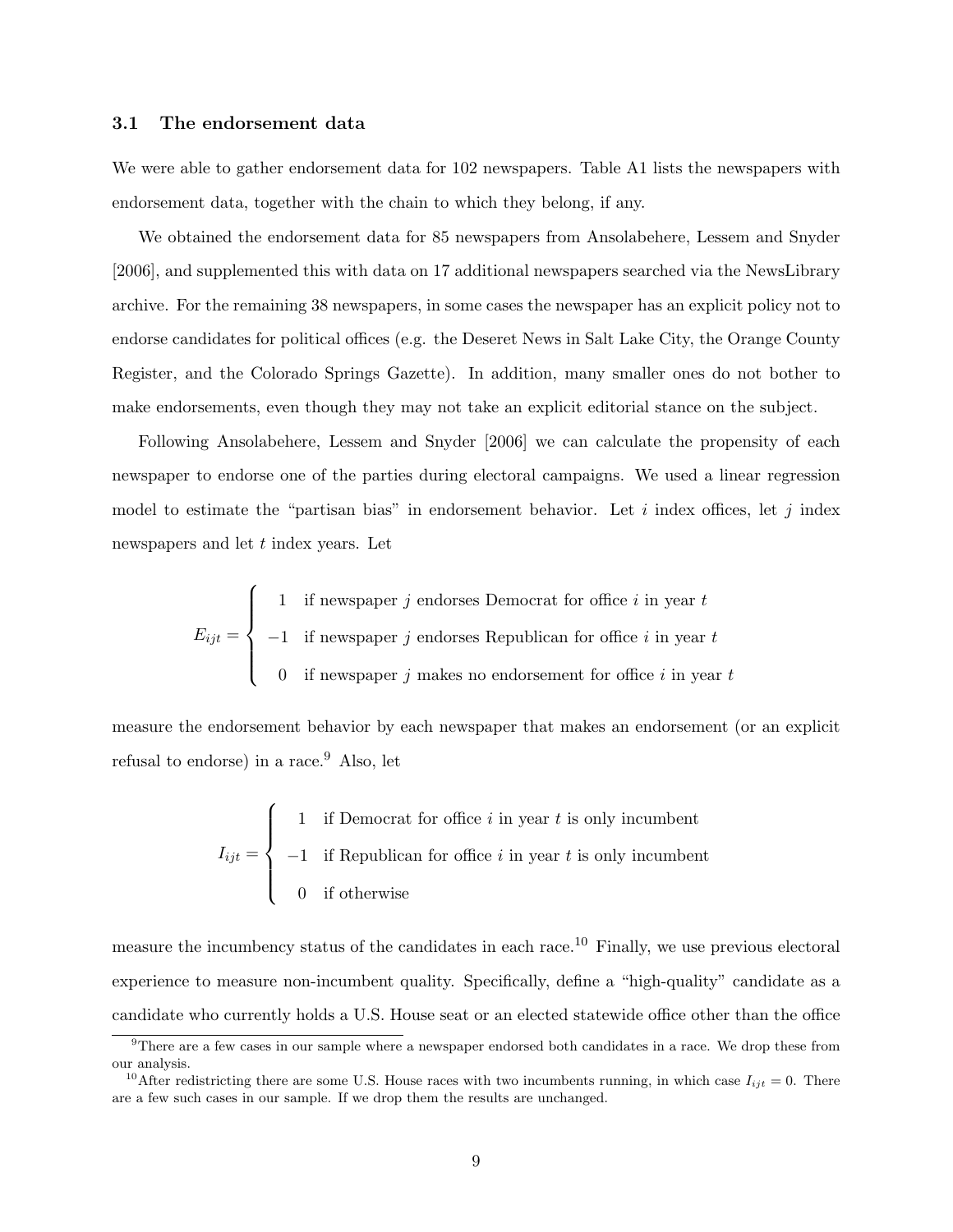sought. Let

$$
Q_{ijt} = \begin{cases} 1 & \text{if Demoncraft for office } i \text{ in year } t \text{ is only high quality non-incumbent} \\ -1 & \text{if Republican for office } i \text{ in year } t \text{ is only high quality non-incumbent} \\ 0 & \text{otherwise} \end{cases}
$$

We estimated the following linear model for the period 1992-2002, exploiting the panel nature of the data<sup>11</sup>

$$
E_{ijt} = NE_j + \theta_t + \beta_1 I_{ijt} + \beta_2 Q_{ijt} + \epsilon_{ijt}
$$
\n<sup>(1)</sup>

The newspaper-specific fixed effects,  $NE<sub>j</sub>$ , capture newspapers' partisanship.<sup>12</sup> Figure 1 reports the histogram of the resulting estimated variable. In the graphic, 0 is the neutral point, positive values indicate a propensity to endorse Democratic candidates and negative values a propensity to endorse Republican candidates. The endorsement variable, which is only based on editorials, indicates a slight prevalence, on average, of pro-Democratic endorsements. On the other hand, it also shows a wider dispersion on the Republican side: in other words there is a prevalence of pro-Democratic endorsers but Republican endorsers tend to be more systematic. Overall, however, most newspapers appear to be centrist, in the sense that they are placed in the range  $[-0.5, 0.5]$  in the endorsement scale (i.e. within the vertical lines). Figure 2 features a scatter plot in which the Democratic endorsement score for each newspaper is represented on the horizontal axis, while the vertical axis displays the average circulation in 1996. Newspapers selling more than 400,000 copies are represented by their name, and smaller papers are represented with dots. Interestingly, the larger newspapers tend to be relatively centrist in their endorsement behavior, as they are typically placed in the range [−0.5, 0.5] on the endorsement scale. The more partisan newspapers, outside this range, tend to have more modest circulation.

The question we address is now whether partisanship is only limited to endorsements or rather, in a less transparent way, it is reflected in the coverage of economic news in an agenda-setting fashion. To do this we need to compare newspapers' coverage of given issues with the actual statistical figures on inflation, unemployment, budget deficit and trade deficit.

 $11$ The panel is unbalanced, since we do not have endorsement data on some newspapers in the earlier years.

<sup>&</sup>lt;sup>12</sup>The model also includes year fixed-effects,  $\theta_t$ , to capture partisan tides.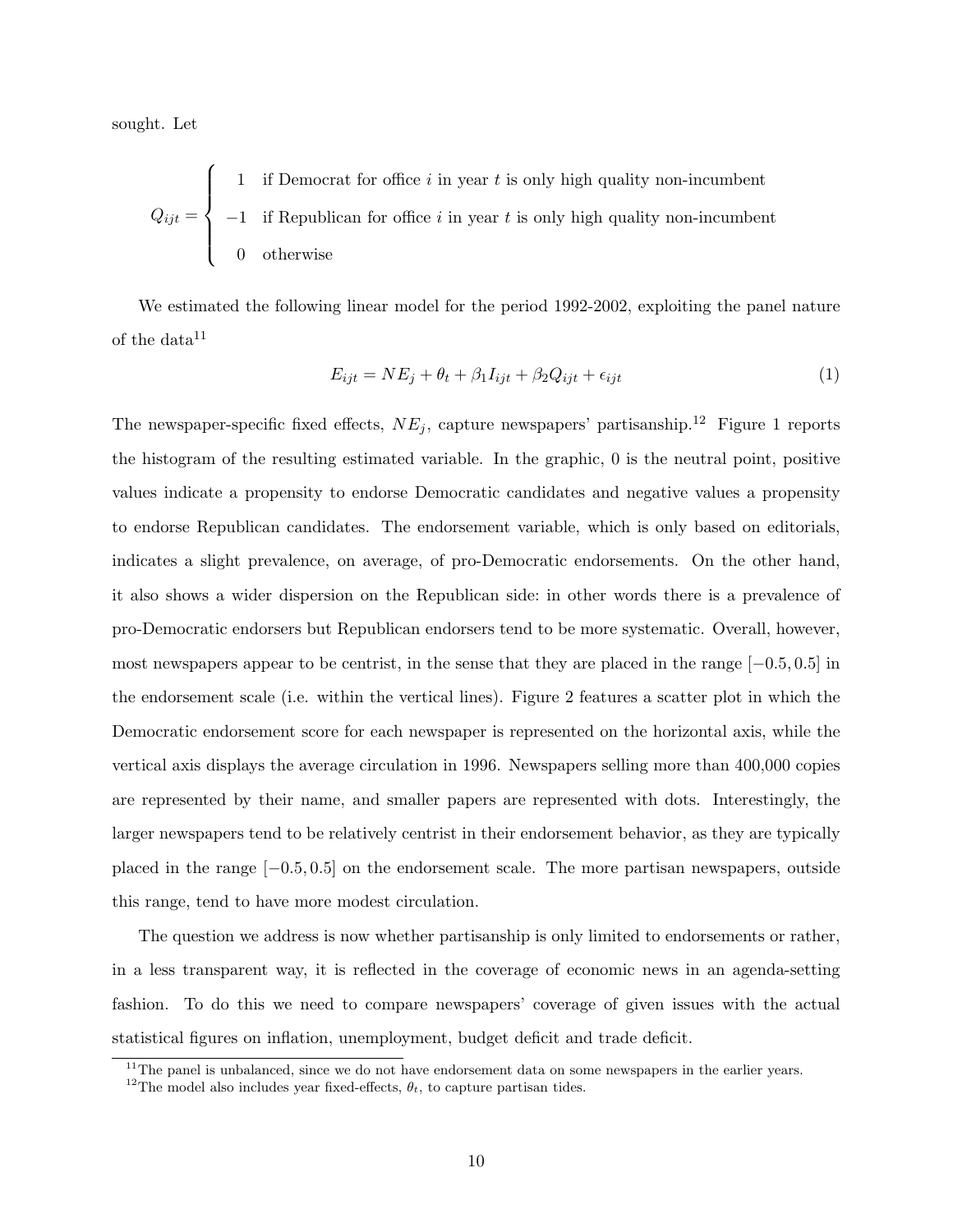#### 3.2 The economic news data: a preliminary investigation

The key variables in our analysis are the values of the four underlying economic indicators, and the amount of newspaper coverage devoted to the four economic issues. Since newspapers vary greatly in size cross-sectionally (total number of pages, stories, and words), and can also vary in size over time, we focus on the relative frequency of stories in each newspaper. Table 1 reports the keywords that we use<sup>13</sup>.

Let  $EV_t^i$  be the value of the economic figure regarding issue i at time t, where  $i \in \{U, I, B, T\}$ and  $U$  stands for "unemployment",  $I$  for "inflation",  $B$  for budget deficit, and  $T$  for trade deficit. Let  $n_{jt}^i$  be the relative frequency of pieces published by newspaper j during time t about issue  $i$ .<sup>14</sup>

In order to take into account the differences in the average amount of coverage devoted to economic news by the various newspapers, we normalize the relative frequency of stories in newspaper j on issue i at time t by subtracting the average relative frequency of stories in that newspaper, i.e. we consider

$$
y_{jt}^i = n_{jt}^i - \bar{n}_{j}^i.
$$

For each newspaper j and each economic issue  $i \in \{U, I, B, T\}$ , we then run a separate OLS regression:

$$
y_{jt}^i = \alpha_j^i + \beta_j^i E V_t^i + \gamma_j^i D P_t + \delta_j^i (E V_t^i \cdot D P_t) + \zeta_j^i t + \lambda_j^i \ln s_{jt} + \epsilon_{jt}^i
$$
 (2)

where  $DP_t$  is a dummy variable indicating that the incumbent president is a Democrat. In addition, we control for a linear time trend and for the logarithm of the total number of articles in each newspaper at time t,  $s_{jt}$ . The coefficient  $\delta_j^i$  represents the difference in how newspaper j reacts to bad economic news when the president is Democratic compared to when the president is a Republican. Positive values indicate that the newspaper is more reactive to bad economic news when the incumbent president is a Democrat<sup>15</sup>

<sup>&</sup>lt;sup>13</sup>A potential concern is that all the variation in the coverage of economic news might be driven by editorials themselves. Hence, we have re-run the searches excluding the words "editorial" or "editor". We explore the robustness of our results to this narrower definition of coverage in section ??. We proxy the total number of stories in each newspaper in each period by running a search on the word "and".

<sup>&</sup>lt;sup>14</sup>Table 2 displays summary statistics of the relative frequency of stories and the economic figures of interest for the 1996-2005 period.

 $15$ If we had data for a period long enough to cover numerous presidents, it would be possible to treat this interaction term as a measure of the absolute pro-Republican bias of a newspaper. However, given the short time span available, the time series variation by itself could easily be misleading. In particular, other newsworthy events and issues could be crowding out economic news more in some years than others.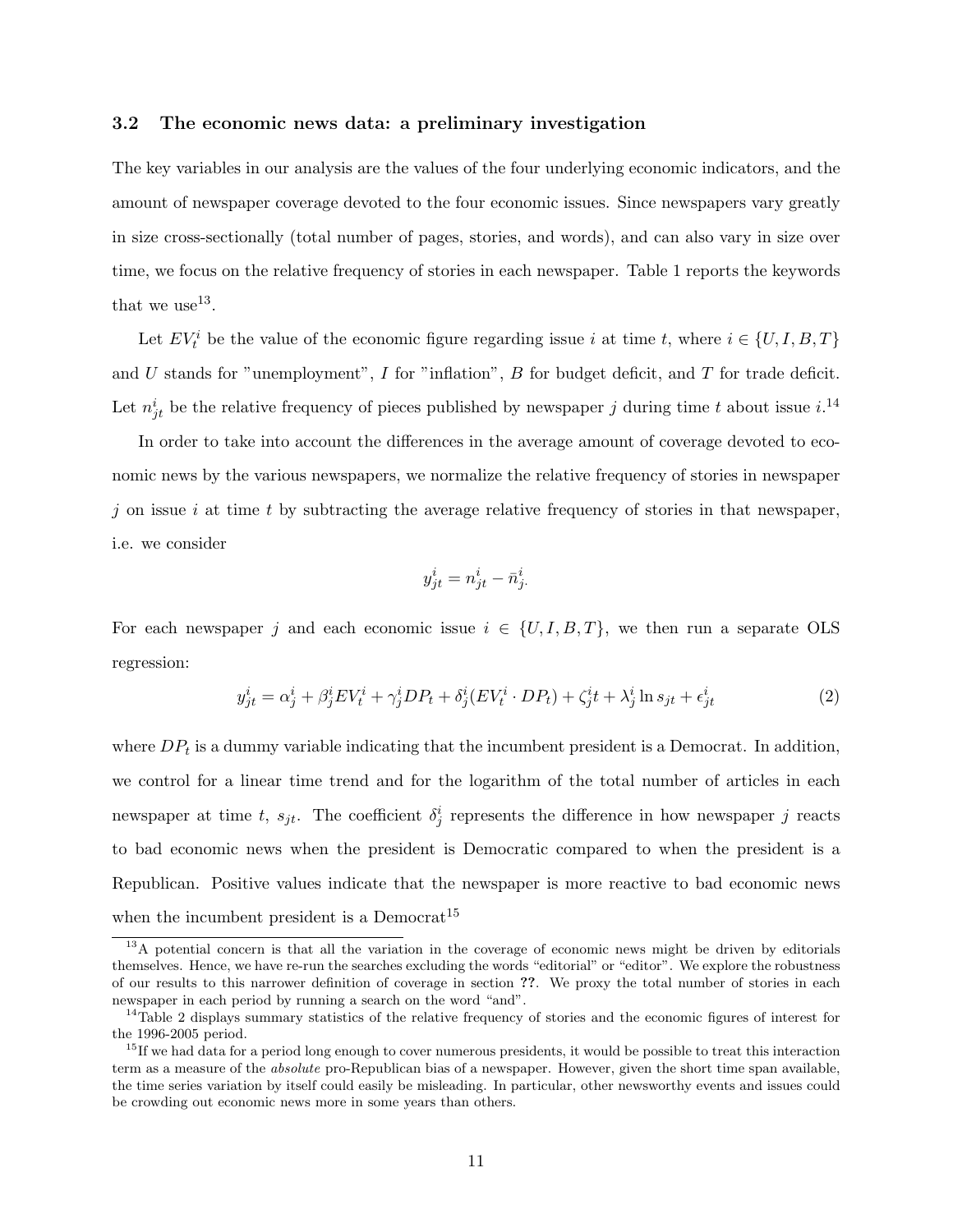Next, we exploit the information we have about the explicit political position of each newspaper, as proxied by its endorsement pattern. In Figures 3-6 we analyze the relationship between the estimated interaction terms from equation (2) and the estimated propensity to endorse Democratic candidates obtained from equation (1). Again, we explicitly report the names of newspapers with circulation above 400,000 copies. The two vertical lines – at  $\widehat{NE}_j = -0.5$  and  $\widehat{NE}_j = 0.5$  – divide the sample of newspapers, crudely, into those with pro-Republican endorsement pattern, those with a relative neutral patterns, and those with a pro-Democratic pattern. Each graph also displays a bivariate regression line, i.e. the fitted values of a regression of  $\hat{\delta}_j^i$  over  $\widehat{NE}_j$  and a constant.

In the case of unemployment news (Figure 3), the relationship between the endorsement variable and the estimated interaction term is negative and statistically significant at the 95% confidence level, using heteroskedasticity-robust standard errors. This indicates that newspapers with a pro-Democratic editorial partisanship tended to give less coverage to unemployment during periods of high unemployment under Clinton than under George W. Bush, as compared to newspapers with a pro-Republican endorsement partisanship. The opposite is true during periods of low unemployment.

Figure 4 displays results regarding the coverage of inflation. The fitted values show a mild and positive relationship between the endorsement variable and the estimated interaction terms. However, this relationship is statistically insignificant (t-value  $= 0.49$ ). Figure 5 represents the same relationship for the coverage of the budget deficit. In this case the estimated slope is negative and statistically insignificant (t-value  $= 1.24$ ). Finally Figure 6 shows the results for the trade deficit, and shows a mildly negative but statistically insignificant relationship (t-value  $= 0.32$ ) between the estimated interaction terms and the endorsement variable.

#### 3.3 Panel specification

This simple two-stage graphical analysis gives a mixed picture of the link between endorsement policy and coverage of economic news. On one hand we find some evidence of a partisan bias in the amount of coverage devoted to unemployment. On the other hand, we find small and statistically insignificant relationships for inflation, the budget and the trade deficit.

Here, we perform a more structured test. Rather than analyzing newspapers one at a time, we exploit fully the panel nature of our data. We will therefore estimate three-way specifications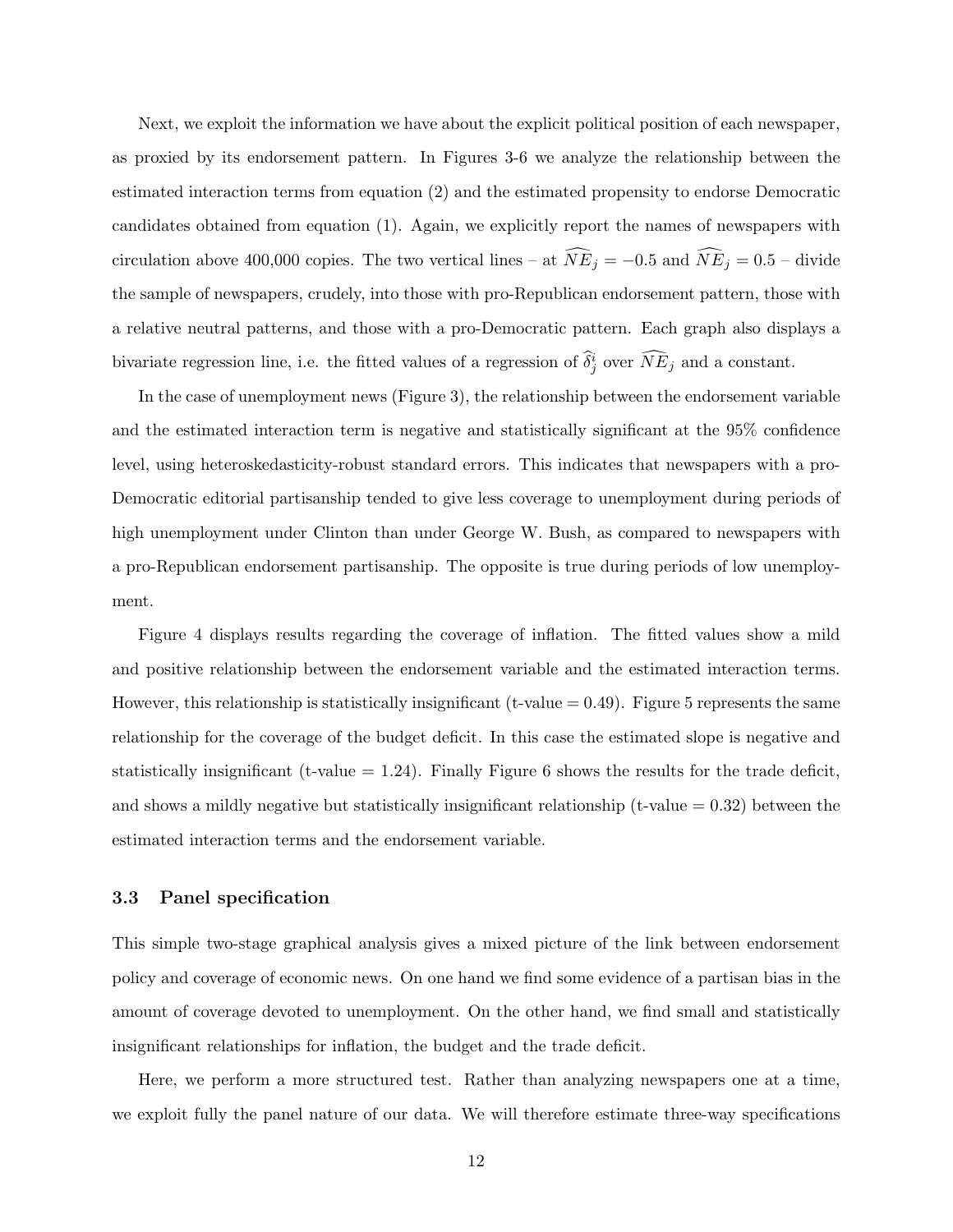containing an interaction term between the economic variable  $EV<sup>i</sup>$ , an indicator for Democratic president  $DP_t$  and the newspaper-specific endorsement propensity  $\widehat{NE}_j^{16}$ . A basic three-way specification is the following (we omit the indicator i of the economic issue):<sup>17</sup>

$$
n_{jt} = \alpha_j + \beta_1 EV_t + \beta_2 \Delta EV_t + \gamma DP_t + \delta (EV_t \cdot DP_t) + \xi (DP_t \cdot \widehat{NE}_j) +
$$
  
+  $\vartheta (EV_t \cdot \widehat{NE}_j) + \phi (EV_t \cdot DP_t \cdot \widehat{NE}_j) + \zeta_j t + \lambda \ln s_{jt} + \epsilon_{jt}$  (Specification A)

where we include newspaper fixed effects  $\alpha_j$ , newspaper-specific trends  $\zeta_j$  and sensitivity to newspaper size (in logarithm)  $\lambda$ . We also control for the change  $\Delta EV_t$  in the economic variable. Our coefficient of interest is  $\phi$ . A negative value of  $\phi$  implies that newspapers which tend to endorse Democratic candidates have a relatively pro-Democratic agenda-setting bias (on economic item  $i$ ), compared to newspapers that tend to endorse Republican candidates. In this specification we cannot include time specific dummies since we have other variables that, in each given period, do not vary across newspapers. However, time dummies can be quite important in order to capture the influence that contemporaneous events can have on the space devoted to economic news. Hence, in a second specification we include time-dummies  $\tau_t$  but exclude other variables that, in each period, do not vary across newspapers:

$$
n_{jt} = \alpha_j + \tau_t + \xi (DP_t \cdot \widehat{NE}_j) + \vartheta (EV_t \cdot \widehat{NE}_j) + \varphi (EV_t \cdot DP_t \cdot \widehat{NE}_j) + \zeta_j t + \lambda \ln s_{jt} + \epsilon_{jt}
$$
\n(Specification B)

Finally, in our most demanding specification, we replace  $\xi(DP_t \cdot NE_j)$  and  $\vartheta(EV_t \cdot NE_j)$  with, respectively, newspaper-specific Democratic president effects and newspaper-specific issue-variable effects:

$$
n_{jt} = \alpha_j + \zeta_t + \beta_j x_t + \gamma_j DP_t + \phi(EV_t \cdot DP_t \cdot N\bar{E}_j) + \zeta_j t + \lambda \ln s_{jt} + \epsilon_{jt}
$$
 (Specification C)

<sup>&</sup>lt;sup>16</sup>From now on, since all specifications include newspaper-specific fixed effects, the dependent variable is simply  $n_{jt}^i$ . Also, to take into account the fact that the fixed effects may not absorb the entire within-newspaper correlation in the error term, we run all regressions clustering the standard errors by newspaper.

<sup>&</sup>lt;sup>17</sup>In the baseline specification we control for the *contemporaneous* value of the relevant economic figure  $(x_t)$ , by itself and properly interacted. For reasons that will be discussed in Section 5.1, we will also re-run all regressions by using lagged values of the economic variables.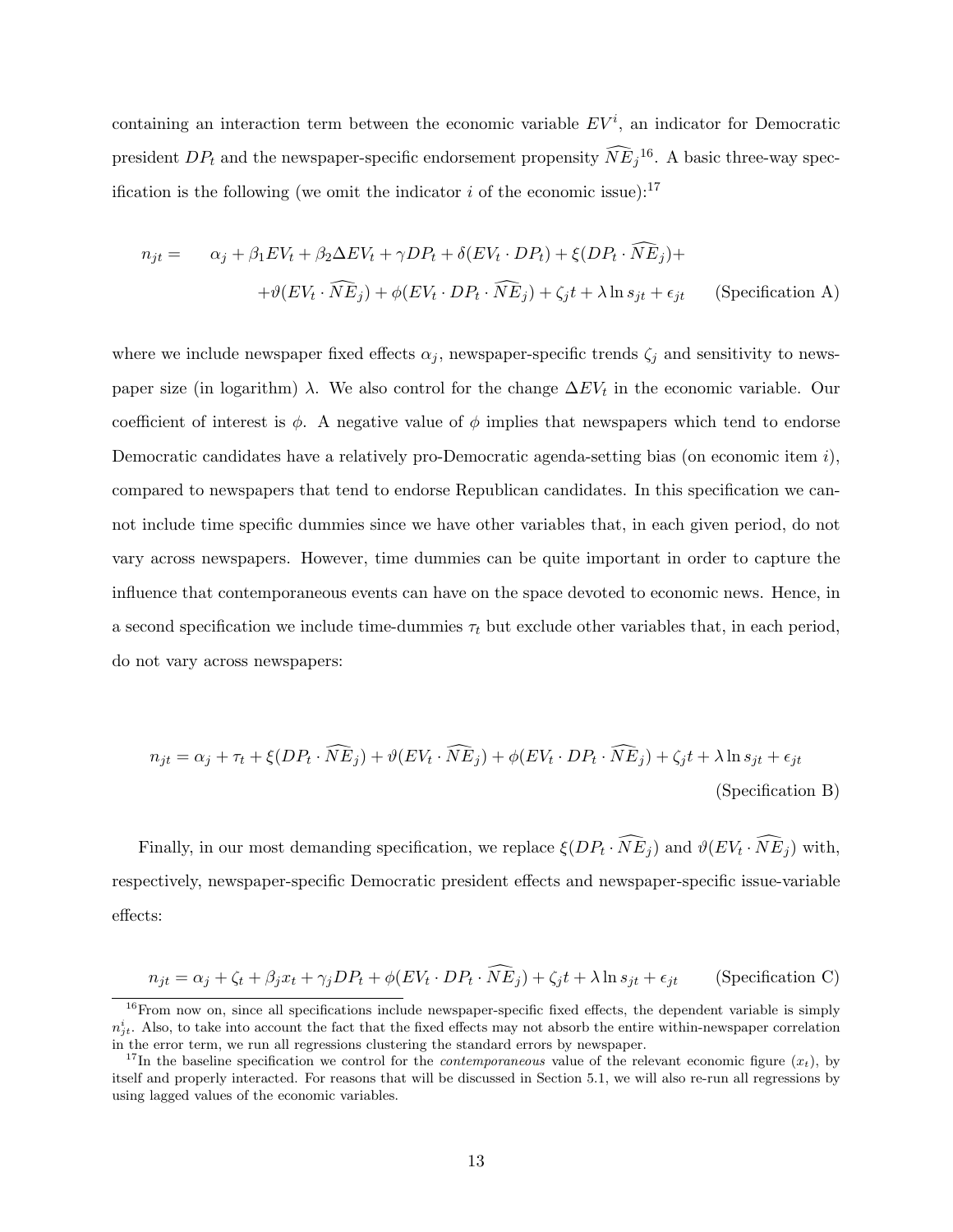This specification is the most general since we allow newspapers to react differently to changes in the president and in the unemployment rate not just in function of their endorsement partisanship but also of any other unobserved newspaper characteristics.

Since it is a priori unclear which aspect of an economic figure is deemed as more newsworthy by editors and journalists (whether it is the level thereof, or the change, or both), we also re-consider the same three specifications by using the change in the relevant economic figure rather than the levels in the interaction terms. In this case we keep the level of the economic variable as a control. We find, however, no significant results when we focus on changes. The tables are therefore not reported but are available from the authors upon request.

### 4 Results

Table 3 displays the results about unemployment, inflation, budget deficit and trade deficit respectively. We report t-statistics in brackets below each coefficient.

The results in Table 3 confirm that newspapers with a pro-Democratic-endorsement pattern, compared to pro-Republican newspapers, give less coverage to unemployment in times of high unemployment under Clinton than under George W. Bush. The three-way interaction between the level of the unemployment rate, the Democratic President dummy and the Democratic endorsement variable always comes with the expected negative sign and is significant at the 5% level in all three specifications. The magnitude of the coefficient is also very stable across specifications. We find, however, no comparable effect for any of the other economic variables we consider. For inflation, budget deficit and trade deficit the three-way interaction is always very far from any acceptable significance level and therefore statistically indistinguishable from zero.

To calculate the magnitude of the effect for unemployment news we group the newspapers into quantiles on the basis of their endorsement patterns. Then, for each group, we compute the difference between the average predicted change in the number of unemployment stories under Clinton and under George W. Bush, if the unemployment rate is one percentage point higher than the average. The magnitudes refer to newspapers belonging to the first, third and fifth quintile in the endorsement distribution, i.e. newspapers that we define as, respectively, strongly Republican, "neutral," and strongly Democratic. The estimated effects are not trivial. Newspapers will react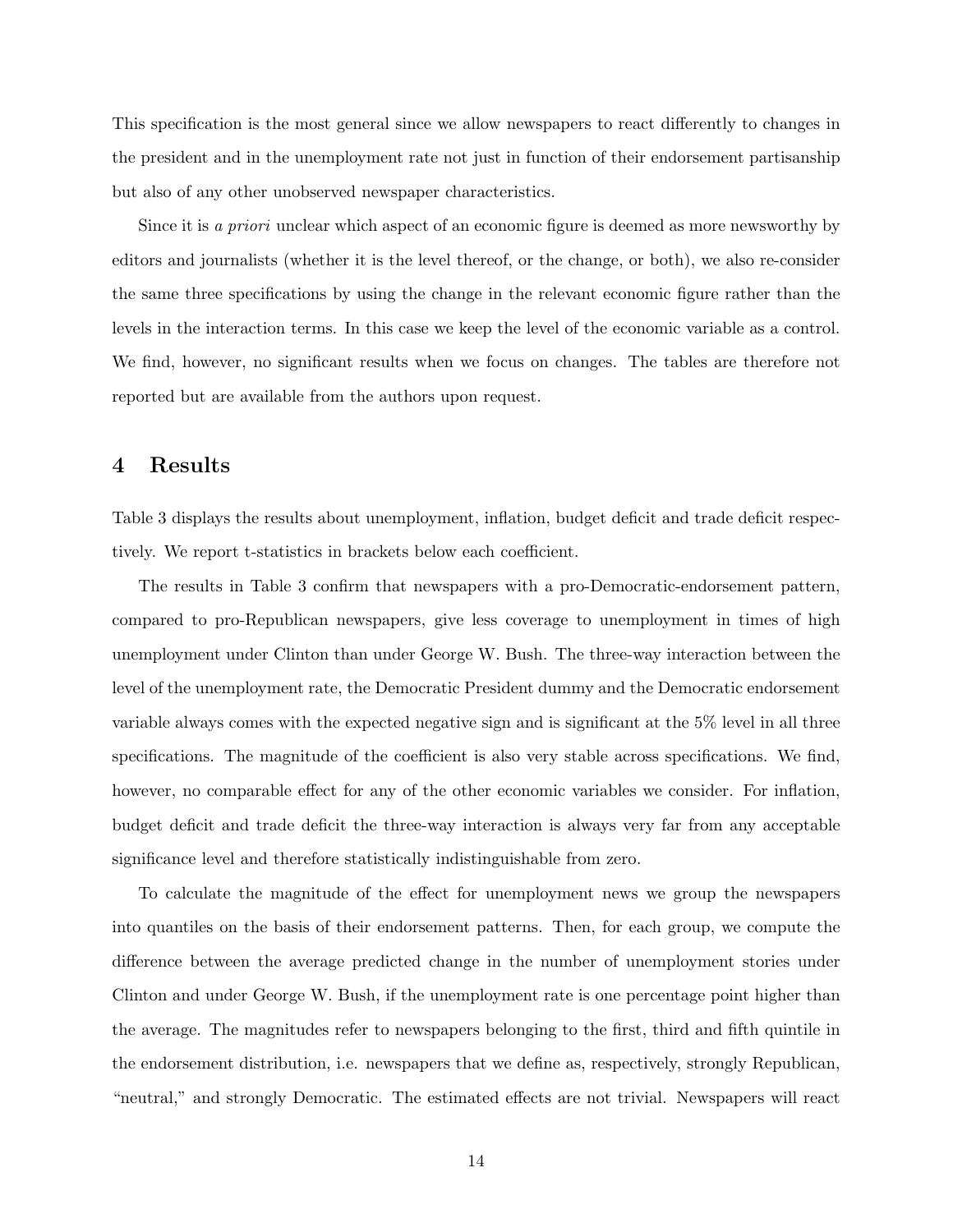to a 1% increase in the unemployment rate differently depending on whether the president is Democratric or Republican: under a Democratic president a strongly Republican newspaper will provide 15% more news on unemployment than if the same 1% increase in the unemployment rate happens under a Republican president. On the other side, considering again a 1\% increase in the unemployment rate, a strongly Democratic newspaper will provide 9% less news on unemployment under a Democratic president than under a Republican president. The differential treatment of the same change under the two presidents is instead limited to 1% for a "neutral" newspaper.

Some data analysts might be tempted to treat the average difference in slopes across Democratic and Republican presidents (the  $\delta$ s) as a measure of the average *absolute* level of bias across the newspapers in our sample. We are not. The reason is that the time sample is too short, so we are only comparing two presidents; the underlying economic conditions were different under the two presidents, so functional form is a major concern; and many other newsworthy events (terrorist attacks, war in Iraq, Monica Lewinsky scandal, O.J. Simpson trial) might have crowded out economic news differentially under the two presidents. Compared to recent literature on media bias (see Lott and Hassett, 2004), we would place little emphasis on such coefficients.<sup>18</sup> Finally, it is interesting to note that the coefficients on the interaction between the unemployment rate and the endorsement variable (the  $\vartheta$ s) are positive and statistically significant. In other terms, coverage by Democratic-endorsing newspapers is more reactive to high unemployment than by Republican-leaning ones, even when controlling with the triple interaction for the partisan effect.

### 5 Robustness checks

In this section we check the robustness of our results. We implemented a number of checks for all the economic variables considered and we noticed no change in our conclusion regarding inflation, budget deficit and trade deficit: there is no noticeable statistically significant bias in the covering

<sup>&</sup>lt;sup>18</sup>If one did use the coefficients in this way, the picture would be mixed. The estimated difference in slopes is negative and significantly different from zero in the case of unemployment, inflation and trade deficit, suggesting a pro-Democratic bias. That is, newspapers on average devoted more attention to unemployment (inflation, trade deficit) during periods of high unemployment under George W. Bush than under Clinton, and vice versa for periods of low unemployment. On the other hand, for the budget deficit the estimate suggests a Pro-Republican bias. At the same time, budget deficit and unemployment were generally decreasing under Clinton and were increasing during the George W. Bush years. Hence, it is hard to determine whether the coefficients reflect a partisan bias in coverage or simply a judgement about the importance of the direction of a change (i.e. increases vs. decreases) for a particular economic variable.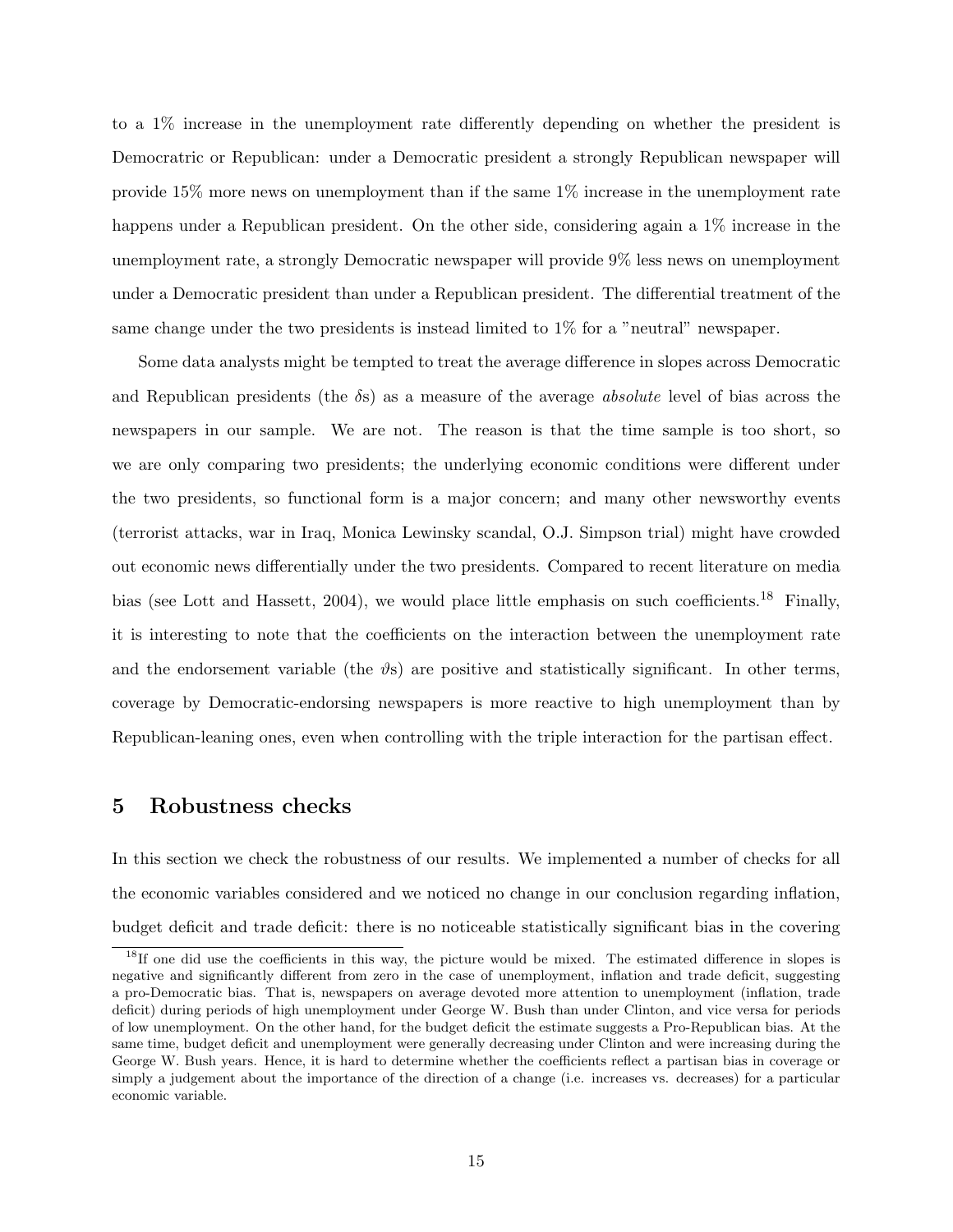of these issues. In this section, therefore, we only report results that concern unemployment, the only economic variable on which we found agenda setting behavior by part of the newspapers.

#### 5.1 Lagged values of the economic figures

It is a priori unclear whether newsworthy economic events are more correlated with contemporaneous values of the relevant economic figures, or lagged values. The Bureau of Economic Analysis and the Bureau of Labor Statistics (or any statistical agency assigned to similar tasks) can only publish lagged values of macroeconomic variables. However, newspapers do not only report on the release of official data (which are related to what happened in the past) but also on contemporaneous events which may be correlated with the current value of the relevant macroeconomic figure. For example, with respect to unemployment, there might be news stories on large layoffs in a given sector or by a particular large firm, or reports of large current spikes in applications at local unemployment agencies. It might be useful, therefore, to check if our results are sensitive or not to the presence of lags in the economic variables.

The first three columns of Tab. 4 parallel the first three columns of Table 3 but use lagged instead of contemporary unemployment. The results previously obtained are all confirmed and the magnitudes are also very similar (slightly larger under specifications A and B, slightly smaller using specification C). The R-squared also show that the overall fit is comparable in the two cases.

#### 5.2 Controlling for state-level unemployment

Newspapers typically have a locally concentrated readership that cares about local events, and local aspects of common phenomena. Since there is noticeable variation in unemployment across regions and states, the local unemployment rate in an area or state may represent a newsworthy issue. This can potentially introduce an omitted variables bias. The concern is that, in Democraticvoting areas, the local unemployment rate could be systematically lower than its average when the incumbent president is a Democrat, because of public job-creating projects being targeted to the area. If the political partisanship of potential readers in the area where a newspaper sells is positively correlated with its endorsement policy, then the less intense coverage of high unemployment by Democratic-leaning newspapers under a Democratic president could be driven by the fact that the local unemployment rate is lower in those areas where the newspapers are sold. This would not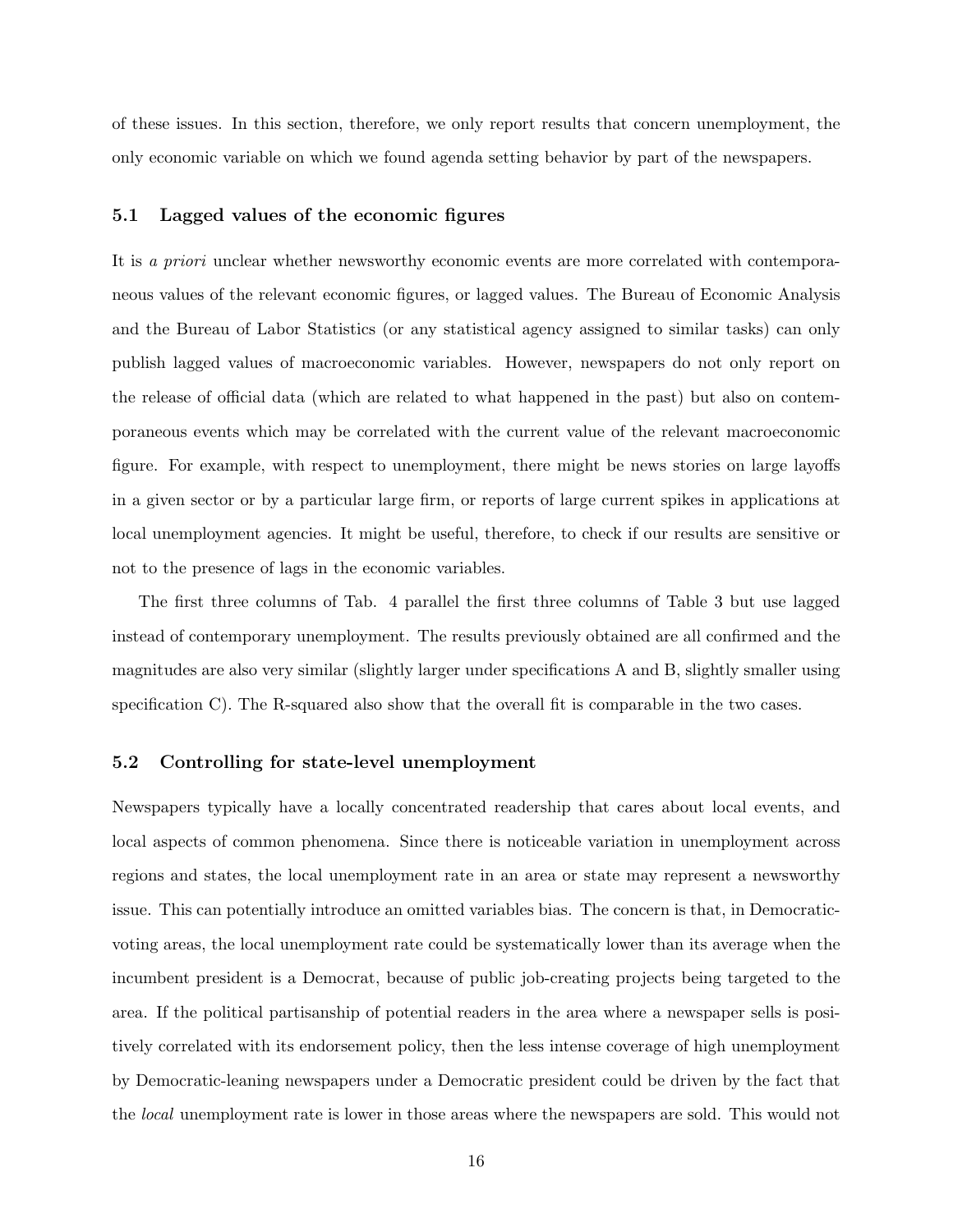indicate a partisan bias trickling down from the editorial page to the economic news section, but simple reporting on local economic conditions.

To address this issue, we re-ran our regressions controlling for both the level and change of the unemployment rate in the state where each newspaper is based<sup>19</sup>. The results are reported in columns 4-6 of Table 4. Again we find a systematic correlation between the endorsement policy and the differential coverage of unemployment. The size and significance of the coefficients of the three-way interaction terms are very similar to those reported in Table 3. The coefficients of the level of the unemployment rate in the state is positive and significant at standard confidence levels. Similarly, the coverage of unemployment is positively and significantly correlated with the change in the state unemployment rate. Consequently, we will keep state unemployment levels and variations as control variables in the next checks.

### 5.3 Excluding editorials

The results found so far could be driven by what is featured on editorial pages themselves. Therefore we repeat our regressions by excluding editorials from our dependent variable.<sup>20</sup> The results are presented in columns 7-9 of Table 4, again using the same A-B-C specifications and including levels and changes in state unemployment rates. The results are very reassuring: the coefficient of the three-way interaction is again negative and significant, the magnitude is only slightly inferior to what we found in the previous cases. To sum up, a large part of the differential coverage of unemployment takes place on the news pages, not merely on the editorial ones, suggesting that agenda-setting indeed spills over into the economic news section.

#### 5.4 Chain-based and large newspapers

Given that we rely on electronic archives, there is a trade off between the length of the time span we can study and the number of newspapers for which data are available. For the period 1996-2005 we can rely on 102 newspapers but this number shrinks rapidly as we extend backward the period

<sup>&</sup>lt;sup>19</sup>Because of multicollinearity problems, while the slope of unemployment news with respect to the national unemployment rate is allowed to be newspaper-specific, the slopes with respect to state level unemployment rate and its change are common across newspapers.

 $^{20}$ We consider news on unemployment excluding the words "editorial" or "editor". To pin down the size of the news section of each newspaper during each month, we have run a search on the word "and", excluding again the words "editorial" or "editor".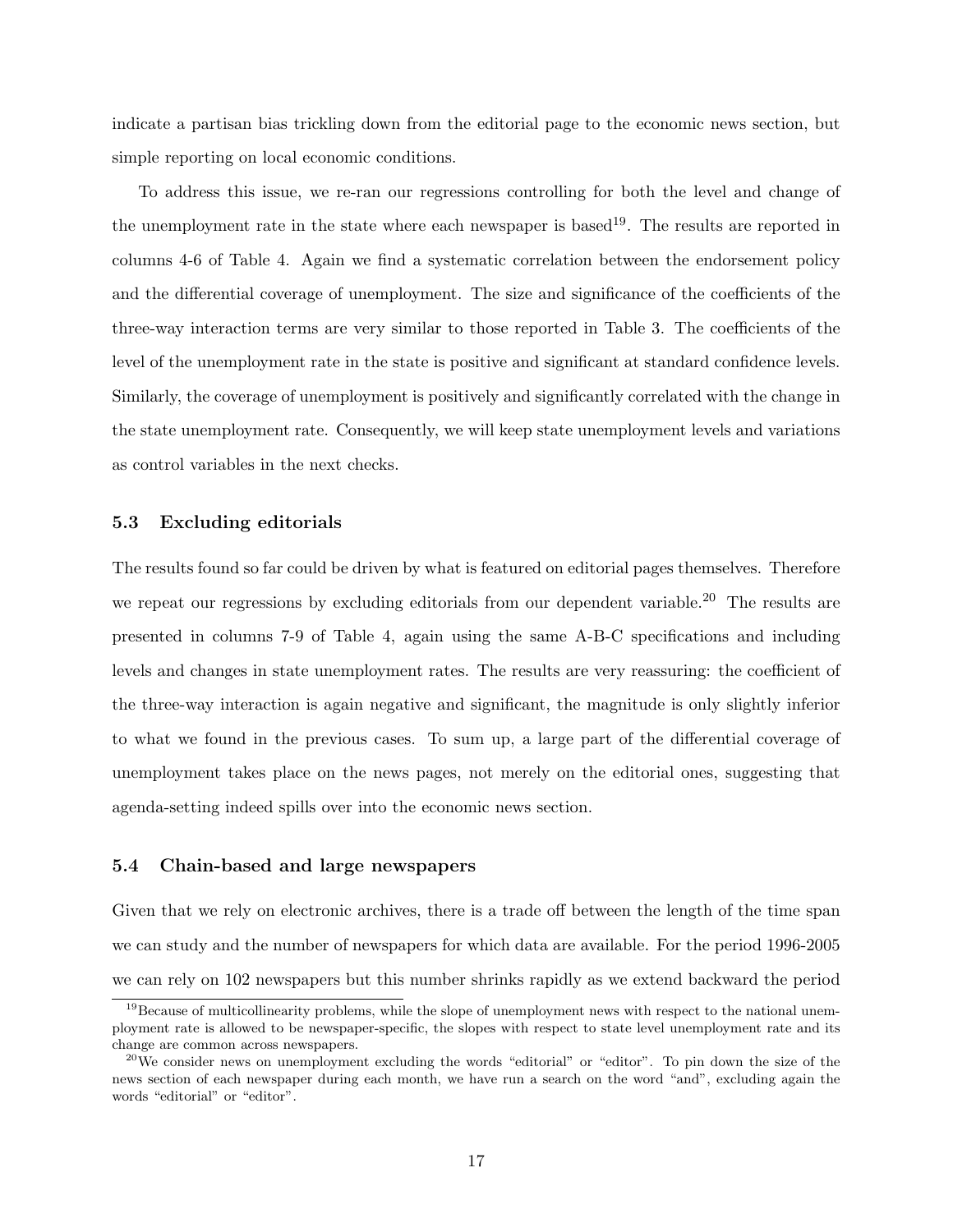we consider. Using different time windows, our results turn out not to be always robust:<sup>21</sup> however, we cannot say whether this is due to the usage of a different sample of newspapers or rather to features specific to the period considered. Hence, to mantain some consistency across periods, we explore the robustness of our results for the subsample of large-scale newspapers, i.e. those that sell a large number of copies (above 200,000 copies per day on average in 1996) and/or belong to large chains.<sup>22</sup> It could be the case that managing editors and journalists of large-scale newspapers are more conscious of the political facets of their agenda setting behavior, and act accordingly. In other terms, the relationship between the endorsement policy and the coverage of economic news might be less noisy (and hence less susceptible to sample size) when restricting our attention to this subset of newspapers.

There are 72 large-scale newspapers if one considers the 1996-2005 time-window. The amount shrinks to 59 in the period 1992-2005 and to 32 for 1988-2005. Table 5 reports our results for the three periods respectively. Once again, the three-way interaction comes with the expected negative sign and acceptable significance levels. For the period 1988-2005 we notice a reduction of about 1/3 in the size of the coefficient compared with the results of Table 3. This reduction is even stronger for the period 1992-2005. On the contrary, when we consider the 1996-2005 period, the coefficient turns out to be substantially larger for chain-based and large newspapers (columns 7-9 in Table 5) than for the whole sample (columns 1-3 in Table 3). In brief, although the magnitudes of the relevant coefficient may vary by a relevant amount, Table 5 substantially confirms all the results we found in the previous regressions.

#### 5.5 Demand-driven coverage?

Gentzkow and Shapiro's [2007] thorough analysis of language similarity between congressmen and U.S. newspapers suggests that the ideological position of the latter is strongly correlated with the political leaning of their readers. On the other hand, once geographical factors are taken into account, the owner's identity has very little or no explanatory power on the political leaning of a

 $21$ The statistical significance of the three-way interaction coefficient disappears if we consider the period 1992-2005 but reappears at the 5% level for the period 1988-2005. Moreover, regarding the 1992-2005 period, if one excludes the Washington Times and/or the Manchester Union-Leader from the sample, the triple interaction comes out strongly significant again. One should notice here that in our sample the Washington Times is the most extreme newspaper endorsement-wise. Moreover, the Union-Leader, a decidedly Republican paper, is the only one based in New Hampshire, which in 1992 was hit by the worst depression of the last forty years.

<sup>22</sup>Details are provided in Table A1.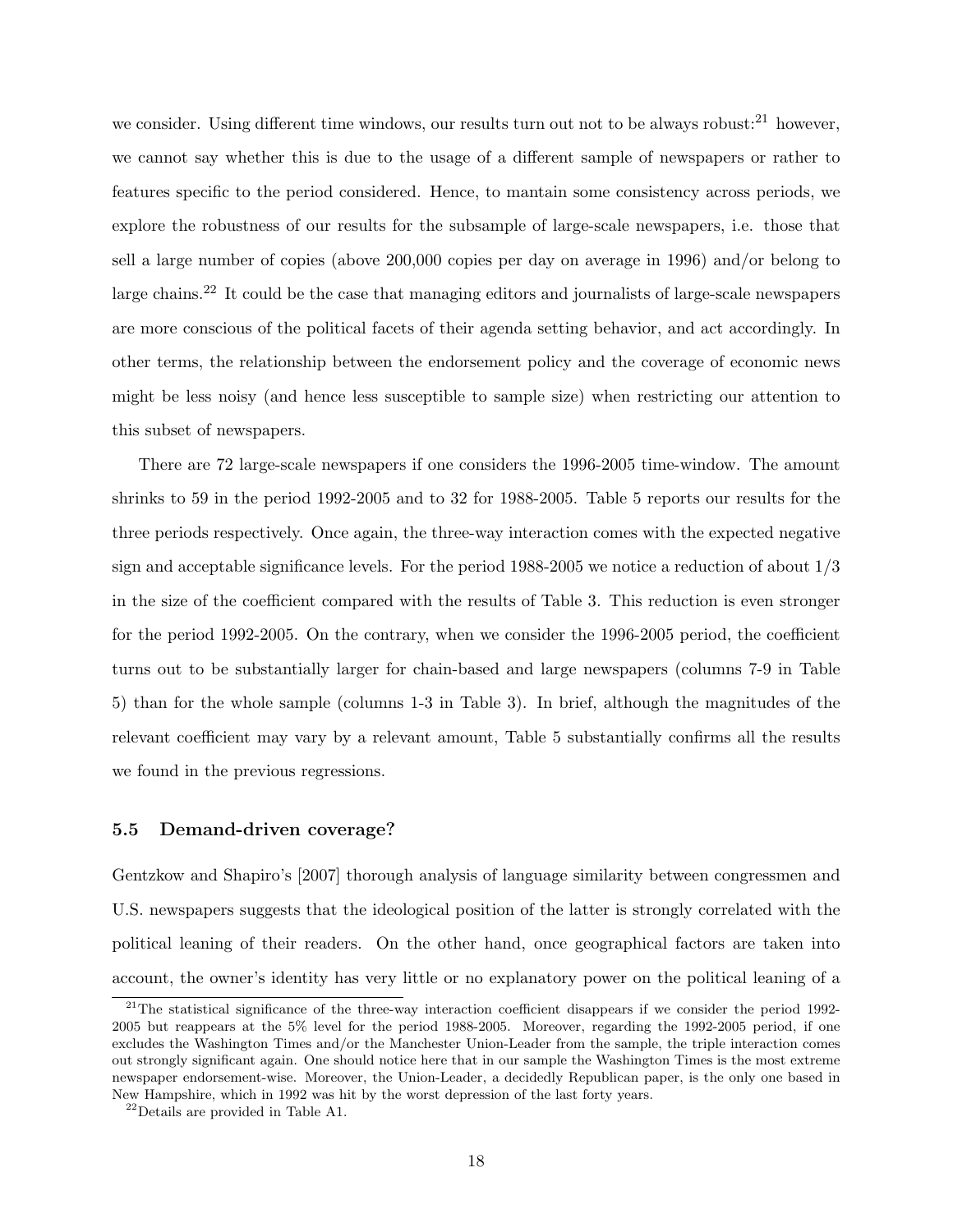given newspaper.

In the previous sections we have investigated whether the explicit political position of a newspaper, as proxied by its endorsement choices, trickles down from the editorial to the news section, influencing the coverage of economic news. One might be concerned that editors tune their endorsement choices to the ideological leaning of readers, so that our endorsement variable is merely proxying for a demand factor which also determines economic coverage. According to this view, both endorsement choices and the partisan coverage of economic news are determined by what customers would like to read, with no independent role for the newspaper's editorial position, i.e. a supply factor.

In order to address this concern we proceed as follows. First, as a proxy for the average political position of readers of a given newspaper  $j$ , we weight the average Democratic vote in presidential, senatorial and gubernatorial elections in each county during the time period by the relative sales of that newspaper in that county. Let this variable be  $NR_i$ . We then replicate our three baseline specifications by replacing the endorsement variable  $\widehat{NE}_i$  with the readership variable  $NR_i$ . For all three specifications, we also consider an extended model where we include both  $N\bar{E}_j$  and  $NR_j$ , properly interacted with the Democratic President dummy  $DP_t$  and the level  $EV_t$  of the economic variable.

Table displays results for the contemporaneous unemployment rate.<sup>23</sup> When not controlling for the endorsement behaviour, the coefficient on the triple interaction between the unemployment rate, the Democratic President dummy and the voter partisanship variable is negative and statistically significant. However, this triple interaction is no longer significant when introducing back the endorsement controls. On the other hand, the coefficient on the triple interaction with the endorsement score is negative and mildly statistically significant even after controlling for readers' partisanship. A relevant concern here is the correlation between reader and endorsement partisanship, which might create problems of approximate multicollinearity when these variables are twice interacted with the same controls (the Democratic president dummy and the level of the unemployment rate).<sup>24</sup>

 $23$ We obtain very similar results (available upon request) when controlling for the lagged level of the unemployment rate.

 $^{24}$ Indeed, if we introduce newspaper-specific controls for newspaper size instead of a common one, under specification A and B the three way effect with voter partisanship is mildly significant even when controlling for endorsement partisanship. The triple interaction with the endorsement score stays significant under all three specifications. These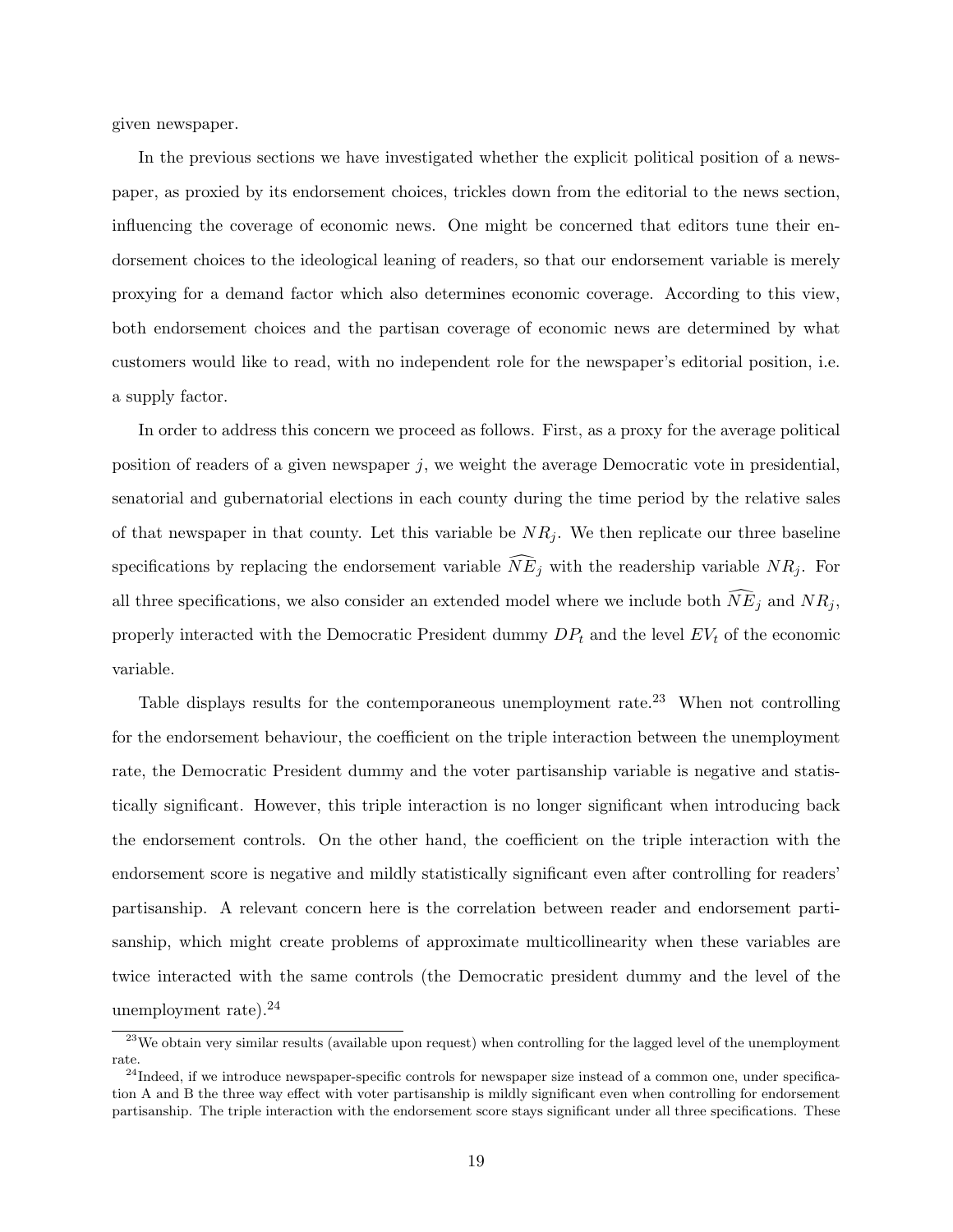However, the raw correlation between the partisanship of endorsements and that of voters is just 0.21, i.e. quite low. While positive, and statistically significant (p-value  $= .031$ ), it is hardly overwhelming.<sup>25</sup> Evidently there is a lot of "slack" between voters and editors.

Since it remains difficult to disentangle the direction of causality with data whose relevant variation is ultimately cross-sectional, a possible empirical strategy consists in using time series data and exploit some (possibly) exogenous shock in the partisanship of readers across regions, or in the editorial position of newspapers, as triggered by a change in ownership or management. An interesting case in hand is represented by the succession of Otis Chandler in 1960 as publisher of the Los Angeles Times, the newspaper his family owned since 1884. The LA Times used to have a clear conservative slant, which was overturned by Chandler, who aimed at making it a credible rival of the New York Times. Figure 7 shows the time series variation in the propensity of the LA Times to endorse Democratic candidates, together with the average yearly share of the Democratic vote in presidential, senatorial and gubernatorial elections in California. In the 60s, after Otis Chandler took office, there was a steep increase in the propensity to endorse Democratic candidates, which was not matched at all by a comparatively rapid surge in the Democratic vote.

The top two scatter plots in Figure 8 show the relationship between the actual unemployment rate and the relative frequency of unemployment stories on the LA Times, before and after 1965. In each graph, coverage-unemployment combinations under a Democratic (Republican) President are indexed by a one (zero). The bottom two graphs parallel the top ones, showing the same relationship for the inflation rate. Regression lines between the economic variable and its coverage, as a function of the political affiliation of the incumbent President, are reported. The two scatter plots on the left show that before 1965 the LA Times systematically gave more coverage to high unemployment and inflation under a Democratic President than a Republican one<sup>26</sup>. On the other hand, according to the two graphs on the right, in the post-1965 period there is no systematic difference in the slopes under presidents of different political affiliation.

Ideally, this anedoctal evidence should be backed up by the analysis of a large sample of news-

results are available upon request.

<sup>&</sup>lt;sup>25</sup>One relevant concern here is that this low correlation might be driven by the presence in the sample of newspapers that are based in large cities with a politically segmented media market, like Chicago, New York and Los Angeles. However, if we exclude those newspapers (in our case the Chicago Sun-Times, the Chicago Tribune, the Los Angeles Times and the New York Times), the resulting correlation slightly *drops* to 0.2 (p-value  $= .045$ ).

 $^{26}$ This is formally confirmed by proper difference-in-differences regressions, available upon request from the authors.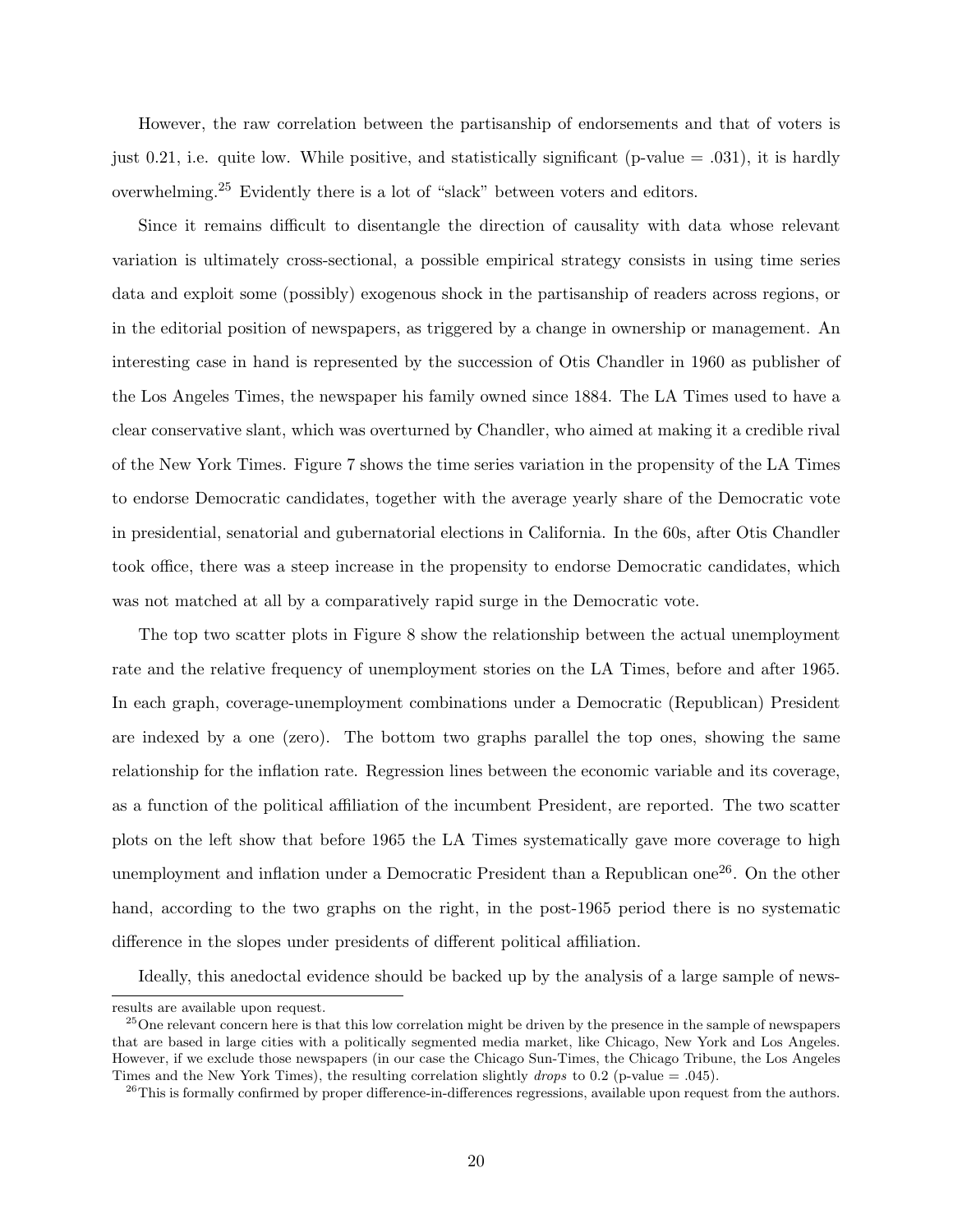papers, with enough time series variation in their ownership and management. However, coupled with our previous analysis of endorsement patterns, it is indicative of the fact that supply side factors might play a non-negligible role in determining the political position of mass media outlets, in this case affecting the partisan coverage of economic news.

### 6 Discussion and conclusions

In this paper we have analyzed the relationship between the endorsement policy of U.S. newspapers and the coverage of economic issues, as a function of the true economic datum and the political affiliation of the incumbent president. Considering the last decade, there is strong evidence that newspapers endorsing Democratic candidates give less coverage to high unemployment (and more coverage to low unemployment) under Clinton than under George W. Bush, as compared to Republican-leaning newspapers. This relationship is very robust to a number of alternative specifications and robustness checks. On the other hand, there is no evidence of a systematic correlation between the endorsement policy and the coverage of inflation, the budget deficit and the trade deficit.

These findings deserve further explorations. On one side, finding evidence of agenda setting behavior only on one economic issue out of four could induce us to reject the idea that there is any relevant ideologically slanted agenda setting in economic news on the U.S. press. On the other side, unemployment is, of the four considered, the most salient issue. Moreover, as discussed in the introduction, there is a large body of evidence according to which citizens assess the incumbent president's performance on the basis of how strong the economy is, and vote accordingly in the next presidential elections. Citizens are also better able to grasp the significance of a high unemployment rate, because of the dire consequences this might have on their personal lives.

This latter statement likely applies to the inflation rate as well, but the independence of the Federal Reserve makes harder for the public to establish links between presidential policies and its variation. Also, even if citizens are largely unaware of the institutional independence of the FED, in the time period under consideration inflation was very low<sup>27</sup>, so that it was not perceived as a serious problem policy makers had to tackle. It is also interesting to note that - in the long run

 $^{27}$ During the 1996-2005 period, the highest inflation rate was about 4.7% (September 2005). In the 1988-2005 period, the peak of around 6.3% was reached in October 1990.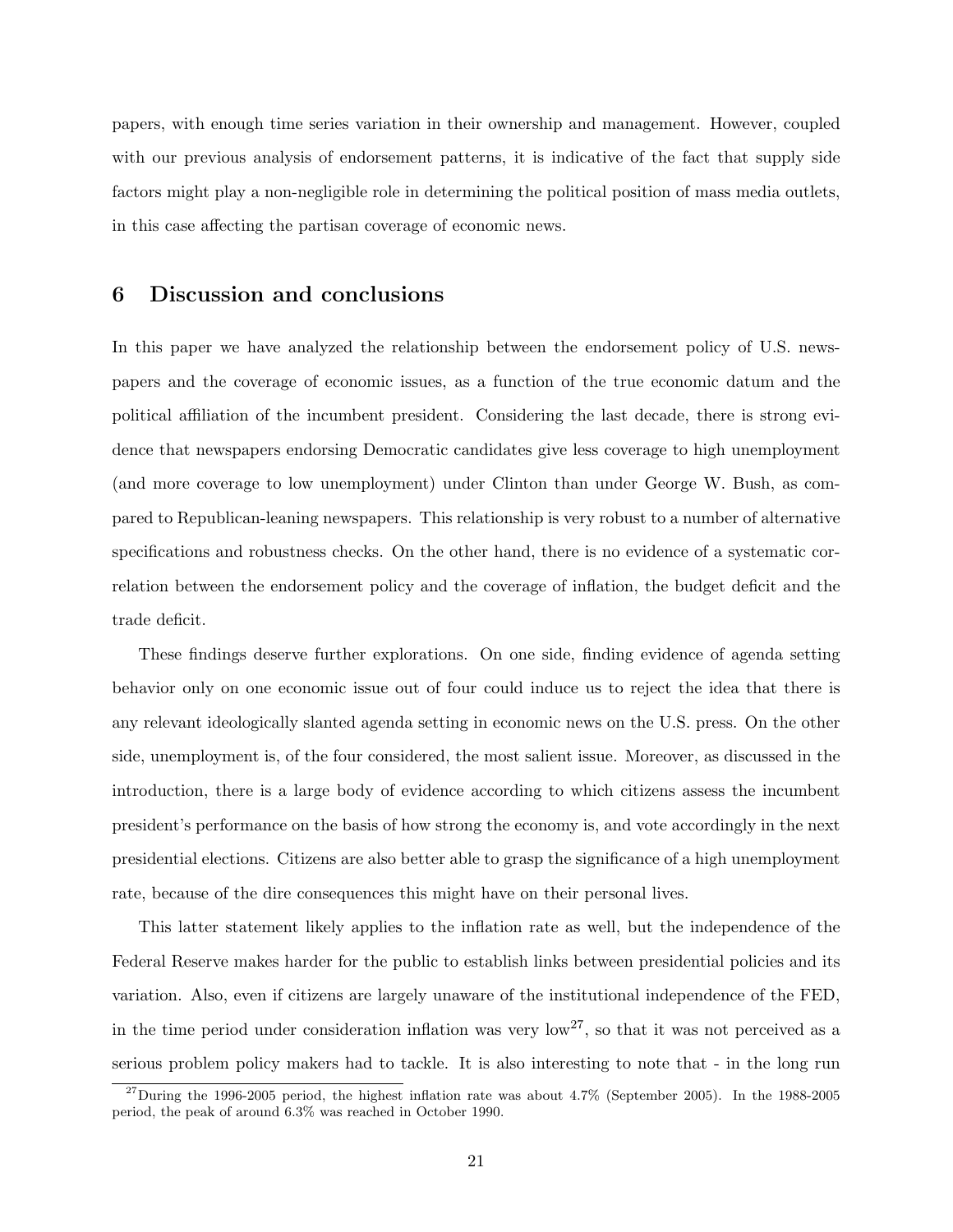analysis of the LA Times presented in section ?? - the succession of Otis Chandler as publisher seemed to matter not only with regards to the partisan coverage of unemployment, but for inflation as well. It is indeed the case that, during the longer time period we considered there, the inflation rate was often higher than in the more recent period, sometimes much higher, like in the late 40s, the 70s and the early 80s. At those times the rise in the cost of living was widely perceived as a very serious issue.

Finally, the budget deficit and the trade deficit are more arcane variables, whose influence on presidential approval is far from clear and whose significance citizens understand much less, perhaps because of the lack of direct effects on their personal lives, perhaps because the effects are not immediate and can therefore be heavily discounted. In the American National Election Studies 1992-2004, unemployment came in second as the "most important problem facing the nation" (crime being first). Nearly 10% of respondents mentioned it. By comparison, less than 0.5% of respondents mentioned inflation, and even counting generously, only about 1.5% of respondents mentioned trade issues (only 0.33% of respondents mentioned the trade deficit specifically, and more respondents mentioned "international competitiveness" or "outsourcing", which might be treated more appropriately as employment issues).<sup>28</sup>

As mentioned in the introduction, we only study agenda-setting and do not attempt to estimate any framing of economic events done through tone. Another limitation of our approach is that we simply count the number of articles featuring the chosen keywords.<sup>29</sup>

Still, our approach to the study of mass media is very flexible and easily replicable. This allows to readily extend the dataset and type of analysis in several directions. First, it would be worthwhile to try and gather data on additional newspapers for the early 90s and late 80s, in order to shed some further light on the robustness of our results with respect to the time-window being considered. Moreover, historical electronic archives like ProQuest can be used to construct long time series on the coverage of economic issues by a handful of newspapers. Secondly, any debate on the extent of "mass media bias" in the U.S. should be put into a comparative perspective.<sup>30</sup>

<sup>28</sup>Unfortunately, we cannot separate the government deficit from other mentions about government spending being too high.

<sup>&</sup>lt;sup>29</sup>One could for example refine the search algorithm to code the page number and newspaper section on which each piece appears. In particular, one could give a higher weight to front page stories, or separately consider them in the analysis. A further improvement (which is more difficult to implement within an automated search) would be to weight articles by their length.

 $30$ See Gentzkow, Glaeser and Goldin [2006] for a time-series comparison of the extent of bias on the U.S. press in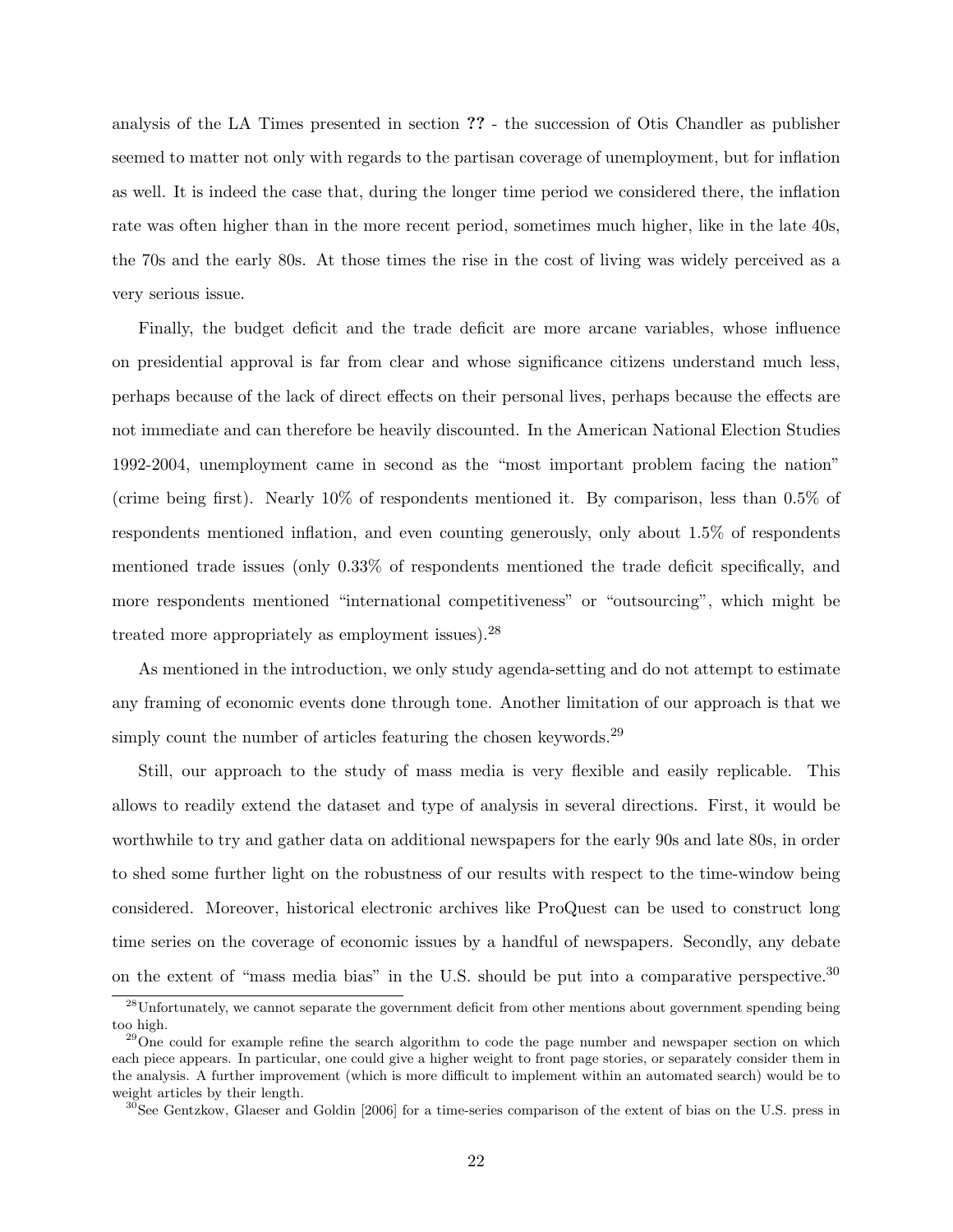Given that the economy represents a salient issue in almost all countries, one could use the same keywords-based search procedure on the electronic archives of newspapers and media outlets in other countries, and construct similar datasets to the one analyzed here. The purpose of such an exercise would be to compare – on a cross-country basis – the amount of within-country variation in the differential coverage of relevant economic figures, as a function of the political affiliation of the incumbent government and the level itself of the economic figure.

the coverage of two political scandals, the Crédit Mobilier in the 1870s and the Teapot Dome in the 1920s.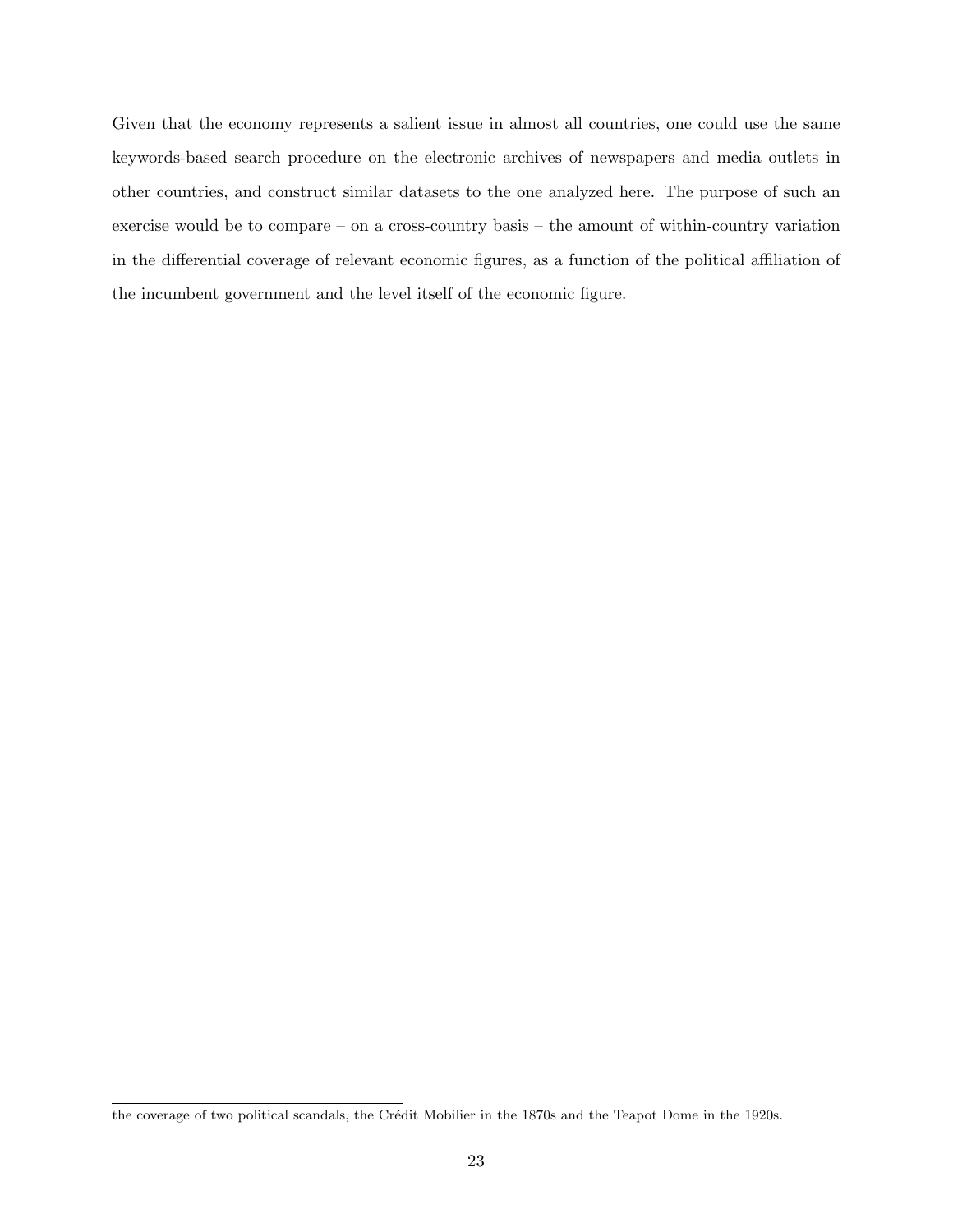# References

- [1] Anderson, S. P. and McLaren, J. [2005]. "Media Mergers and Media Bias with Rational Consumers". Mimeo, University of Virginia.
- [2] Ansolabehere, S., Lessem, R. and Snyder, J. M. Jr. [2006]. "The Orientation of Newspaper Endorsements in U.S. Elections, 1940-2002". Quarterly Journal of Political Science, forthcoming.
- [3] Antweiler, W. and Frank, M. Z. [2005]. "Do US Stock Markets Typically Overreact to Corporate News Stories?" Mimeo, Sauder School of Business, University of British Columbia.
- [4] Bernhardt, D., Krasa, S. and Polborn, M. K. [2006], "Political Polarization and the Electoral Effects of Media Bias". CESifo Working Paper Series No. 1798, available at SSRN: http://ssrn.com/abstract=892475.
- [5] Besley, T. and Prat, A. [2006]. "Handcuffs for the Grabbing Hand? Media Capture and Government Accountability". American Economic Review, 96(3): 720–736.
- [6] Cohen, B. [1963]. The Press and Foreign Policy. Princeton, Princeton University Press.
- [7] DellaVigna, S. and Kaplan, E. [2007]. "The Fox News Effect: Media Bias and Voting". Quarterly Journal of Economics, forthcoming.
- [8] Erikson, R. S. [1989]. "Economic Conditions and The Presidential Vote". American Political Science Review, 83(2): 567-573.
- [9] Erikson, R. S. [1990]. "Economic Conditions and the Congressional Vote: A Review of the Macrolevel Evidence". American Journal of Political Science, 34(2): 373-399.
- [10] Erbring, L., Goldenberg, E. N. and Miller, A. H. [1980]. "Front-Page News and Real-World Cues: A New Look at Agenda-Setting by the Media". American Journal of Political Science,  $24(1): 16-49.$
- [11] Fair, R. C. [1978]. "The Effect of Economic Events on Votes for President". Review of Economics and Statistics, 60(2): 159-173.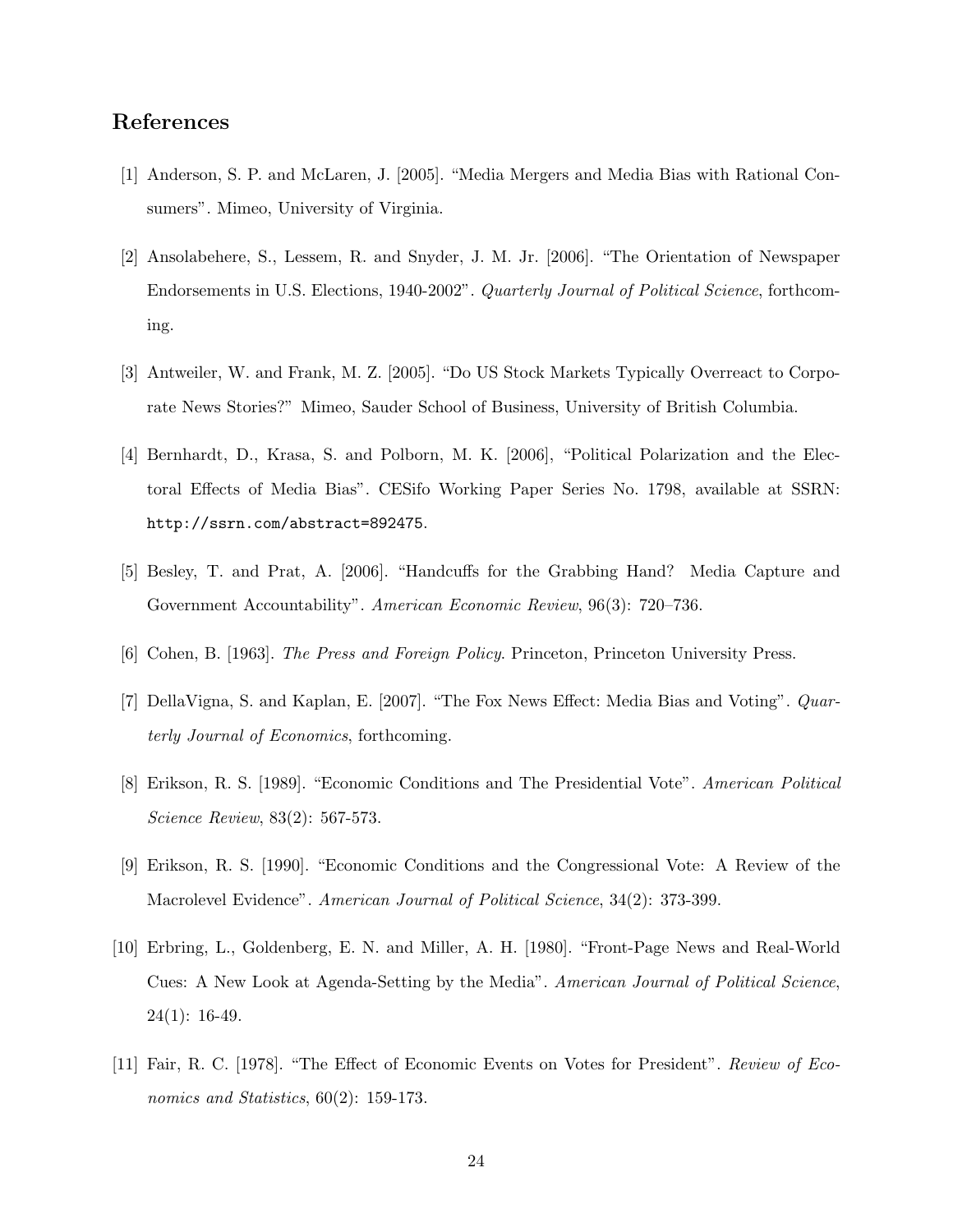- [12] Fridkin Kahn, K. and Kenney, P. J. [2002]. "The Slant of the News: How Editorial Endorsements Influence Campaign Coverage and Citizens' Views of Candidates". American Political Science Review, 96(2): 381-394.
- [13] Gentzkow, M. A., Glaeser, E. L. and Goldin, C. [2006]. "The Rise of the Fourth Estate: How Newspapers Became Informative and Why it Mattered". In Edward L. Glaeser and Claudia Goldin (Eds.), Corruption and Reform: Lessons from America's History. National Bureau of Economic Research.
- [14] Gentzkow, M. A. and Shapiro, J. M. [2007]. "What Drives News Media Slant? Evidence from U.S. Daily Newspapers". Mimeo, University of Chicago.
- [15] Gerber, A., Karlan, D. and Bergan, D. [2006]. "Does The Media Matter? A Field Experiment Measuring the Effect of Newspapers on Voting Behavior and Political Opinions". Mimeo, Yale University.
- [16] Groseclose, T. and Milyo, J. [2005]. "A Measure of Media Bias". Quarterly Journal of Economics, 120(4): 1191-1237.
- [17] Hibbs, D. A, Jr. [1987]. The American Political Economy: Macroeconomic and Electoral Politics in the United States. Cambridge, Harvard University Press.
- [18] Iyengar, S., Kinder, D. R., and Peters, M. D. [1982]. "Experimental Demonstrations of the "Not-So-Minimal" Consequences of Television News Programs". The American Political Science Review, 76(4): 848-858.
- [19] Iyengar, S. and Simon, A. F. [2000]. "New Perspectives and Evidence on Political Communication and Campaign Effects". Annual Review of Psychology 51: 149-169.
- [20] Larcinese, V. [2007]: The Instrumental Voter Goes to the News-Agent: Information Acquisition, Marginality, and the Media, Journal of Theoretical Politics, 19(3): 249-276.
- [21] Lippmann, W. [1922]. Public Opinion. New York, Harcourt, Brace.
- [22] Lott, J. R., Jr. and Hassett, K. A. [2004]. "Is Newspaper Coverage of Economic Events Politically Biased?" Working Paper, American Enterprise Institute, Washington, DC.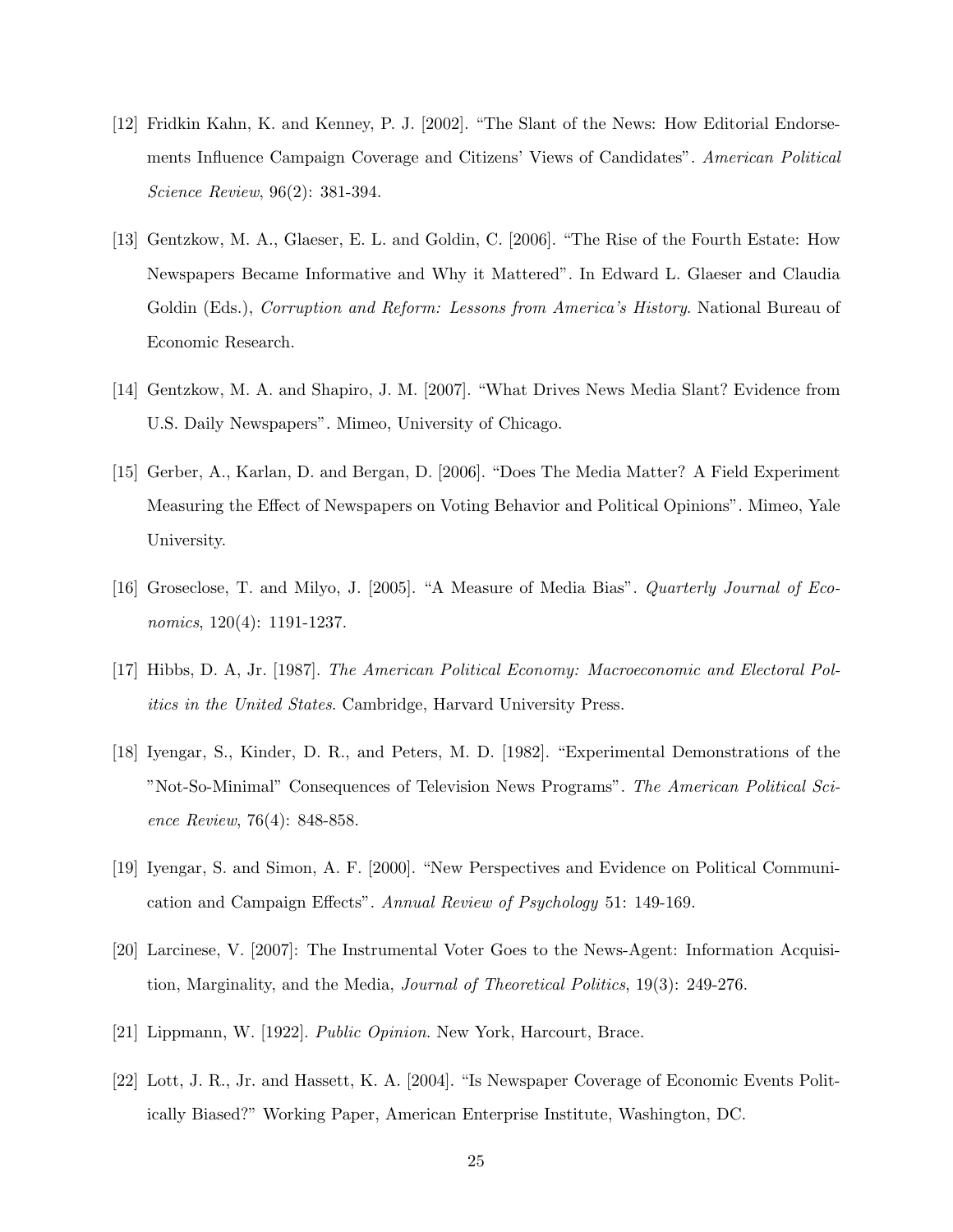- [23] MacKuen, M. B., Erikson, R. S. and Stimson, J. A. [1992]. "Peasants or Bankers? The American Electorate and the U.S. Economy". American Political Science Review, 86(3): 597-611.
- [24] McCombs, M. E. [2002]. "The Agenda-Setting Role of the Mass Media in the Shaping of Public Opinion". Paper presented at Mass Media Economics 2002 conference, London School of Economics: http://sticerd.lse.ac.uk/dps/extra/McCombs.pdf
- [25] McCombs, M. E. and Shaw, D. L. [1972]. "The Agenda-Setting Function of Mass Media". Public Opinion Quarterly, 36(2): 176-187.
- [26] Petrocik, J. R. [1996]. "Issue Ownership in Presidential Elections, with a 1980 Case Study". American Journal of Political Science, 40(3): 825-850.
- [27] Puglisi, R. [2004]. "The Spin Doctor Meets the Rational Voter: Electoral Competition with Agenda-Setting Effects". Available at SSRN: http://ssrn.com/abstract=581881.
- [28] Puglisi, R. [2006]. "Being the New York Times: the Political Behaviour of a Newspaper". Political Economy and Public Policy (PEPP) Working Paper n. 20, STICERD, London School of Economics.
- [29] Strömberg, D. [2004]. "Mass Media Competition, Political Competition, and Public Policy". Review of Economic Studies, 71(1): 265-284.
- [30] Tufte, E. R. [1978]. Political Control of the Economy. Princeton, Princeton University Press.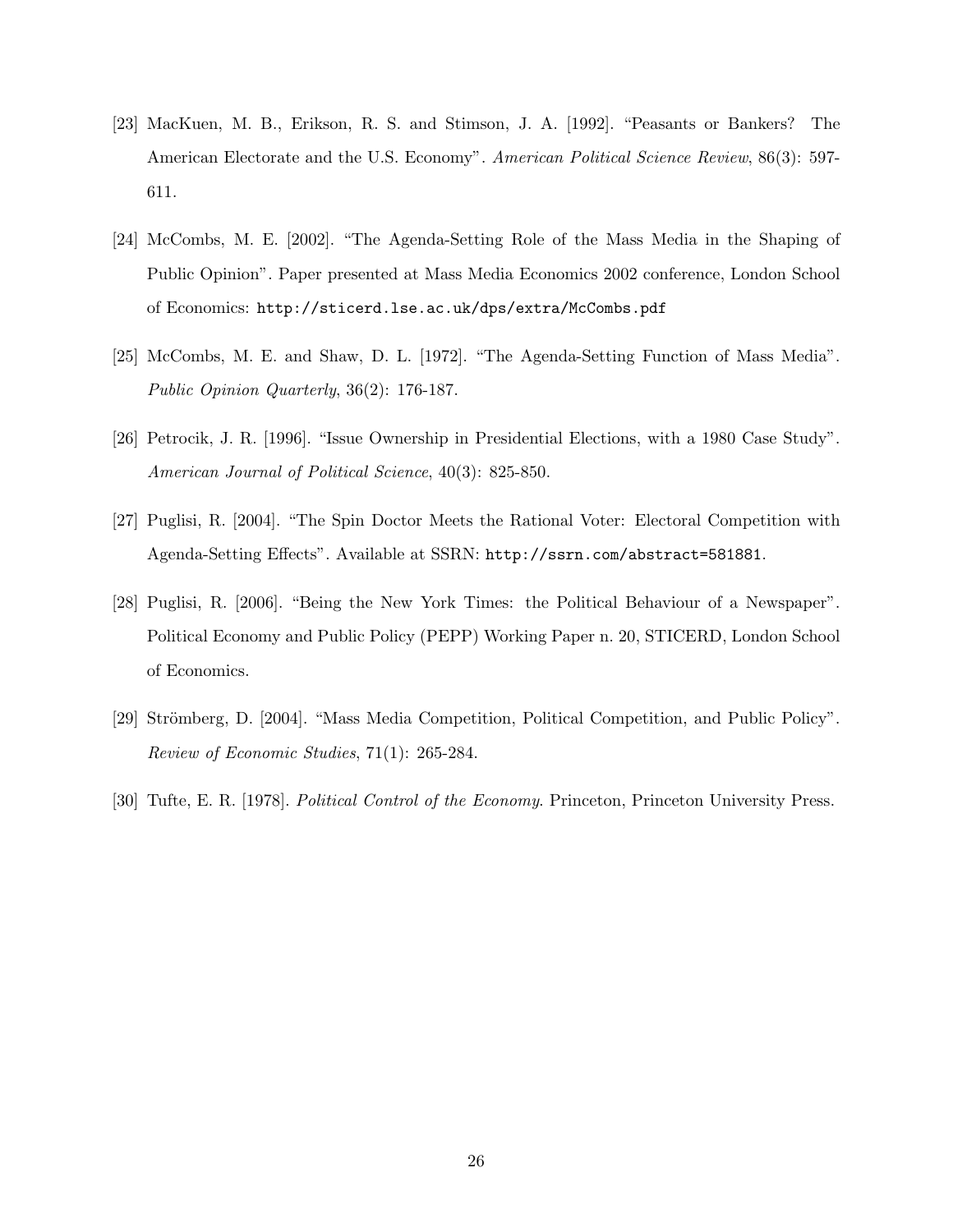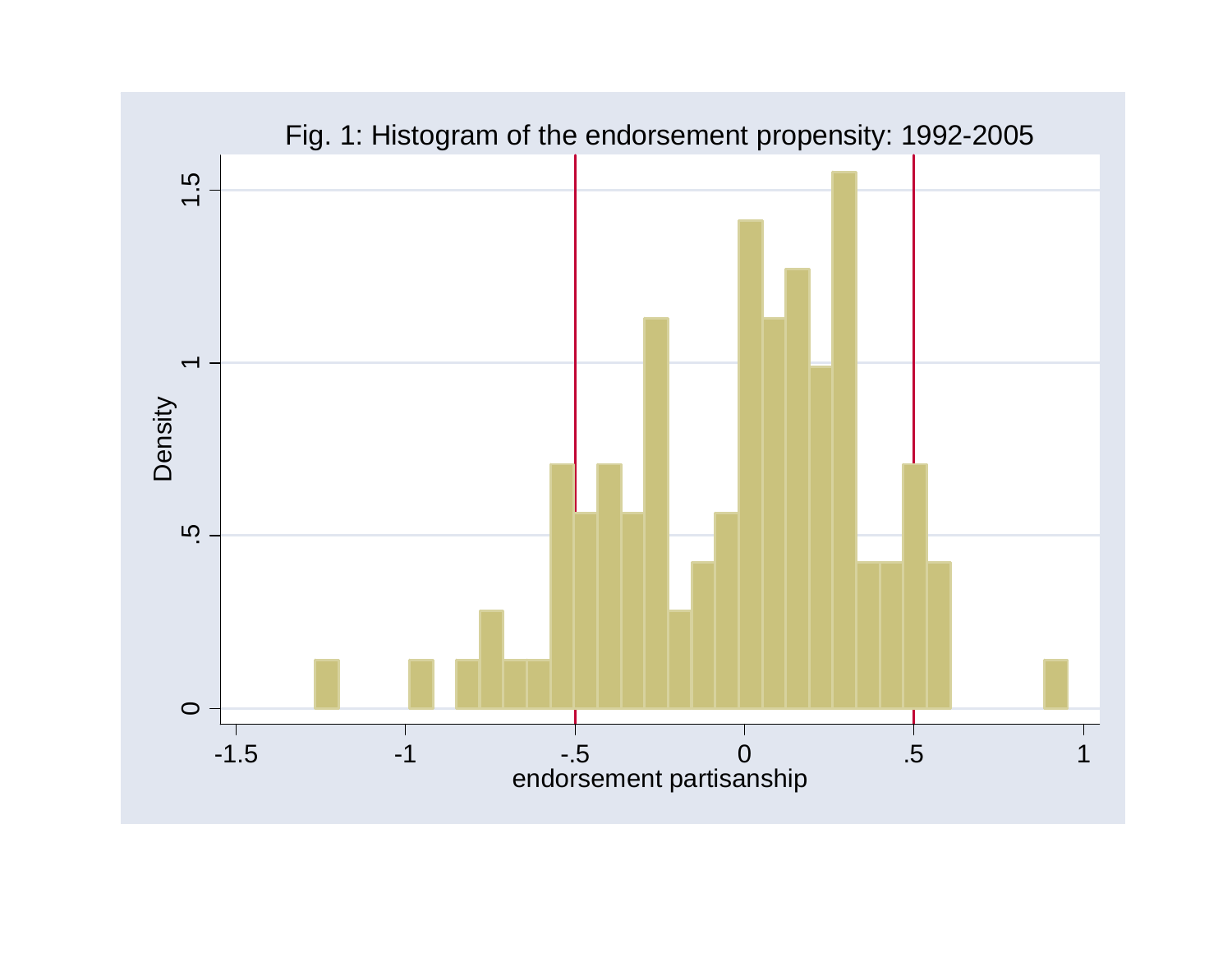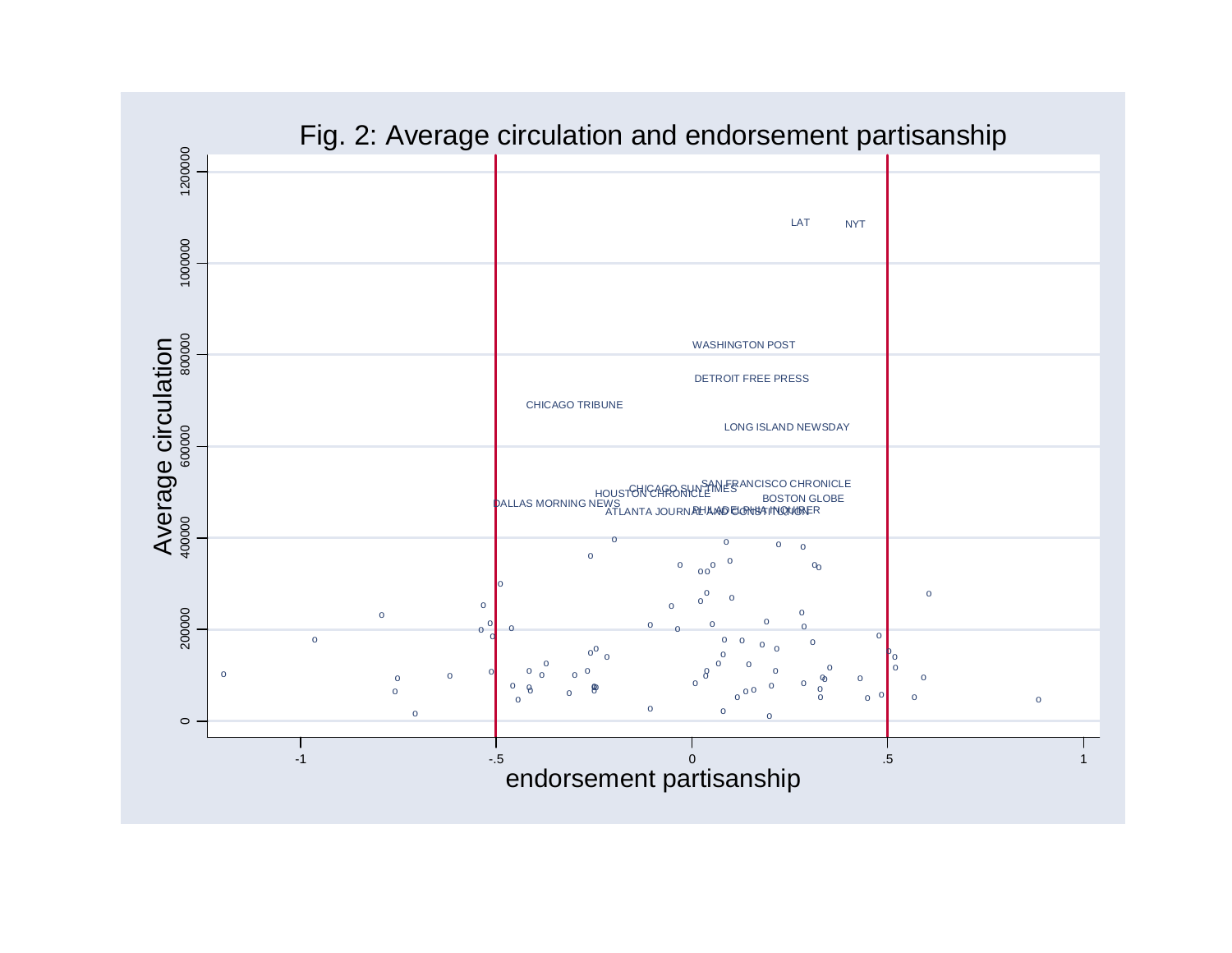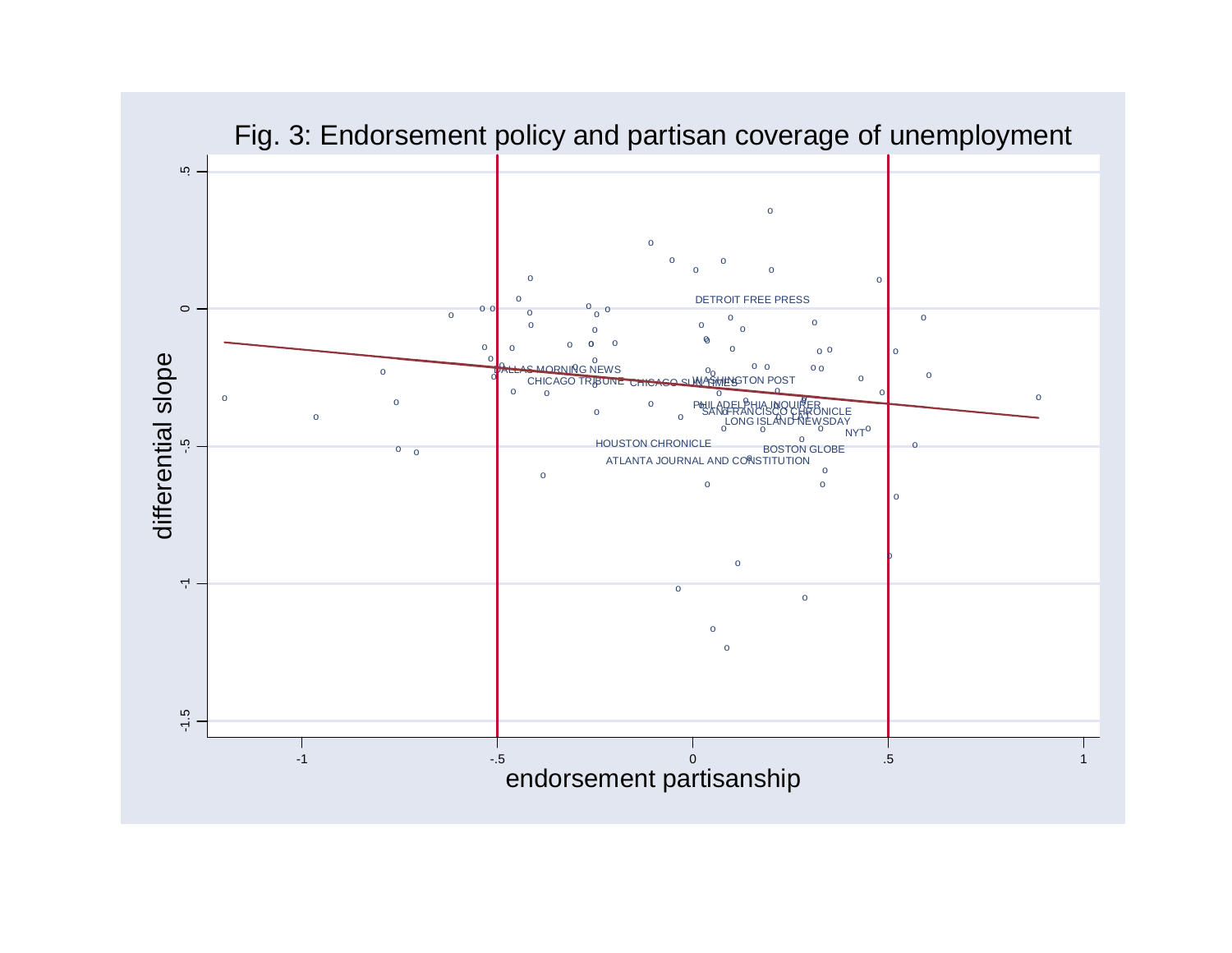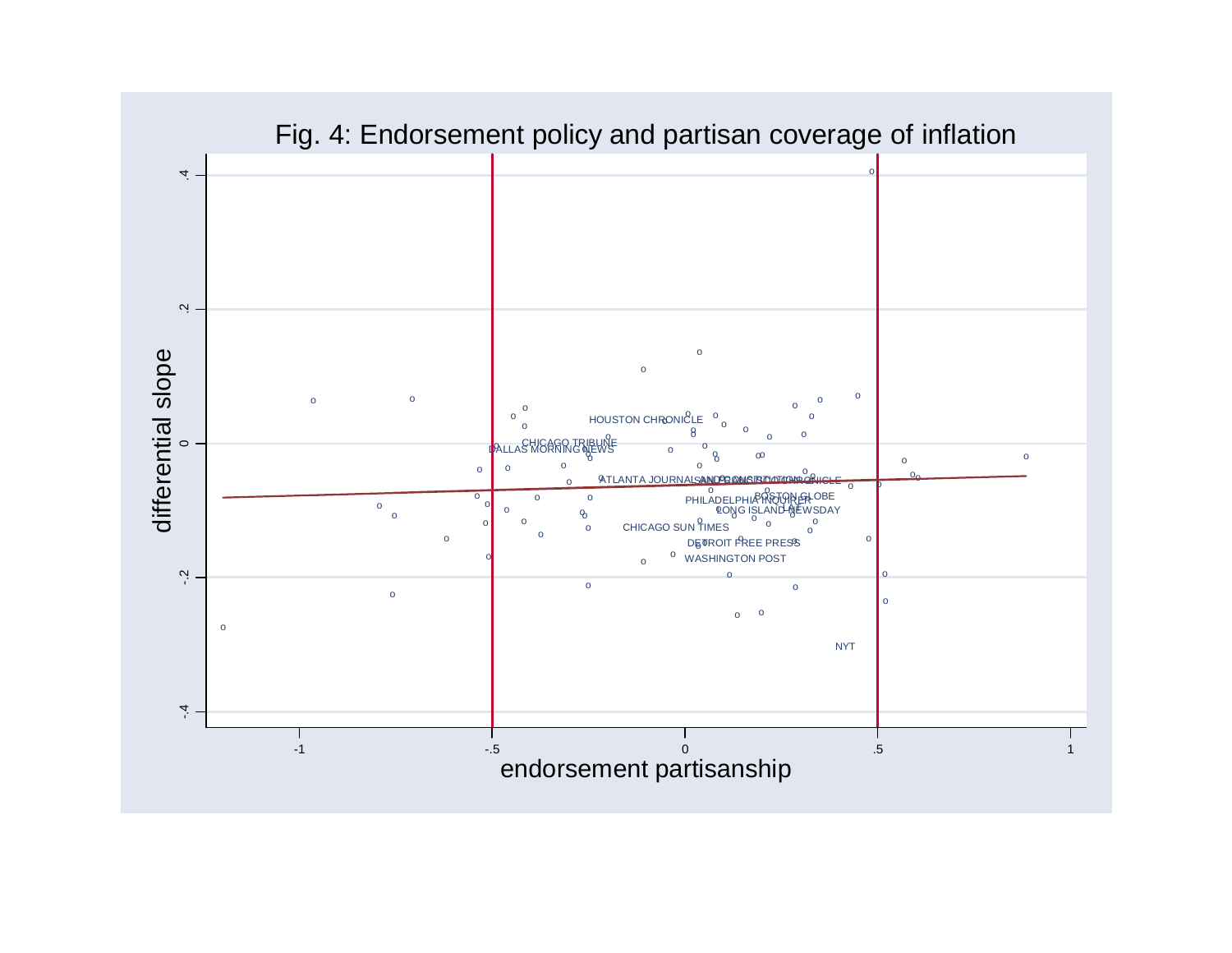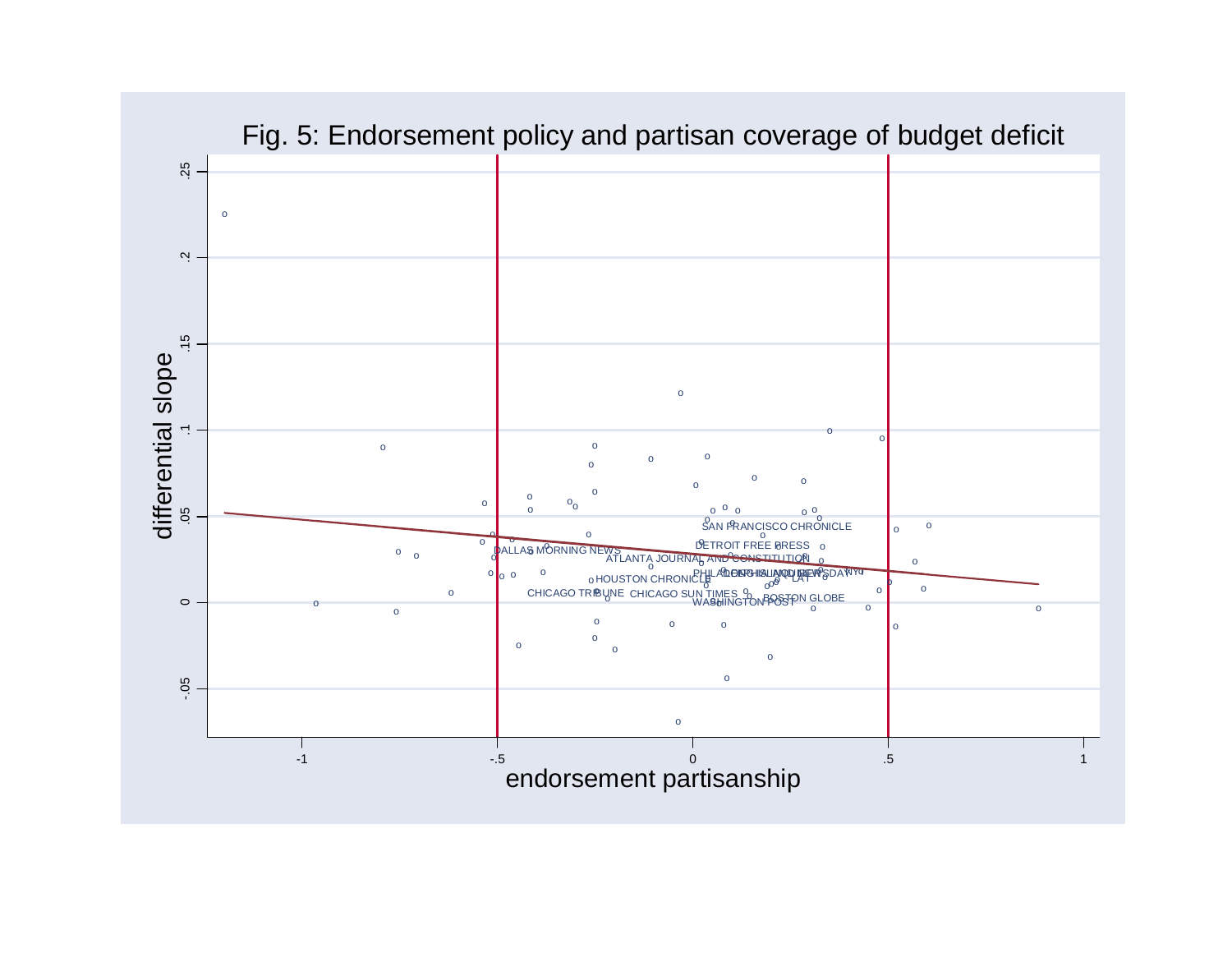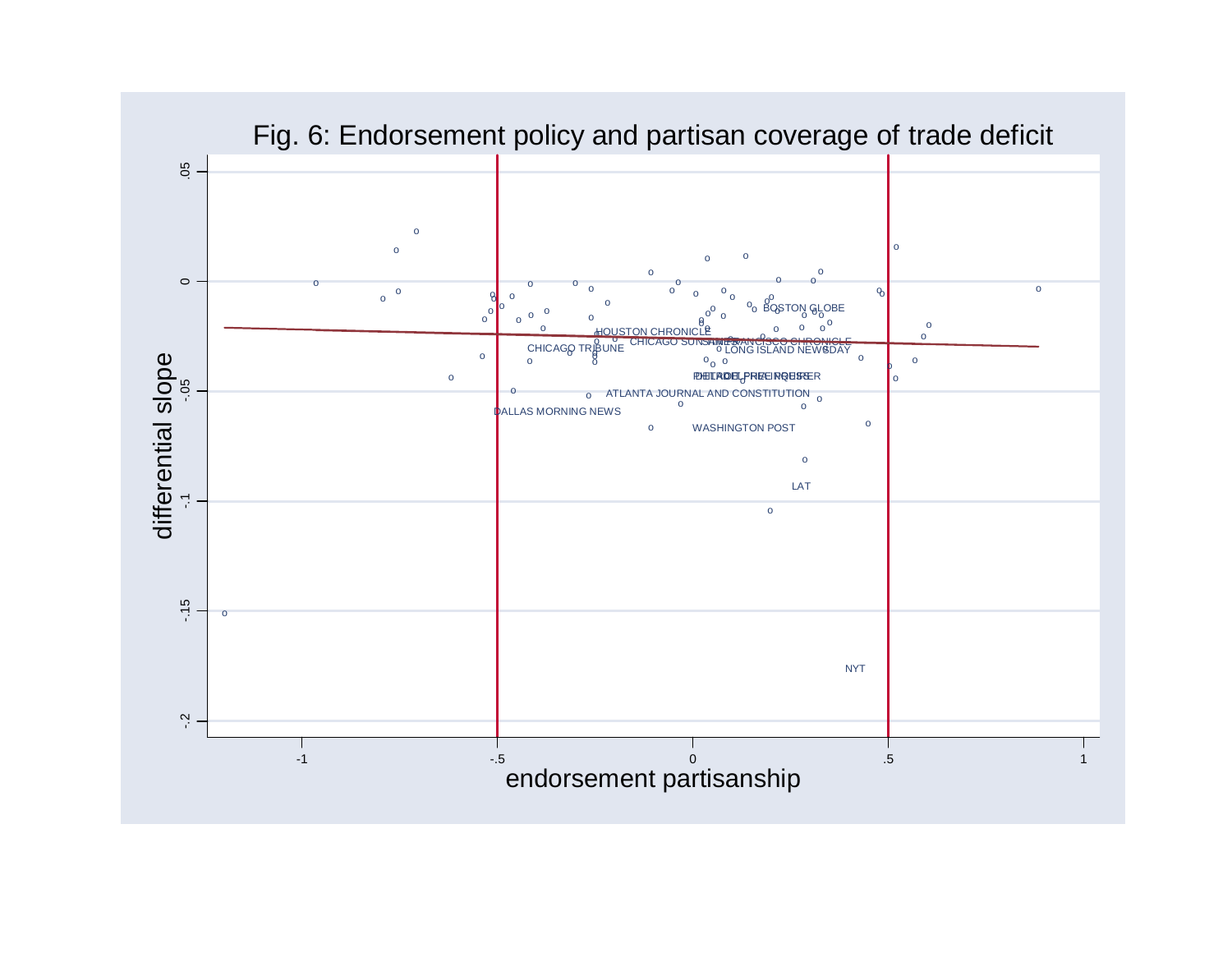

**Figure 7: Dynamics of Democratic vote in California and LA Times endorsements**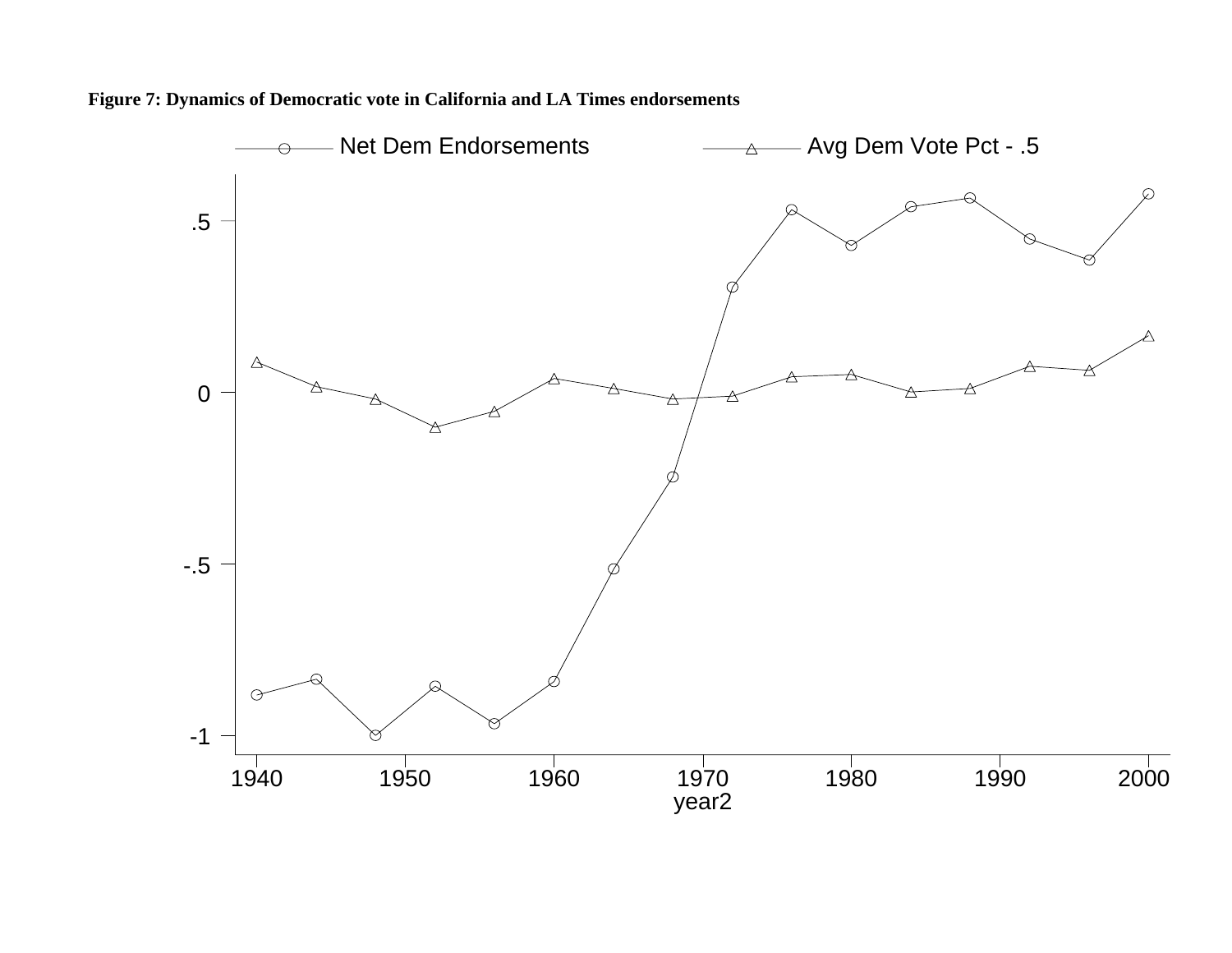

### **Figure 8: Coverage of unemployment and inflation on the LA Times.**

Los Angeles Times, Pre- and Post- Otis Chandler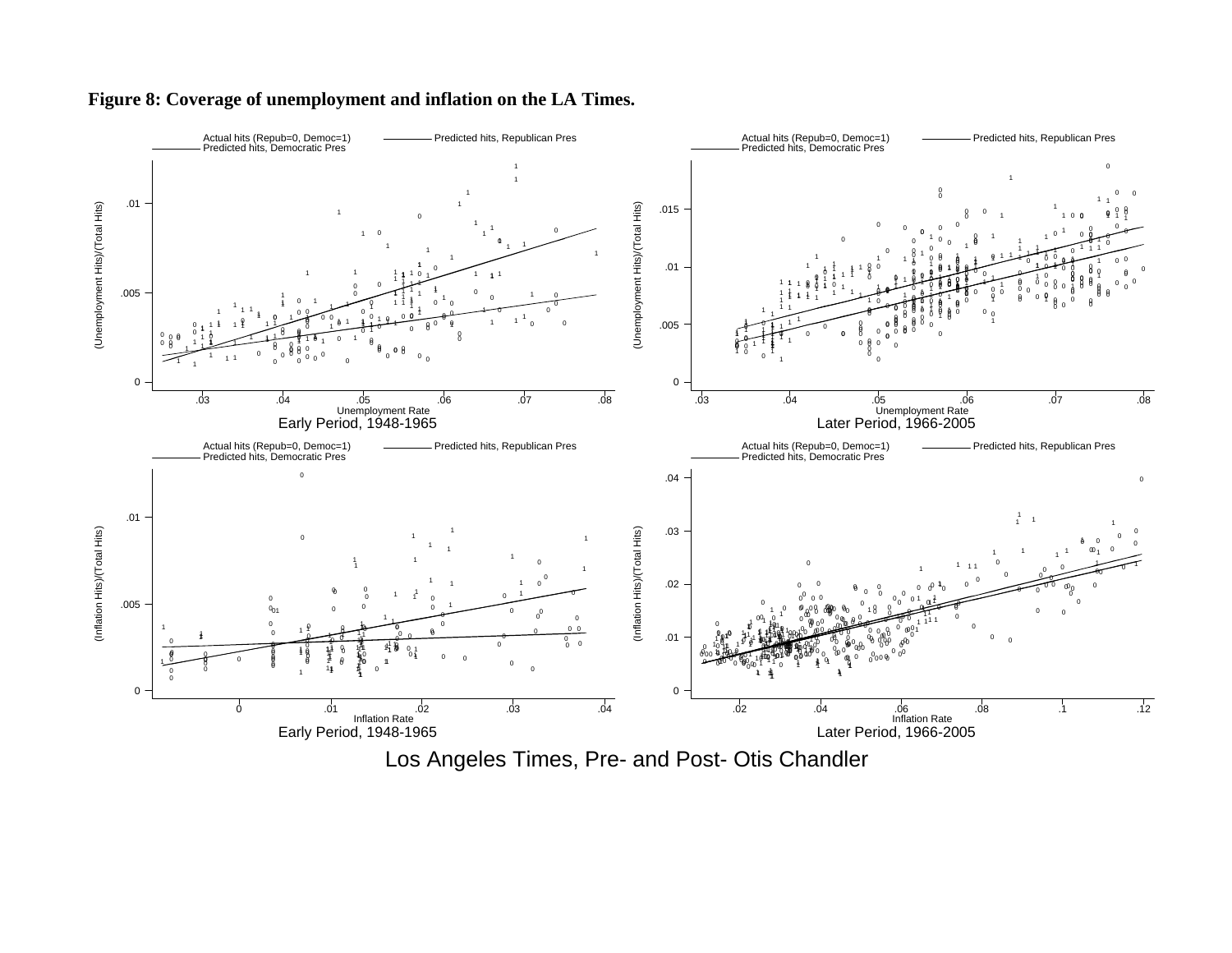#### **Table 1: variable definitions**

|                   | symbol variable                              | definition                                                                                                                                   | <b>source</b>                                                                                                                                                                 |
|-------------------|----------------------------------------------|----------------------------------------------------------------------------------------------------------------------------------------------|-------------------------------------------------------------------------------------------------------------------------------------------------------------------------------|
| $EV_{Ut}$         | Unemployment                                 | U.S. monthly unemployment rate                                                                                                               | <b>BLS, LNS 14000000</b>                                                                                                                                                      |
| $EV_{h}$          | Inflation                                    | Monthly inflation rate, on annual basis                                                                                                      | BLS, CPI data, CUUR0000SA0                                                                                                                                                    |
| $EV_{Bi}$         | <b>Budget deficit</b>                        | Quarterly federal deficit, as percentage of GDP                                                                                              | BEA: NIPA Tables 3.2 and 1.1.5                                                                                                                                                |
| $EV_{\tau}$       | Trade deficit                                | Quarterly trade deficit, as percentage of GDP                                                                                                | BEA: NIPA Tables 4.1 and 1.1.5                                                                                                                                                |
| $n_{ii}^U$        | Relative frequency of unemployment stories   | Relative frequency of unemployment stories during month t on newspaper j electronic search on www.NewsLibrary.com: (unemployment OR jobless) |                                                                                                                                                                               |
| n'                | Relative frequency of inflation stories      | Relative frequency of inflation stories during month t on newspaper j                                                                        | electronic search on www.NewsLibrary.com: (inflation)                                                                                                                         |
| $n_{ii}^B$        | Relative frequency of budget deficit stories | Relative frequency of budget deficit/surplus stories during quarter t on<br>newspaper j                                                      | electronic search on www.NewsLibrary.com: "government debt" OR<br>"government surplus" OR "government deficit" OR "federal debt" OR<br>"federal surplus" OR "federal deficit" |
| $n_{ii}^{\prime}$ | Relative frequency of trade deficit stories  | Relative frequency of trade deficit/surplus stories during quarter t on<br>newspaper j                                                       | electronic search on www.NewsLibrary.com: ("trade balance" OR "trade<br>deficit" OR "trade surplus")                                                                          |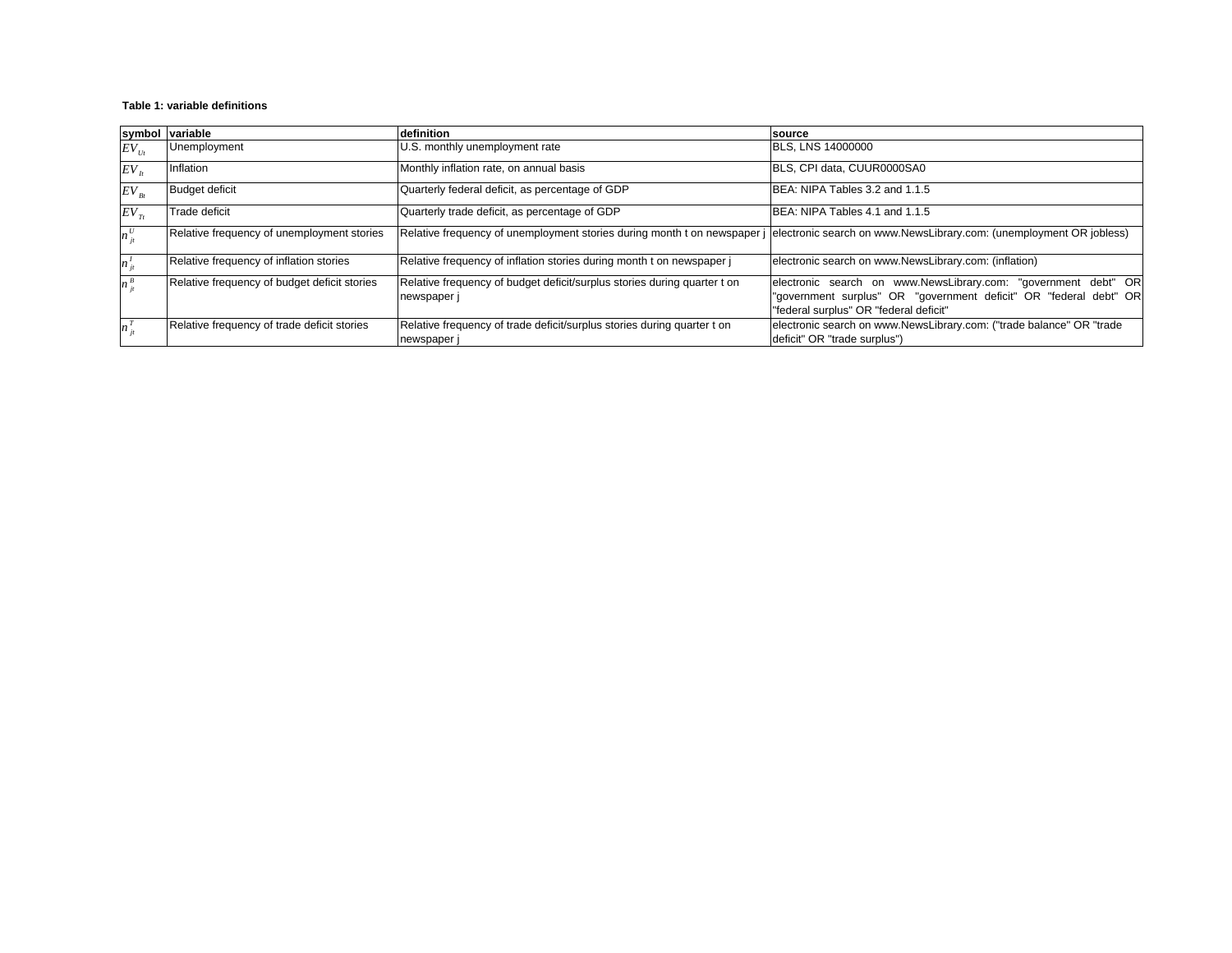# **Table 2: summary statistics, 1996-2005**

| symbol               | variable                                     | Obs.  | Mean  | <b>Median</b> | Std. Dev. | Min      | <b>Max</b> |
|----------------------|----------------------------------------------|-------|-------|---------------|-----------|----------|------------|
| $\overline{EV_{Ut}}$ | Monthly unemployment rate                    | 120   | 5.013 | 5.100         | 0.672     | 3.800    | 6.300      |
| $EV_{tt}$            | Monthly inflation rate                       | 120   | 2.514 | 2.579         | 0.759     | 1.067    | 4.687      |
| $EV_{Bt}$            | Quarterly budget deficit                     | 40    | 1.047 | 1.229         | 1.936     | $-2.209$ | 4.114      |
| $EV_{Tt}$            | Quarterly trade deficit                      | 40    | 3.432 | 3.604         | 1.579     | 1.070    | 6.166      |
| $n \frac{U}{it}$     | Relative frequency of unemployment stories   | 12124 | 0.697 | 0.638         | 0.381     | 0        | 3.138      |
| $n_{ii}$             | Relative frequency of inflation stories      | 12124 | 0.572 | 0.478         | 0.402     | 0        | 3.824      |
| $n \frac{B}{it}$     | Relative frequency of budget deficit stories | 4049  | 0.127 | 0.102         | 0.106     | 0        | 1.887      |
| $n_{ii}^T$           | Relative frequency of trade deficit stories  | 4049  | 0.058 | 0.040         | 0.063     | 0        | 0.539      |

Notes: all economic figures and relative frequencies of stories are expressed in percentage points.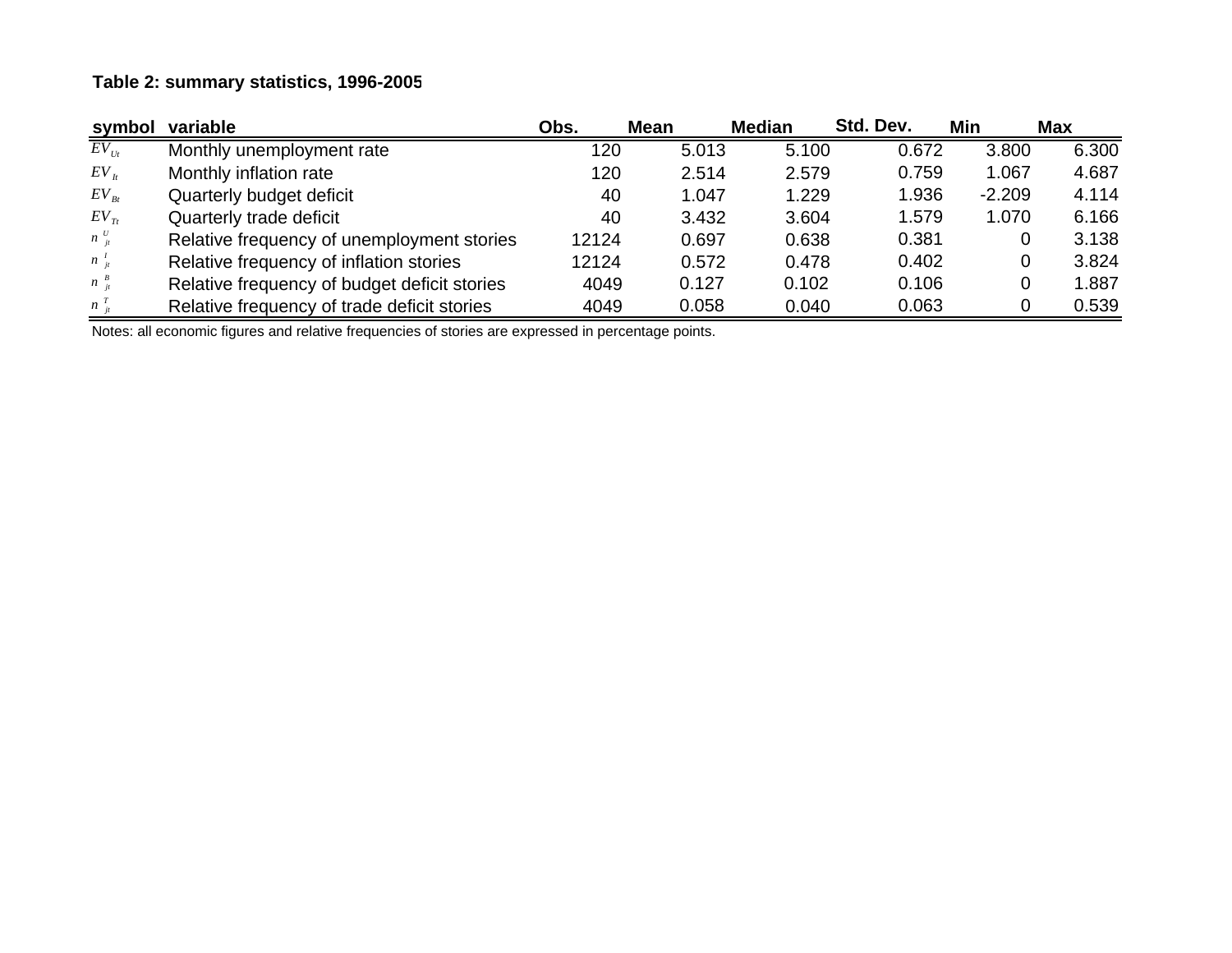### **Table 3: Partisan Bias in the Coverage of Economic Issues**

|                                    | unemployment |             |             | inflation    |          |        | budget deficit |          |                | trade deficit |             |        |
|------------------------------------|--------------|-------------|-------------|--------------|----------|--------|----------------|----------|----------------|---------------|-------------|--------|
|                                    | (1)          | (2)         | (3)         | (4)          | (5)      | (6)    | (7)            | (8)      | (9)            | (10)          | (11)        | (12)   |
| Specification                      | Α            | B           | С           | Α            | B        | C      | Α              | В        | $\mathsf C$    | A             | B           | С      |
|                                    |              |             |             |              |          |        |                |          |                |               |             |        |
| DP x EV x NE                       | $-0.149$     | $-0.150$    | $-0.150$    | 0.022        | 0.024    | 0.022  | $-0.016$       | $-0.014$ | $-0.013$       | 0.003         | 0.003       | 0.004  |
|                                    | $(2.38)$ **  | $(2.38)$ ** | $(2.35)$ ** | (0.82)       | (0.87)   | (0.81) | (0.89)         | (0.76)   | (0.73)         | (0.29)        | (0.29)      | (0.30) |
| EV                                 | 0.165        |             |             | 0.084        |          |        | $-0.012$       |          |                | 0.001         |             |        |
|                                    | $(11.14)***$ |             |             | $(11.04)***$ |          |        | $(6.19)***$    |          |                | (0.20)        |             |        |
| Change in EV                       | 0.094        |             |             | $-0.020$     |          |        | $-0.002$       |          |                | $-0.005$      |             |        |
|                                    | $(6.11)***$  |             |             | $(5.30)***$  |          |        | (1.07)         |          |                | $(1.87)^*$    |             |        |
| <b>I</b> DP                        | 1.090        |             |             | 0.353        |          |        | 0.080          |          | $\blacksquare$ | 0.141         |             |        |
|                                    | $(9.33)***$  |             |             | $(9.99)***$  |          |        | $(10.55)***$   |          |                | $(12.08)***$  |             |        |
| DP x EV                            | $-0.248$     |             |             | $-0.073$     |          |        | 0.029          |          |                | $-0.027$      |             |        |
|                                    | $(8.92)***$  |             |             | $(7.72)***$  |          |        | $(7.46)***$    |          |                | $(10.43)***$  |             |        |
| DP x NE                            | 0.570        | 0.575       |             | $-0.130$     | $-0.134$ |        | $-0.030$       | $-0.027$ |                | $-0.027$      | $-0.027$    |        |
|                                    | $(2.15)$ **  | $(2.15)$ ** |             | (1.55)       | (1.60)   |        | (0.91)         | (0.80)   |                | (0.48)        | (0.48)      |        |
| NE x EV                            | 0.071        | 0.072       |             | $-0.009$     | $-0.010$ |        | 0.005          | 0.005    | $\sim$         | 0.002         | 0.002       |        |
|                                    | $(1.99)$ **  | $(2.02)$ ** |             | (0.50)       | (0.55)   |        | (1.04)         | (0.89)   |                | (0.32)        | (0.35)      |        |
| In(total number of articles)       | 0.037        | 0.028       | 0.027       | 0.011        | 0.011    | 0.022  | $-0.020$       | $-0.020$ | $-0.019$       | 0.004         | 0.004       | 0.003  |
|                                    | $(1.88)^*$   | (1.40)      | (1.38)      | (0.79)       | (0.68)   | (1.30) | (1.11)         | (1.11)   | (0.90)         | $(2.05)$ **   | $(2.00)$ ** | (1.64) |
| Newspaper fixed effects            | yes          | yes         | yes         | yes          | yes      | yes    | yes            | yes      | yes            | yes           | yes         | yes    |
| Date dummies                       | no           | yes         | yes         | no           | yes      | yes    | no             | yes      | yes            | no            | yes         | yes    |
| Newspaper-specific time trend      | yes          | yes         | yes         | yes          | yes      | yes    | yes            | yes      | yes            | yes           | yes         | yes    |
| Newspaper-specific slope w.r.t. EV | no           | no          | yes         | no           | no       | yes    | no             | no       | yes            | no            | no          | yes    |
| Newspaper-specific slope w.r.t. DP | no           | no          | yes         | no           | no       | yes    | no             | no       | yes            | no            | no          | yes    |
| <b>Observations</b>                | 12124        | 12124       | 12124       | 12124        | 12124    | 12124  | 4017           | 4017     | 4017           | 4021          | 4021        | 4021   |
| R-squared                          | 0.56         | 0.63        | 0.67        | 0.66         | 0.72     | 0.75   | 0.39           | 0.61     | 0.66           | 0.66          | 0.70        | 0.74   |

DP is a dummy equal to 1 when the president is a Democrat, EV stands for "Economic Variable", NE is the newspaper endorsement variable. Robust t statistics in parentheses. \* significant at 10%; \*\* significant at 5%; \*\*\* significant at 1%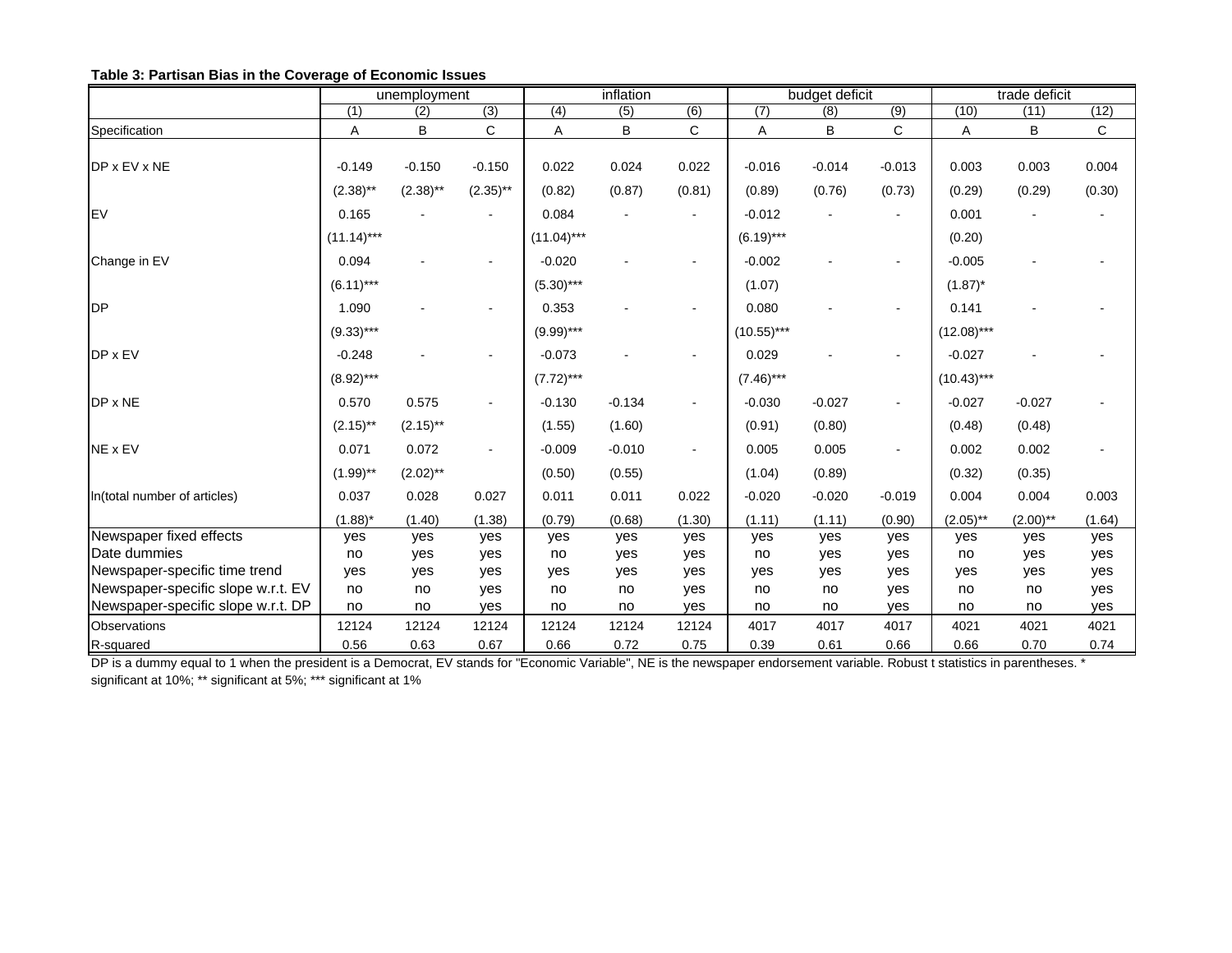|                                    | lagged values of the unemployment rate |                         | controlling for state-level unemployment |                         |                         | excluding editorials    |                         |                         |                         |
|------------------------------------|----------------------------------------|-------------------------|------------------------------------------|-------------------------|-------------------------|-------------------------|-------------------------|-------------------------|-------------------------|
|                                    | (1)                                    | (2)                     | (3)                                      | (4)                     | (5)                     | (6)                     | $\overline{(7)}$        | $\overline{(8)}$        | $\overline{(9)}$        |
| Specification                      | Α                                      | B                       | C                                        | Α                       | $\overline{B}$          | C                       | A                       | B                       | C                       |
| DP x EV x NE (lagged)              | $-0.160$<br>$(2.53)$ **                | $-0.164$<br>$(2.56)$ ** | $-0.142$<br>$(2.35)$ **                  |                         |                         |                         |                         |                         |                         |
| DP x EV x NE                       |                                        |                         |                                          | $-0.149$<br>$(2.31)$ ** | $-0.150$<br>$(2.30)$ ** | $-0.150$<br>$(2.28)$ ** | $-0.137$<br>$(2.30)$ ** | $-0.139$<br>$(2.30)$ ** | $-0.138$<br>$(2.26)$ ** |
| unemployment rate (lagged)         | 0.152<br>$(10.80)$ ***                 |                         |                                          |                         |                         |                         |                         |                         |                         |
| unemployment rate                  |                                        |                         |                                          | 0.111<br>$(6.08)***$    |                         |                         | 0.081<br>$(4.90)***$    |                         |                         |
| change in unemp. rate (lagged)     | 0.090<br>$(5.80)***$                   |                         |                                          |                         |                         |                         |                         |                         |                         |
| change in unemp. Rate              |                                        |                         |                                          | 0.092<br>$(5.21)***$    |                         |                         | 0.088<br>$(5.23)***$    |                         |                         |
| <b>DP</b>                          | 1.090<br>$(9.28)***$                   |                         | $\blacksquare$                           | 1.081<br>$(9.36)***$    |                         |                         | 0.904<br>$(8.92)***$    |                         |                         |
| DP x unemployment (lagged)         | $-0.258$<br>$(9.14)***$                |                         |                                          |                         |                         |                         |                         |                         |                         |
| DP x unemployment                  |                                        |                         |                                          | $-0.239$<br>$(8.73)***$ |                         |                         | $-0.204$<br>$(8.36)***$ |                         |                         |
| NE x unemployment (lagged)         | 0.072<br>$(2.14)$ **                   | 0.074<br>$(2.19)$ **    |                                          |                         |                         |                         |                         |                         |                         |
| NE x unemployment                  |                                        |                         |                                          | 0.070<br>$(1.95)^*$     | 0.071<br>$(1.97)^*$     |                         | 0.053<br>$(1.88)^*$     | 0.054<br>$(1.90)^*$     |                         |
| DP x NE                            | 0.610<br>$(2.30)$ **                   | 0.623<br>$(2.34)$ **    | $\blacksquare$                           | 0.585<br>$(2.15)$ **    | 0.588<br>$(2.14)$ **    | $\blacksquare$          | 0.523<br>$(2.16)$ **    | 0.529<br>$(2.16)$ **    |                         |
| In(total number of articles)       | 0.037<br>$(1.85)^*$                    | 0.027<br>(1.36)         | 0.027<br>(1.35)                          | 0.041<br>$(2.20)$ **    | 0.032<br>$(1.73)^*$     | 0.030<br>(1.58)         | 0.038<br>$(2.37)$ **    | 0.032<br>$(1.95)^*$     | 0.030<br>$(1.72)^*$     |
| state unemployment rate            |                                        | $\sim$                  | $\sim$                                   | 0.061<br>$(3.37)***$    | 0.065<br>$(3.39)***$    | 0.061<br>$(2.85)***$    | 0.047<br>$(3.05)***$    | 0.051<br>$(3.17)***$    | 0.047<br>$(2.59)$ **    |
| change in state unemp. rate        |                                        |                         | $\blacksquare$                           | 0.054<br>$(3.24)***$    | 0.053<br>$(3.27)***$    | 0.054<br>$(3.58)***$    | 0.052<br>$(3.34)***$    | 0.050<br>$(3.21)***$    | 0.049<br>$(3.24)***$    |
| Newspaper fixed effects            | yes                                    | yes                     | yes                                      | yes                     | yes                     | yes                     | yes                     | yes                     | yes                     |
| Date dummies                       | no                                     | yes                     | yes                                      | no                      | yes                     | yes                     | no                      | yes                     | yes                     |
| Newspaper-specific time trend      | yes                                    | yes                     | yes                                      | yes                     | yes                     | yes                     | yes                     | yes                     | yes                     |
| Newspaper-specific slope w.r.t. EV | no                                     | no                      | yes                                      | no                      | no                      | yes                     | no                      | no                      | yes                     |
| Newspaper-specific slope w.r.t. DP | no                                     | no                      | yes                                      | no                      | no                      | yes                     | no                      | no                      | yes                     |
| Editorials included                | yes                                    | yes                     | yes                                      | yes                     | yes                     | yes                     | no                      | no                      | no                      |
| Observations                       | 12116                                  | 12116                   | 12116                                    | 12124                   | 12124                   | 12124                   | 12106                   | 12106                   | 12106                   |
| R-squared                          | 0.56                                   | 0.63                    | 0.67                                     | 0.56                    | 0.64                    | 0.67                    | 0.58                    | 0.64                    | 0.67                    |

### **Table 4: Unemployment News, Robustness Checks**

DP is a dummy equal to 1 when the president is a Democrat, EV stands for "Economic Variable", NE is the newspaper endorsement variable. Robust t statistics in parentheses. \* significant at 10%; \*\* significant at 5%; \*\*\* significant at 1%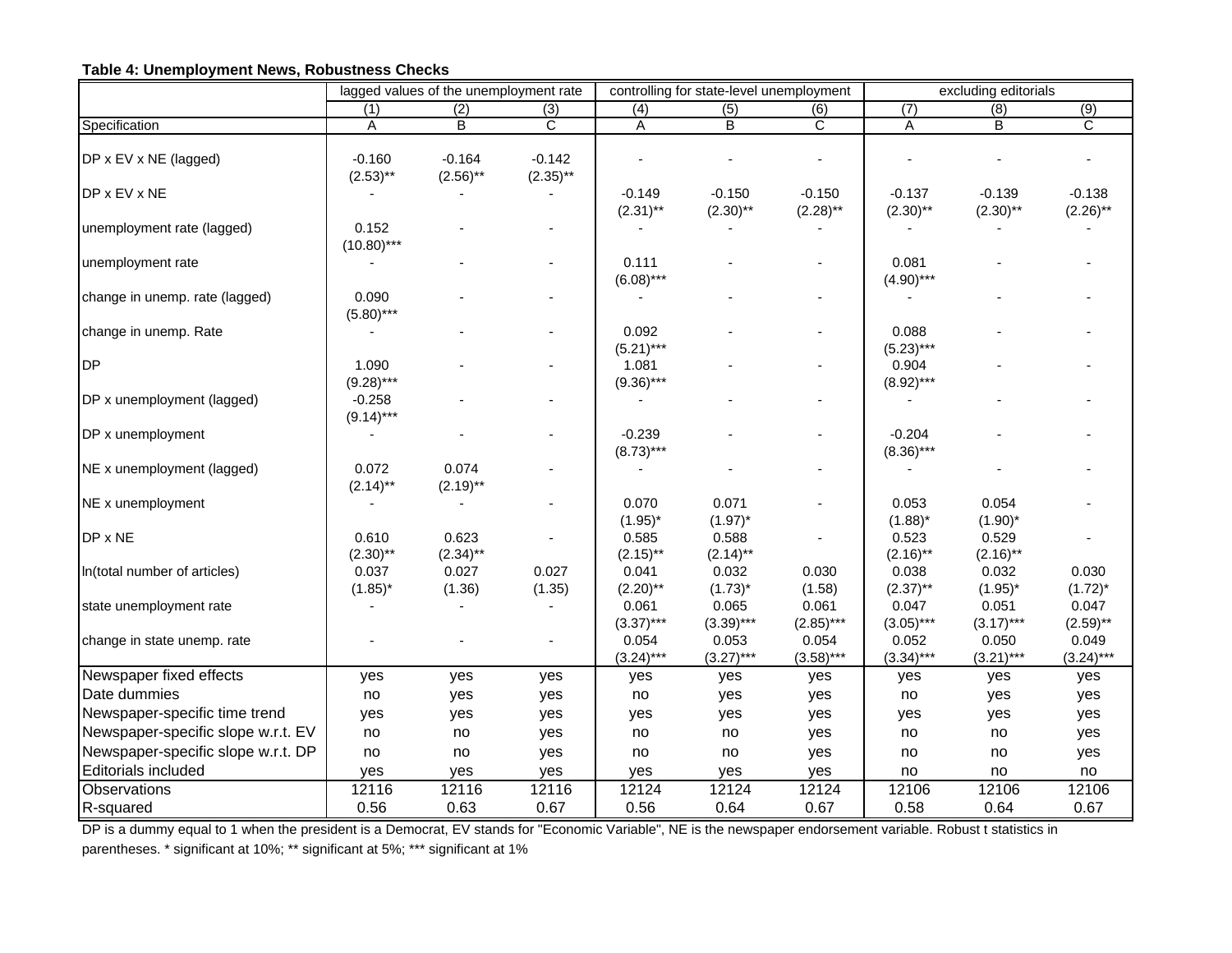|                                    |              | 1988-2005   |                          |              | 1992-2005    |                |             | 1996-2005   |                |
|------------------------------------|--------------|-------------|--------------------------|--------------|--------------|----------------|-------------|-------------|----------------|
|                                    | (1)          | (2)         | (3)                      | (4)          | (5)          | (6)            | (7)         | (8)         | (9)            |
| Specification                      | Α            | B           | $\overline{\text{c}}$    | A            | B            | $\overline{C}$ | A           | B           | $\overline{C}$ |
|                                    |              |             |                          |              |              |                |             |             |                |
| DP x EV x NE                       | $-0.100$     | $-0.105$    | $-0.106$                 | $-0.061$     | $-0.061$     | $-0.061$       | $-0.209$    | $-0.208$    | $-0.208$       |
|                                    | $(2.01)$ **  | $(2.06)$ ** | $(2.13)$ **              | $(2.08)$ **  | $(2.06)$ **  | $(2.01)$ **    | $(2.93)***$ | $(2.88)***$ | $(2.86)***$    |
| <b>EV</b>                          | 0.194        |             |                          | 0.115        |              |                | 0.098       |             |                |
|                                    | $(7.82)***$  |             |                          | $(7.17)***$  |              |                | $(4.70***$  |             |                |
| Change in EV                       | 0.086        |             | $\overline{\phantom{a}}$ | 0.057        |              |                | 0.091       |             |                |
|                                    | $(4.00)***$  |             |                          | $(2.79)***$  |              |                | $(5.04)***$ |             |                |
| DP                                 | 1.039        |             |                          | 0.624        |              |                | 1.012       |             |                |
|                                    | $(11.11)***$ |             |                          | $(11.50)***$ |              |                | $(8.11)***$ |             |                |
| DP x EV                            | $-0.176$     |             |                          | $-0.126$     |              |                | $-0.224$    |             |                |
|                                    | $(12.16)***$ |             |                          | $(14.03)***$ |              |                | $(7.58)***$ |             |                |
| DP x NE                            | 0.526        | 0.548       |                          | 0.278        | 0.279        |                | 0.790       | 0.787       |                |
|                                    | (1.68)       | $(1.71)^*$  |                          | $(1.67)^*$   | (1.65)       |                | $(2.60)$ ** | $(2.56)$ ** |                |
| NE x EV                            | 0.107        | 0.109       |                          | 0.071        | 0.072        |                | 0.078       | 0.079       |                |
|                                    | (1.67)       | (1.63)      |                          | $(2.55)$ **  | $(2.52)$ **  |                | $(2.47)$ ** | $(2.48)$ ** |                |
| In(total number of articles)       | $-0.154$     | $-0.194$    | $-0.139$                 | $-0.006$     | $-0.017$     | 0.008          | 0.035       | 0.026       | 0.030          |
|                                    | $(2.56)$ **  | $(3.17)***$ | $(2.77)***$              | (0.11)       | (0.29)       | (0.16)         | (1.13)      | (0.84)      | (0.93)         |
| state unemployment                 | 0.090        | 0.088       | 0.082                    | 0.053        | 0.055        | 0.050          | 0.063       | 0.067       | 0.061          |
|                                    | $(5.10)***$  | $(5.37)***$ | $(4.30***$               | $(3.52)***$  | $(3.60)$ *** | $(2.42)$ **    | $(3.05)***$ | $(3.11)***$ | $(2.46)$ **    |
| change in state unemployment       | 0.049        | $-0.001$    | $-0.012$                 | 0.074        | 0.052        | 0.039          | 0.061       | 0.058       | 0.059          |
|                                    | $(2.12)$ **  | (0.05)      | (0.51)                   | $(4.31***$   | $(2.99)***$  | $(2.20)$ **    | $(3.52)***$ | $(3.45)***$ | $(3.61)***$    |
| Newspaper fixed effects            | yes          | yes         | yes                      | yes          | yes          | yes            | yes         | yes         | yes            |
| Date dummies                       | no           | yes         | yes                      | no           | yes          | yes            | no          | yes         | yes            |
| Newspaper-specific time trend      | yes          | yes         | yes                      | yes          | yes          | yes            | yes         | yes         | yes            |
| Newspaper-specific slope w.r.t. EV | no           | no          | yes                      | no           | no           | yes            | no          | no          | yes            |
| Newspaper-specific slope w.r.t. DP | no           | no          | yes                      | no           | no           | yes            | no          | no          | yes            |
| Editorials included                | yes          | yes         | yes                      | yes          | yes          | yes            | yes         | yes         | yes            |
| <b>Observations</b>                | 8167         | 8167        | 8167                     | 11856        | 11856        | 11856          | 10129       | 10129       | 10129          |
| R-squared                          | 0.60         | 0.72        | 0.77                     | 0.63         | 0.71         | 0.75           | 0.55        | 0.63        | 0.66           |

**Table 5: Unemployment News, different time windows, newspapers belonging to a chain or with large circulation**

DP is a dummy equal to 1 when the president is a Democrat, EV stands for "Economic Variable", NE is the newspaper endorsement variable. Robust t statistics in parentheses. \* significant at 10%; \*\* significant at 5%; \*\*\* significant at 1%.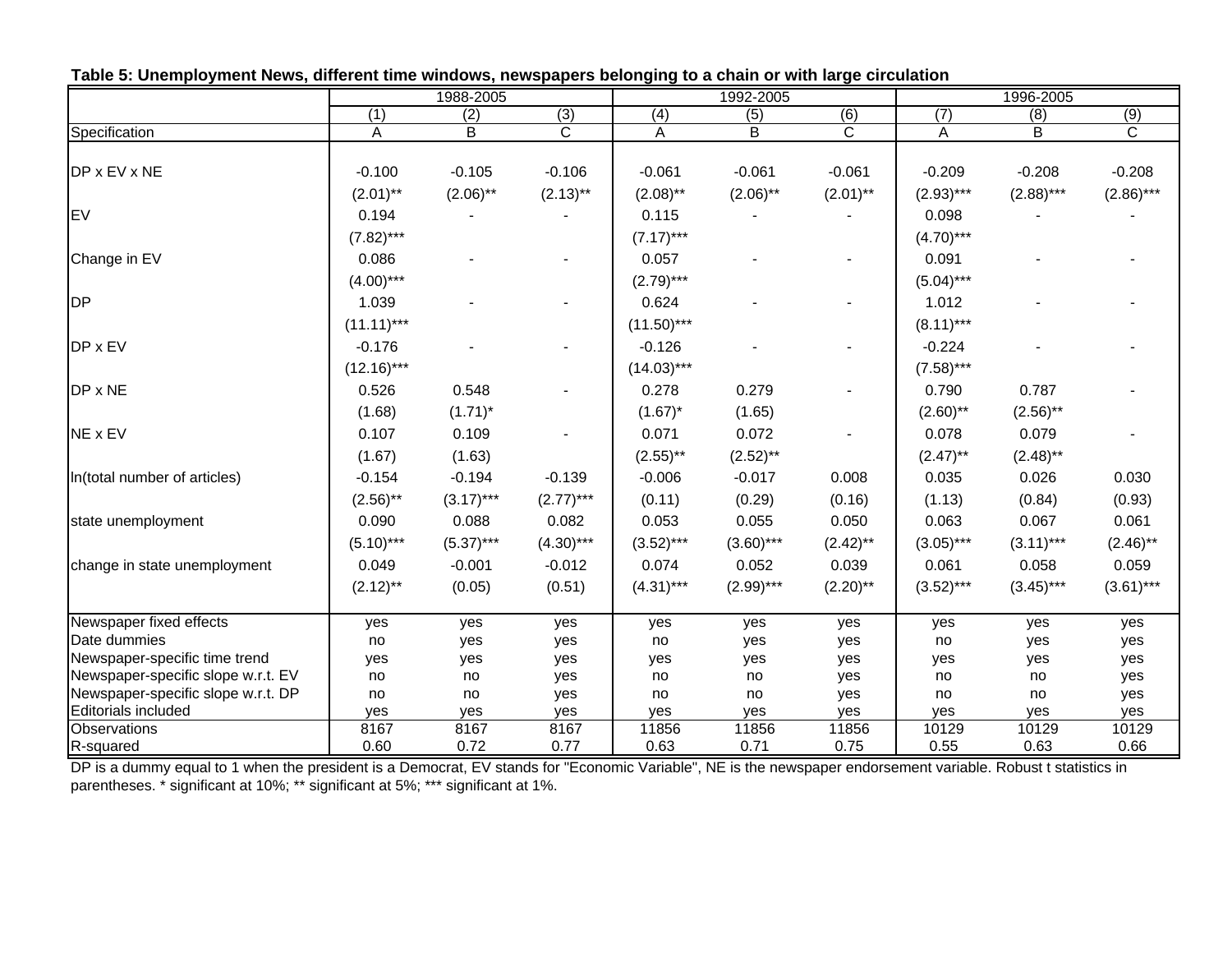|                                    | reader partisanship |                |                         | reader and endorsement partisanship |                  |                       |  |  |
|------------------------------------|---------------------|----------------|-------------------------|-------------------------------------|------------------|-----------------------|--|--|
|                                    | (1)                 | (2)            | (3)                     | (4)                                 | $\overline{(5)}$ | (6)                   |  |  |
| Specification                      | Α                   | $\overline{B}$ | $\overline{\mathsf{C}}$ | A                                   | $\overline{B}$   | $\overline{\text{c}}$ |  |  |
|                                    |                     |                |                         |                                     |                  |                       |  |  |
| DP x EV x NR                       | $-0.648$            | $-0.663$       | $-0.644$                | $-0.511$                            | $-0.526$         | $-0.508$              |  |  |
|                                    | $(1.78)^*$          | $(1.82)^*$     | $(1.73)^*$              | (1.36)                              | (1.40)           | (1.32)                |  |  |
| DP x EV x NE                       |                     |                |                         | $-0.128$                            | $-0.129$         | $-0.129$              |  |  |
|                                    |                     |                |                         | $(1.98)^*$                          | $(1.96)^*$       | $(1.96)^*$            |  |  |
| unemployment rate                  | $-0.02$             |                |                         | 0.018<br>(0.14)                     |                  |                       |  |  |
|                                    | (0.17)<br>0.096     |                |                         | 0.094                               |                  |                       |  |  |
| change in unemp. rate              | $(5.40)***$         |                |                         | $(5.31)***$                         |                  |                       |  |  |
| <b>DP</b>                          | $-0.036$            |                |                         | 0.258                               |                  |                       |  |  |
|                                    | (0.05)              |                |                         | (0.32)                              |                  |                       |  |  |
| DP x unemployment                  | 0.098               |                |                         | 0.026                               |                  |                       |  |  |
|                                    | (0.53)              |                |                         | (0.13)                              |                  |                       |  |  |
| NR x unemployment                  | 0.242               | 0.243          |                         | 0.176                               | 0.176            |                       |  |  |
|                                    | (1.06)              | (1.06)         |                         | (0.75)                              | (0.75)           |                       |  |  |
| DP x NR                            | 2.141               | 2.193          |                         | 1.586                               | 1.638            |                       |  |  |
|                                    | (1.43)              | (1.46)         |                         | (1.01)                              | (1.04)           |                       |  |  |
| NE x unemployment                  |                     |                |                         | 0.063                               | 0.064            |                       |  |  |
|                                    |                     |                |                         | $(1.81)^*$                          | $(1.83)^*$       |                       |  |  |
| DP x NE                            |                     |                |                         | 0.521                               | 0.523            |                       |  |  |
|                                    |                     |                |                         | $(1.88)^*$                          | $(1.87)^*$       |                       |  |  |
| state unemployment rate            | 0.066               | 0.07           | 0.065                   | 0.064                               | 0.067            | 0.064                 |  |  |
|                                    | $(3.54)***$         | $(3.56)***$    | $(2.97)***$             | $(3.49)***$                         | $(3.51)***$      | $(2.94)***$           |  |  |
| change in state unemp. rate        | 0.048               | 0.046          | 0.049                   | 0.051                               | 0.050            | 0.051                 |  |  |
|                                    | $(2.78)***$         | $(2.69)***$    | $(3.10)***$             | $(3.00)$ ***                        | $(2.96)***$      | $(3.28)***$           |  |  |
| Newspaper fixed effects            | yes                 | yes            | yes                     | yes                                 | yes              | yes                   |  |  |
| Date dummies                       | no                  | yes            | yes                     | no                                  | yes              | yes                   |  |  |
| Newspaper-specific time trend      | yes                 | yes            | yes                     | yes                                 | yes              | yes                   |  |  |
| Newspaper-specific slope w.r.t. EV |                     |                |                         |                                     |                  |                       |  |  |
|                                    | no                  | no             | yes                     | no                                  | no               | yes                   |  |  |
| Newspaper-specific slope w.r.t. DP | no                  | no             | yes                     | no                                  | no               | yes                   |  |  |
| slope w.r.t. log of size           | yes                 | yes            | yes                     | yes                                 | yes              | yes                   |  |  |
| <b>Editorials included</b>         | yes                 | yes            | yes                     | yes                                 | yes              | yes                   |  |  |
| <b>Observations</b>                | 12124               | 12124          | 12124                   | 12124                               | 12124            | 12124                 |  |  |
| R-squared                          | 0.56                | 0.64           | 0.67                    | 0.56                                | 0.64             | 0.67                  |  |  |

## **Table 6: Unemployment News: Demand-driven coverage?**

DP is a dummy equal to 1 when the president is Democratic, EV stands for "Economic Variable", NR is the newspaper readership variable, while NE is the newspaper endorsement one. Robust t statistics in parentheses. \* significant at 10%; \*\* significant at 5%; \*\*\* significant at 1%.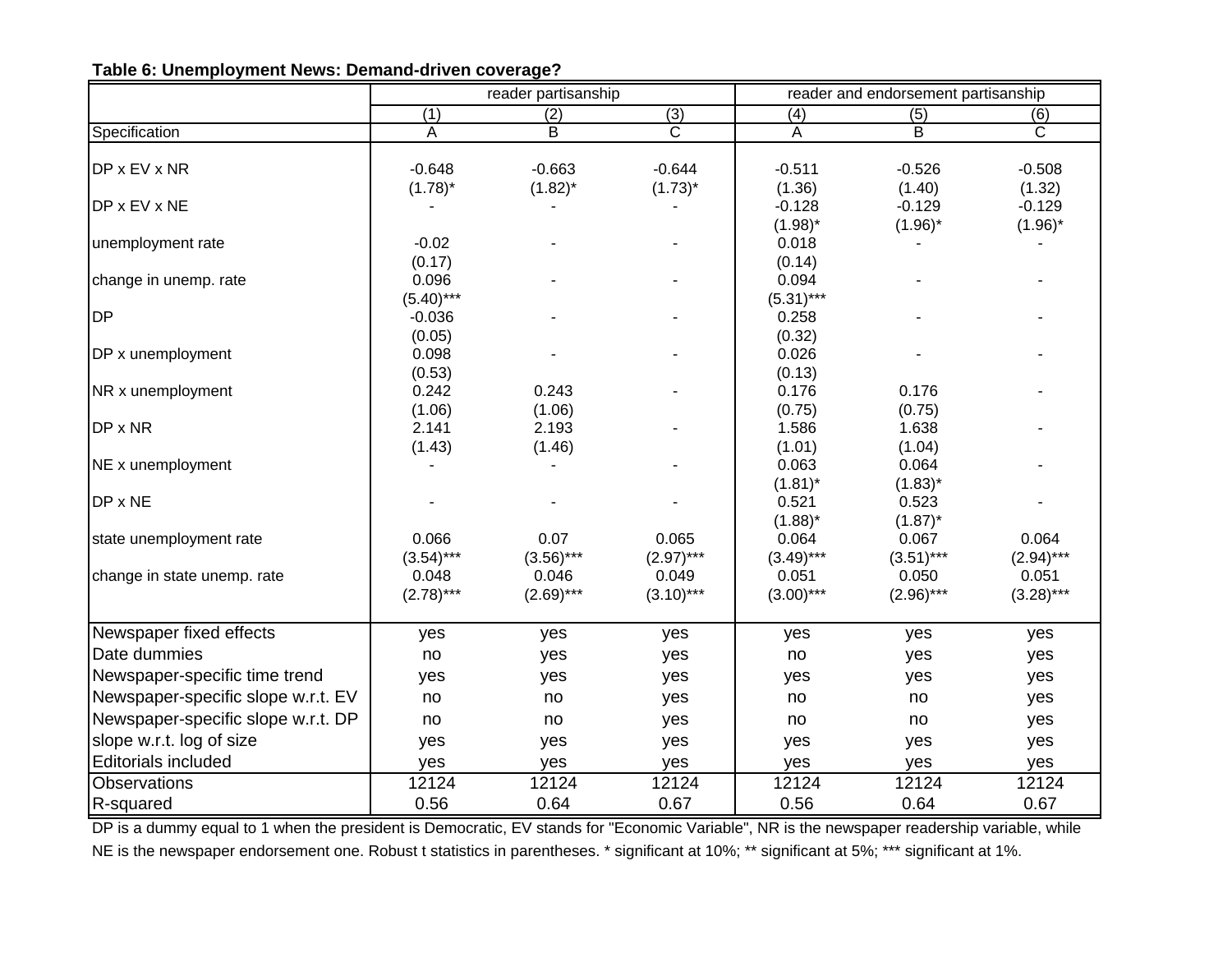### **Table A1: list of sampled newspapers with endorsement data**

| $\overline{\mathbb{D}}$ | Newspaper                           | <b>State</b> | Chain                        | <b>Endorsement score</b> |              | 1988? 1992?      |
|-------------------------|-------------------------------------|--------------|------------------------------|--------------------------|--------------|------------------|
| $\overline{AK}$         | Akron Beacon Journal                | OH           | Knight Ridder                | $-0.2596636$             | 1            | 1                |
| AJ                      | Albuquerque Journal                 | <b>NM</b>    |                              | $-0.2178417$             | 0            | $\pmb{0}$        |
| AS                      | Anchorage Daily News                | AK           | <b>Mcclatchy Company</b>     | 0.4845000                | 1            | 1                |
| AT                      | Atlanta Journal And Constitution    | GA           | Cox Newspapers               | 0.0399212                | 1            | 1                |
| <b>AGCB</b>             | Augusta Chronicle                   | GA           | <b>Morris Communications</b> | $-0.4167508$             | 0            | $\pmb{0}$        |
| <b>AASB</b>             | Austin American Statesman           | <b>TX</b>    | Cox Newspapers               | 0.0833165                | 0            | 1                |
| <b>BS</b>               | <b>Baltimore Sun</b>                | <b>MD</b>    | <b>Tribune Co</b>            | 0.0977140                | 0            | 1                |
| BD                      | <b>Bangor Daily News</b>            | ME           |                              | 0.1580255                | 0            | 1                |
| <b>BE</b>               | <b>Bergen County Record</b>         | <b>NJ</b>    | North Jersey                 | 0.2171908                | $\mathbf{1}$ | 1                |
| BI                      | <b>Birmingham News</b>              | AL           | <b>Advance Publications</b>  | $-0.4621221$             | 0            | $\pmb{0}$        |
| ΒK                      | <b>Bismark Tribune</b>              | ND.          | Lee Enterprises              | $-0.1061684$             | 0            | $\pmb{0}$        |
| BL                      | <b>Bloomington Pantagraph</b>       | IL           | Lee Enterprises              | $-0.4447406$             | 0            | 1                |
| BG                      | <b>Boston Globe</b>                 | MA           | <b>New York Times</b>        | 0.2857174                | 1            | 1                |
| <b>BNHB</b>             | <b>Boston Herald</b>                | МA           |                              | $-0.4891594$             | 0            | 1                |
| BN                      | <b>Buffalo News</b>                 | NY           |                              | 0.1022806                | 0            | 1                |
| CR.                     | Cedar Rapids-Iowa City Gazette      | IA           |                              | $-0.2503612$             | 0            | 1                |
| <b>CDMB</b>             | <b>Charleston Daily Mail</b>        | WV           | Media News Group             | $-0.7527525$             | 0            | $\pmb{0}$        |
| <b>CIZB</b>             | <b>Charleston Gazette</b>           | WV           |                              | 0.4303231                | 0            | $\pmb{0}$        |
| CO                      | <b>Charlotte Observer</b>           | <b>NC</b>    | Knight Ridder                | 0.2801360                | $\mathbf{1}$ | 1                |
| <b>CSTB</b>             | Chicago Sun Times                   | IL.          | Sun Times Media Group        | $-0.0227328$             | 1            | 1                |
| <b>CHTB</b>             | Chicago Tribune                     | IL.          | <b>Tribune Co</b>            | $-0.2989278$             | 1            | 1                |
| <b>CK</b>               | Cincinnati Post                     | OH           | E.W. Scripps                 | $-0.4586532$             | 0            | 1                |
| <b>CPDB</b>             | <b>Cleveland Plain Dealer</b>       | OH           | <b>Advance Publications</b>  | $-0.1980308$             | 0            | 1                |
| <b>CS</b>               | Columbia State                      | SC           | Knight Ridder                | 0.0679328                | 1            | 1                |
| <b>CLDB</b>             | Columbus Dispatch                   | OH           |                              | $-0.5325082$             | 0            | 1                |
| <b>CL</b>               | Columbus Ledger-Enquirer            | GA           | Knight Ridder                | 0.4488196                | 0            | $\pmb{0}$        |
| OK                      | Daily Oklahoman                     | OK           |                              | $-0.5158233$             | 1            | 1                |
| DM                      | <b>Dallas Morning News</b>          | ТX           | <b>Belo Corp</b>             | $-0.3449326$             | 1            | $\mathbf 1$      |
| <b>DDNB</b>             | Dayton Daily News                   | OH           | Cox Newspapers               | $-0.2455849$             | 0            | 1                |
| NJ                      | Daytona Beach News-Journal          | FL.          |                              | 0.5911839                | 0            | $\pmb{0}$        |
| DP                      | Denver Post                         | CO           | Media News Group             | $-0.0303445$             | 0            | 1                |
| <b>RM</b>               | Denver Rocky Mountain News          | CO           | E.W. Scripps                 | $-0.2593203$             | 0            | 1                |
| FP                      | <b>Detroit Free Press</b>           | MI           | Knight Ridder                | 0.1534508                | 1            | 1                |
| ΝT                      | Duluth News-Tribune                 | MN           | Knight Ridder                | 0.3287242                | 0            | $\pmb{0}$        |
| ET                      | Erie Times-News                     | PA           |                              | $-0.4136883$             | 0            | $\boldsymbol{0}$ |
| EC                      | <b>Evansville Courier And Press</b> | IN           |                              | 0.2850918                | 0            | 1                |
| JG                      | Fort Wayne Journal Gazette          | IN           |                              | 0.2143500                | 0            | 1                |
| <b>FW</b>               | Fort Wayne News-Sentinel            | IN           | Knight Ridder                | $-0.4156261$             | 0            | 1                |
| ST                      | Fort Worth Star-Telegram            | ТX           | Knight Ridder                | 0.0393013                | 0            | 1                |
| <b>FB</b>               | Fresno Bee                          | CA           | Mcclatchy Company            | 0.5033402                | 1            | 1                |
| <b>GPTB</b>             | Gary Post-Tribune                   | IN           | Sun Times Media Group        | 0.1367000                | 1            | 1                |
| GB                      | <b>Greensboro News And Record</b>   | <b>NC</b>    |                              | 0.3326626                | 0            | 1                |
| <b>HRNB</b>             | <b>Harrisburg Patriot-News</b>      | PA           | <b>Advance Publications</b>  | $-0.2998959$             | 1            | 1                |
| HC                      | <b>Hartford Courant</b>             | <b>CT</b>    | <b>Tribune Co</b>            | 0.1904112                | 0            | 1                |
| <b>HDNB</b>             | <b>Hays Daily News</b>              | KS           |                              | 0.1985943                | 0            | 0                |
| <b>HCBF</b>             | <b>Houston Chronicle</b>            | TX           | <b>Hearst Corp</b>           | $-0.0987374$             | 1            | 1                |
| <b>FTUB</b>             | Jacksonville Florida Times-Union    | FL.          | Morris Communications        | $-0.9632423$             | 0            | 0                |
| KC                      | Kansas City Star                    | <b>MO</b>    | Knight Ridder                | 0.0383939                | 0            | 1                |
| <b>KYPB</b>             | <b>Kentucky Post</b>                | KY           | E.W. Scripps                 | 0.2022318                | 0            | 1                |
| ΚX                      | Knoxville News-Sentinel             | TN           | E.W. Scripps                 | $-0.3734314$             | 0            | 1                |
| <b>LVRB</b>             | Las Vegas Review-Journal            | <b>NV</b>    | Stephens Media Group         | $-0.5088014$             | 0            | 0                |
| JW                      | Lawrence Journal-World              | KS           |                              | $-0.7068577$             | 0            | 1                |
| LH                      | Lexington Herald Leader             | KY           | Knight Ridder                | 0.5206918                | 1            | 1                |
| <b>LJSB</b>             | Lincoln Journal Star                | <b>NE</b>    | Lee Enterprises              | $-0.2499532$             | 0            | $\pmb{0}$        |

**Notes:** the last two columns specify whether data back to 1988 and to 1992 are available.